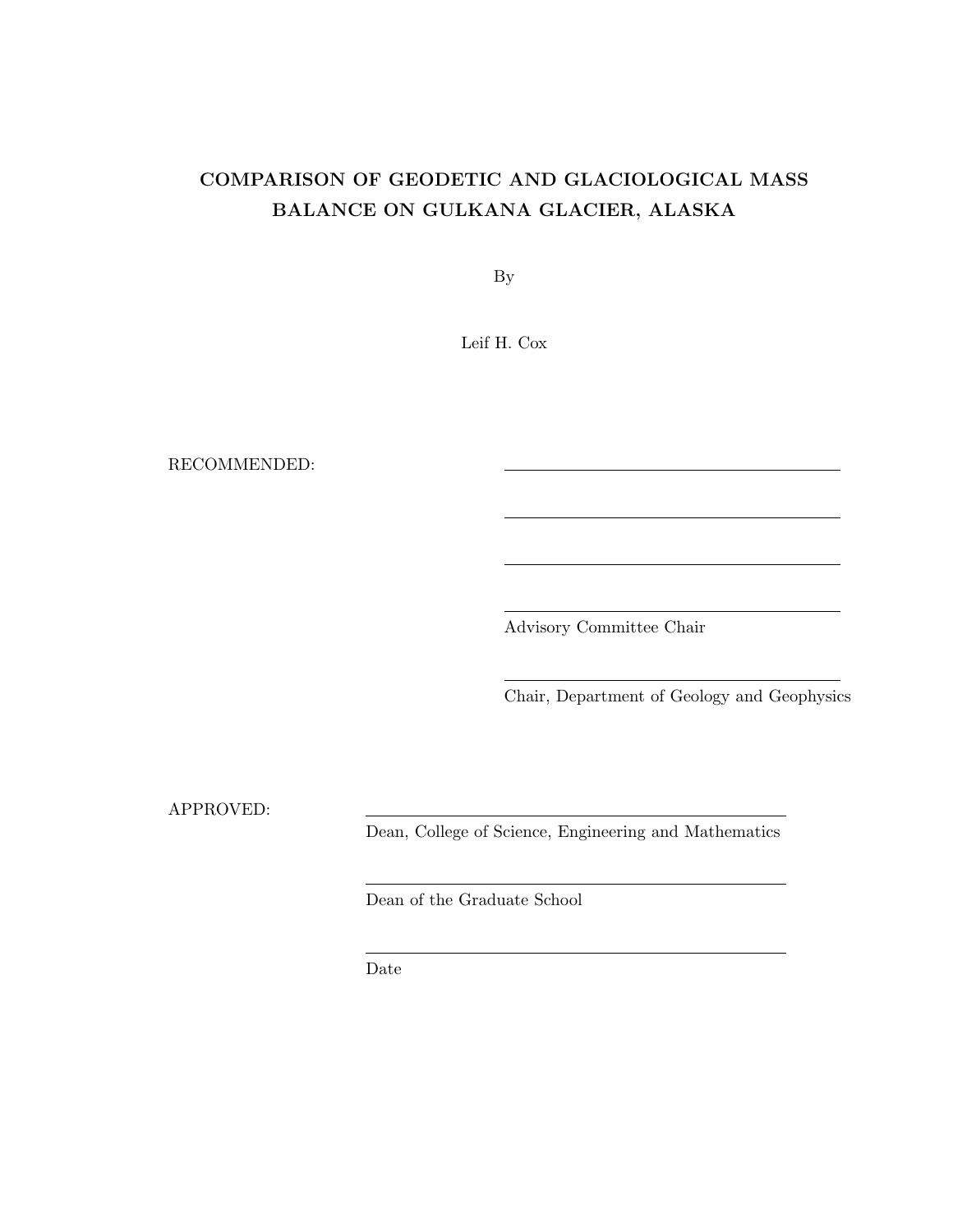### COMPARISON OF GEODETIC AND GLACIOLOGICAL MASS BALANCE ON GULKANA GLACIER, ALASKA

A

#### THESIS

Presented to the Faculty

of the University of Alaska Fairbanks

in Partial Fulfillment of the Requirements

for the Degree of

#### MASTERS OF SCIENCE

By

Leif H. Cox, B.S.

Fairbanks, Alaska

December 2002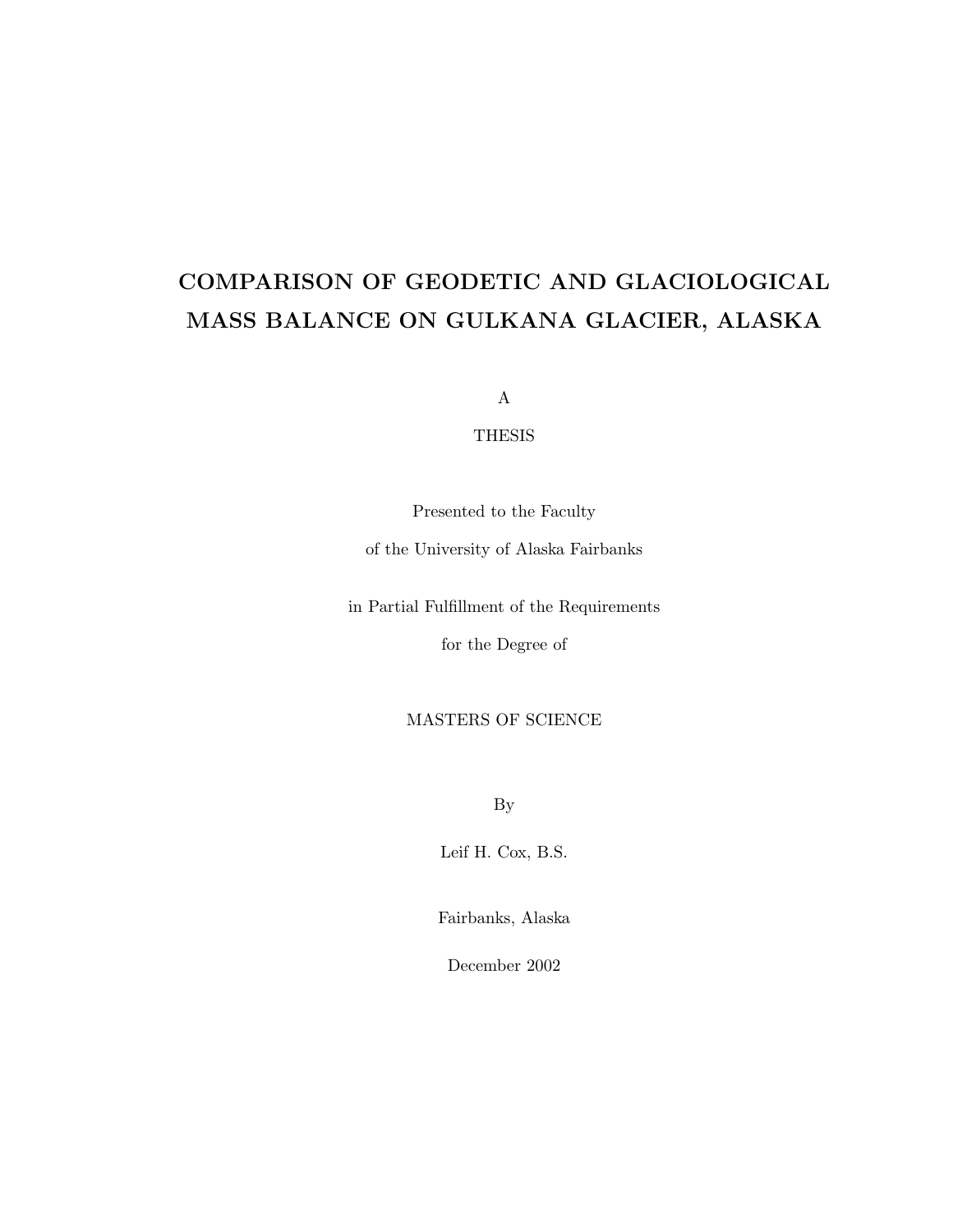### Abstract

The net mass balance on Gulkana Glacier has been measured since 1966 by the glaciological method, in which seasonal balances are measured at three index sites and extrapolated over large areas of the glacier. Systematic errors accumulate through time in this method; therefore the geodetic balance, in which errors are independent of time, was calculated for comparison to and possible calibration of the glaciological method. Digital elevation models (DEMs) of the glacier in 1974, 1993, and 1999 were prepared and geodetic balances computed, giving  $-6.0\pm0.5$  m of water equivalent (weq) from 1974 to 1993 and  $-11.8\pm0.5$  m weq from 1974 to 1999. These are to be compared to the glaciological balances over the same intervals, which were  $-5.8\pm0.9$  m weg and  $-11.2\pm1.0$  m weg, respectively; both balances show a tripling in thinning rate in the 1990s. These cumulative balances differ by less than 6%. For this, the glaciological method on Gulkana Glacier must be largely free of systematic errors and use a changing area altitude distribution. Relatively good contrast in the accumulation area of the glacier increased accuracy in the geodetic method.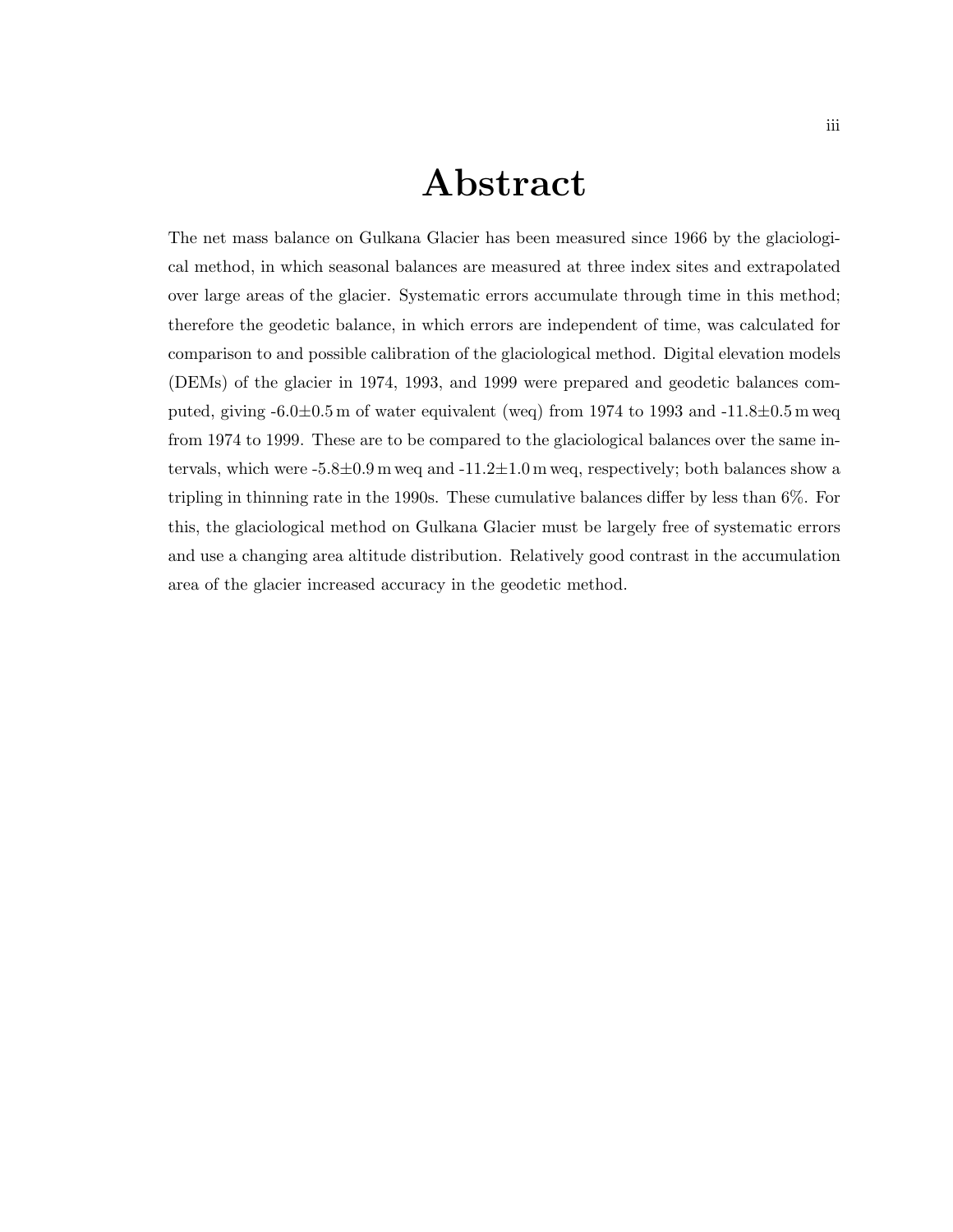# **Contents**

|                         |     |                   | Signature Page $\ldots \ldots \ldots \ldots \ldots \ldots \ldots \ldots \ldots \ldots \ldots \ldots \ldots$ | i              |
|-------------------------|-----|-------------------|-------------------------------------------------------------------------------------------------------------|----------------|
|                         |     |                   |                                                                                                             | ii             |
|                         |     |                   |                                                                                                             | iii            |
|                         |     |                   |                                                                                                             | iv             |
|                         |     |                   |                                                                                                             | vi             |
|                         |     |                   |                                                                                                             | vii            |
|                         |     |                   |                                                                                                             | viii           |
|                         |     |                   |                                                                                                             | ix             |
| 1                       |     | Introduction      |                                                                                                             | $\mathbf{1}$   |
| $\overline{\mathbf{2}}$ |     |                   | <b>Methods and Results</b>                                                                                  | $\overline{5}$ |
|                         | 2.1 |                   |                                                                                                             | $\overline{5}$ |
|                         |     | 2.1.1             |                                                                                                             | 5              |
|                         |     | 2.1.2             |                                                                                                             | $\overline{7}$ |
|                         |     | 2.1.3             |                                                                                                             | 9              |
|                         |     | 2.1.4             |                                                                                                             | 11             |
|                         | 2.2 |                   |                                                                                                             | 13             |
| 3                       |     | <b>Discussion</b> |                                                                                                             | 15             |
|                         | 3.1 |                   |                                                                                                             | 15             |
|                         | 3.2 |                   |                                                                                                             | 17             |
| 4                       |     | Conclusions       |                                                                                                             | 18             |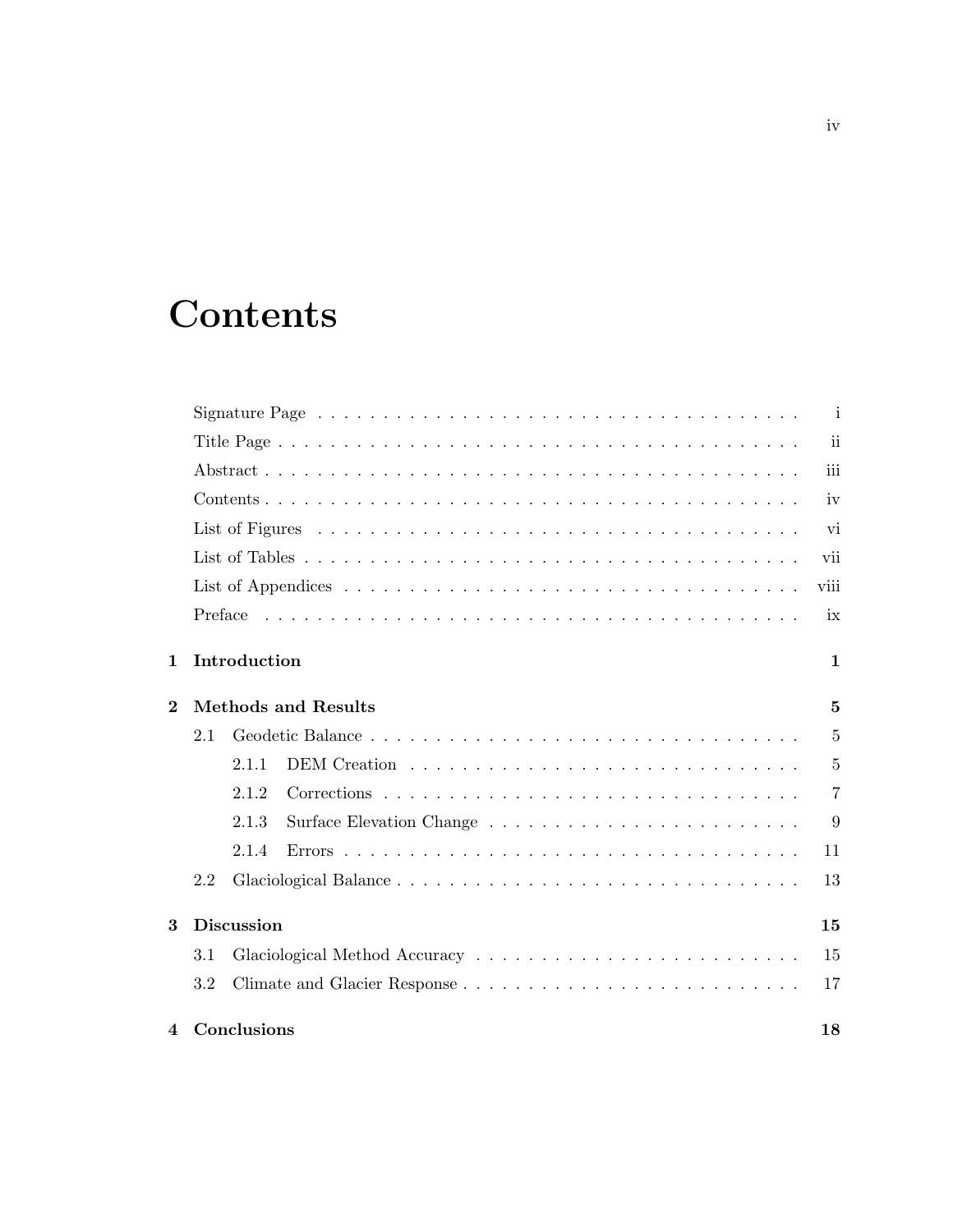|             |     | A Supplement to the Apex Manual           | 20 |
|-------------|-----|-------------------------------------------|----|
|             |     |                                           | 20 |
|             | A.2 |                                           | 21 |
|             | A.3 |                                           | 21 |
|             | A.4 |                                           | 23 |
|             | A.5 |                                           | 23 |
|             | A.6 |                                           | 23 |
|             | A.7 |                                           | 24 |
|             | A.8 |                                           | 24 |
|             | A.9 |                                           | 25 |
|             |     |                                           | 27 |
|             |     |                                           | 28 |
|             |     |                                           | 28 |
|             |     |                                           | 28 |
|             |     | <b>B</b> Camera Calibrations              | 30 |
| $\mathbf C$ |     | <b>Archived Data</b>                      | 34 |
|             |     | <b>Bibliography</b>                       | 41 |
|             |     | CD of Archived Data<br><b>Back Pocket</b> |    |

v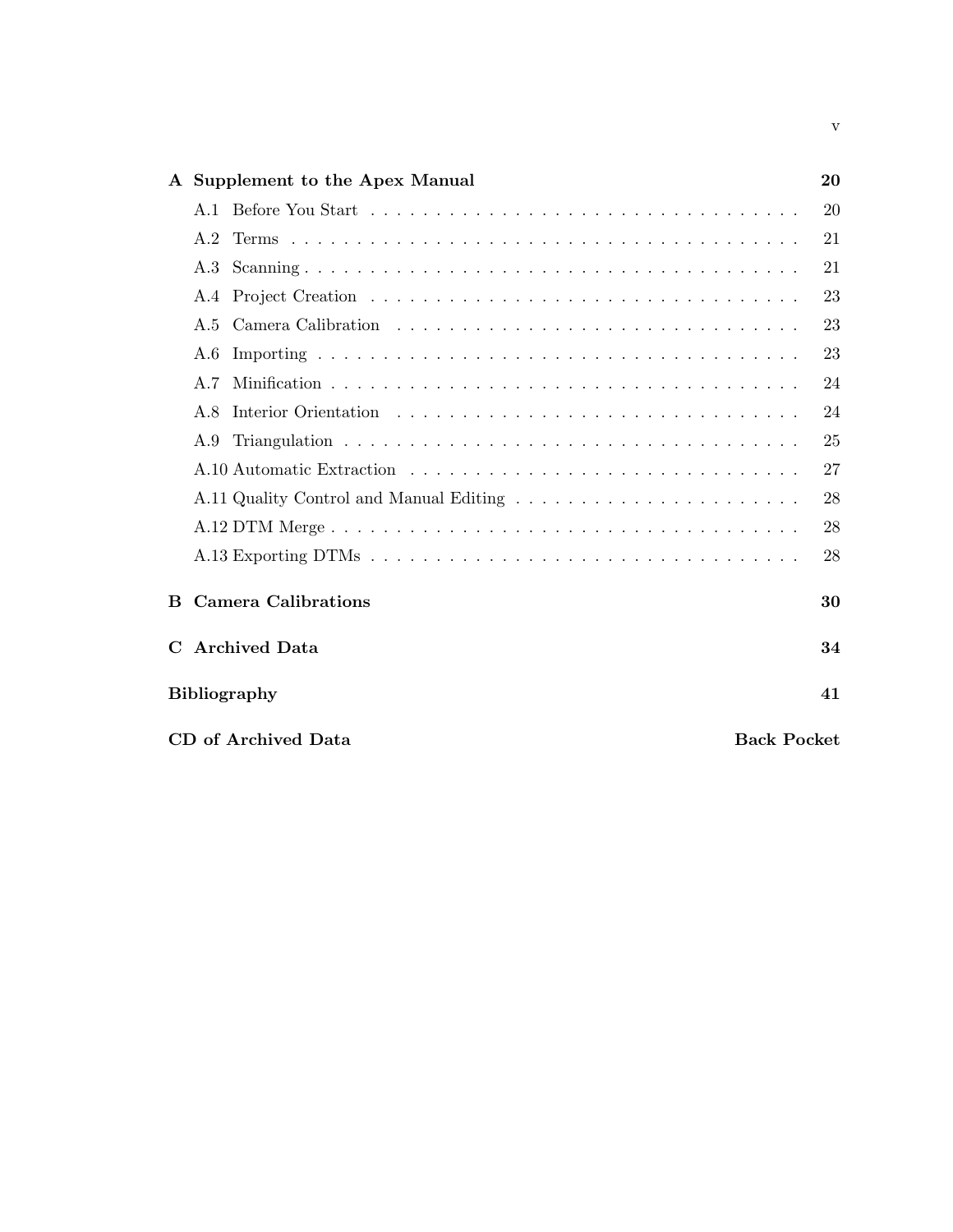# List of Figures

| 1.2 | Index Site, Weather Station, and Control Point Locations 4           |     |
|-----|----------------------------------------------------------------------|-----|
| 2.1 |                                                                      |     |
| 2.2 |                                                                      | - 9 |
| 2.3 | Suface Elevation Change in Meters of Water Equivalent                | 10  |
| 2.4 |                                                                      |     |
| 3.1 | Comparison of Cumulative Glaciological and Geodetic Mass Balances 16 |     |
|     |                                                                      |     |
|     |                                                                      |     |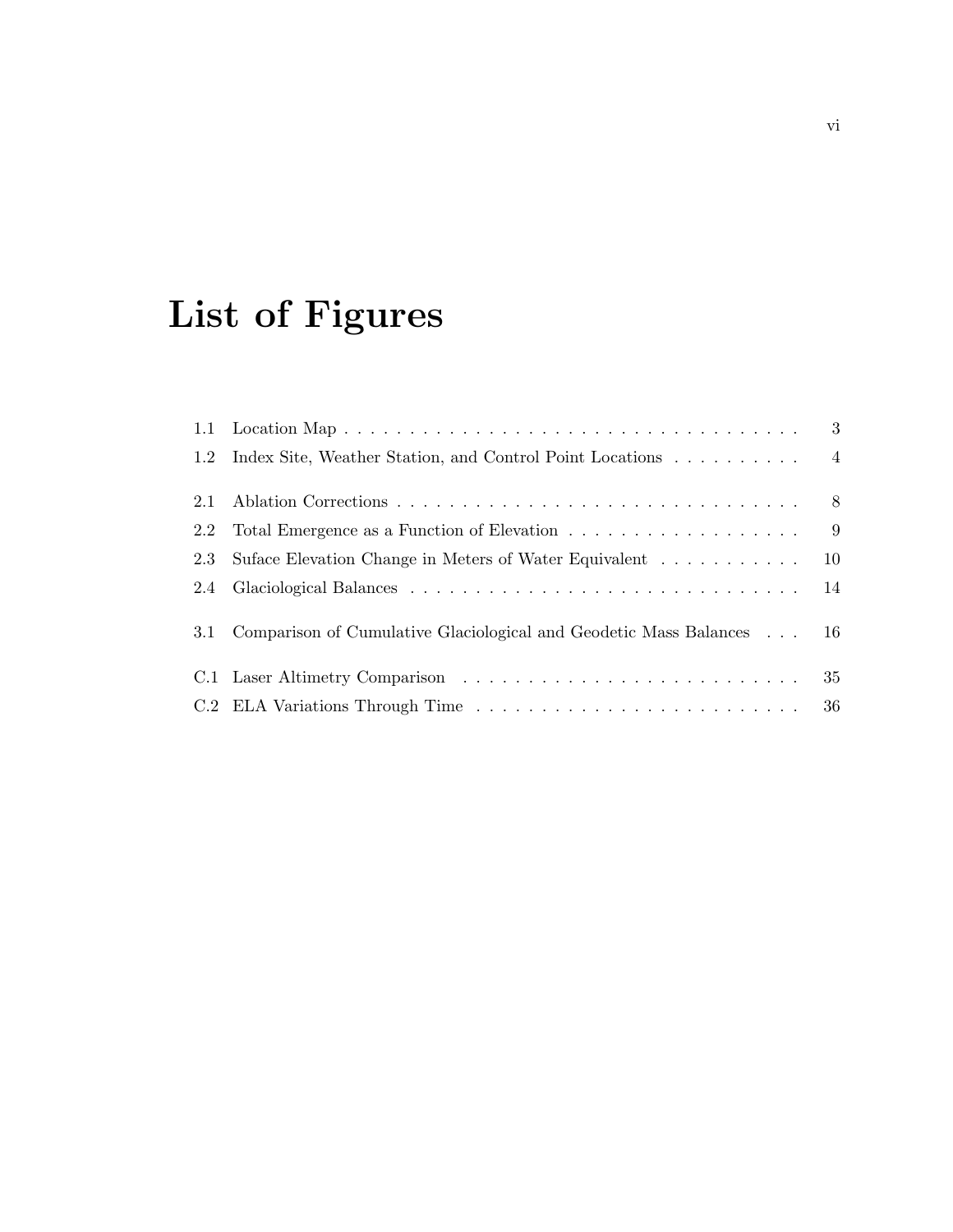# List of Tables

| 2.2 |                                                            |     |
|-----|------------------------------------------------------------|-----|
| 2.3 |                                                            |     |
| 2.4 |                                                            | 11  |
|     |                                                            |     |
|     |                                                            | 31  |
|     |                                                            | 32  |
|     |                                                            | 33  |
|     |                                                            | 37  |
|     |                                                            | 38  |
|     |                                                            | -39 |
|     | C.4 Conventional and Reference Surface Cumulative Balances | 40  |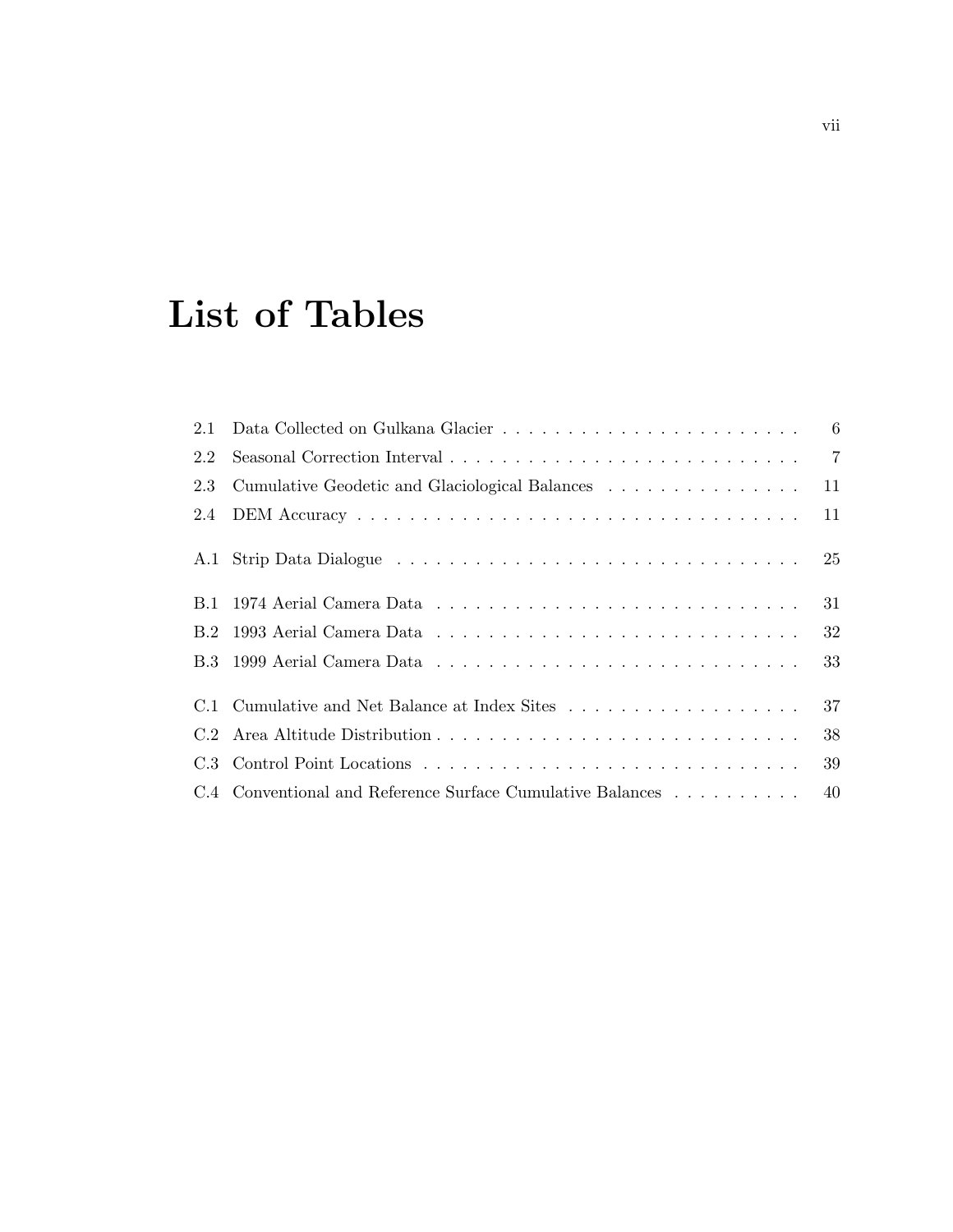### Preface

This main body of this thesis has been prepared for submission to the Journal of Glaciology. Rod March will be the second author on the paper. All of the glaciological data was either prepared by him or based measurements made directly by him or others in the USGS. Keith Echelmeyer and Will Harrison also spent many hours editing the paper many and helped immensely with ideas for the scientific process, but declined to be listed as authors.

Appendices are included in the thesis that contain important information which did not have a place in the paper. The first appendix is a sample work flow for creating digital elevation models (DEMs) using PCI Geomatics Apex Software. Much of the time spent working on the thesis was devoted to learning the software and creating a viable work flow preparing DEMs for differencing. Other operators will benefit from following this appendix. Also included is a CD so people working with this data will not have to reenter it by hand. All of the data on the CD is also shown in appendices because it is unknown how long the data format on the CD will be compatible with typical computers, or even how long CDs will be used.

Will Harrison contributed a great amount to this thesis and had many ideas to improve it. I learned from him that "it's the systematic errors that will kill you", and many other things not fit for a thesis. He works too hard for a man who is 'retired', but his help was greatly appreciated. Rod March had much patience helping me to find archived data and helping with my computer when it would 'crater' every week or so. Roman Motyka also read through the manuscript several times and suggested ways to improve it. Martin Truffer had the bad luck to be the only professor consistently around, so he took the brunt of my questioning during the writing, and also read the thesis numerous times. I would like to thank Keith Echelmeyer for the time he put in to help me, in spite of his adverse situation. During my time at UAF I learned an incredible amount about glaciers and climbing from him; he also tried to beat geodynamics into me, and I think some of it stuck. More importantly, he taught me about being persistent and careful in my work, and even more about life in general.

Anthony Arendt contributed so much to this paper, especially in the initial stages, that I was worried he might claim first authorship. Luckily, he already has an M. S. and claims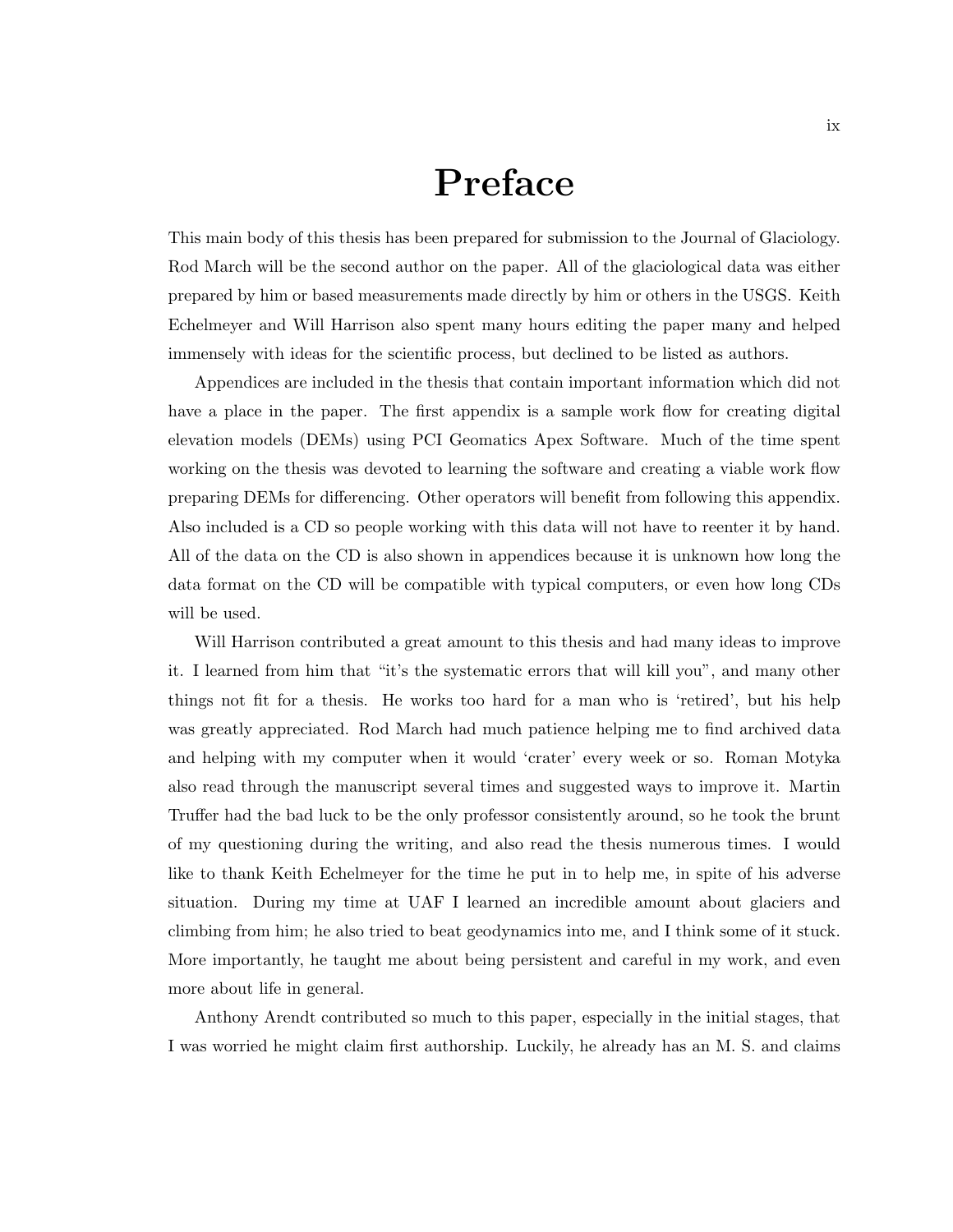to not need another. Many of the other members of the lab, both students and faculty, read a version of the thesis at least once, if not many times: Carl Benson, Adam Bucki, Dan Elsberg, and Sandra Zirnheld. Thank you. I didn't give By Valentine a change to read the manuscript, but I didn't want to ruin her perpetual cheerfulness. I also did not give Craig Lingle a change to read it, but if it wasn't for him I might never have become comfortable with the kinematic surface boundary equation.

My wife, Trilby Cox, provided most of the support and funding for the non-work parts of my tenure as a masters student. Thank you so much, especially for your support the last two months of thesis writing, which we both thought might never end. I would also like to thank my parents (both sets) and my little sister, Heidi, for late night e-mails and other sources of encouragement.

This project was funded by the United States Geological Survey. Many thanks to Dennis Trabant and Rod March for securing funding, and anyone else in the USGS who helped.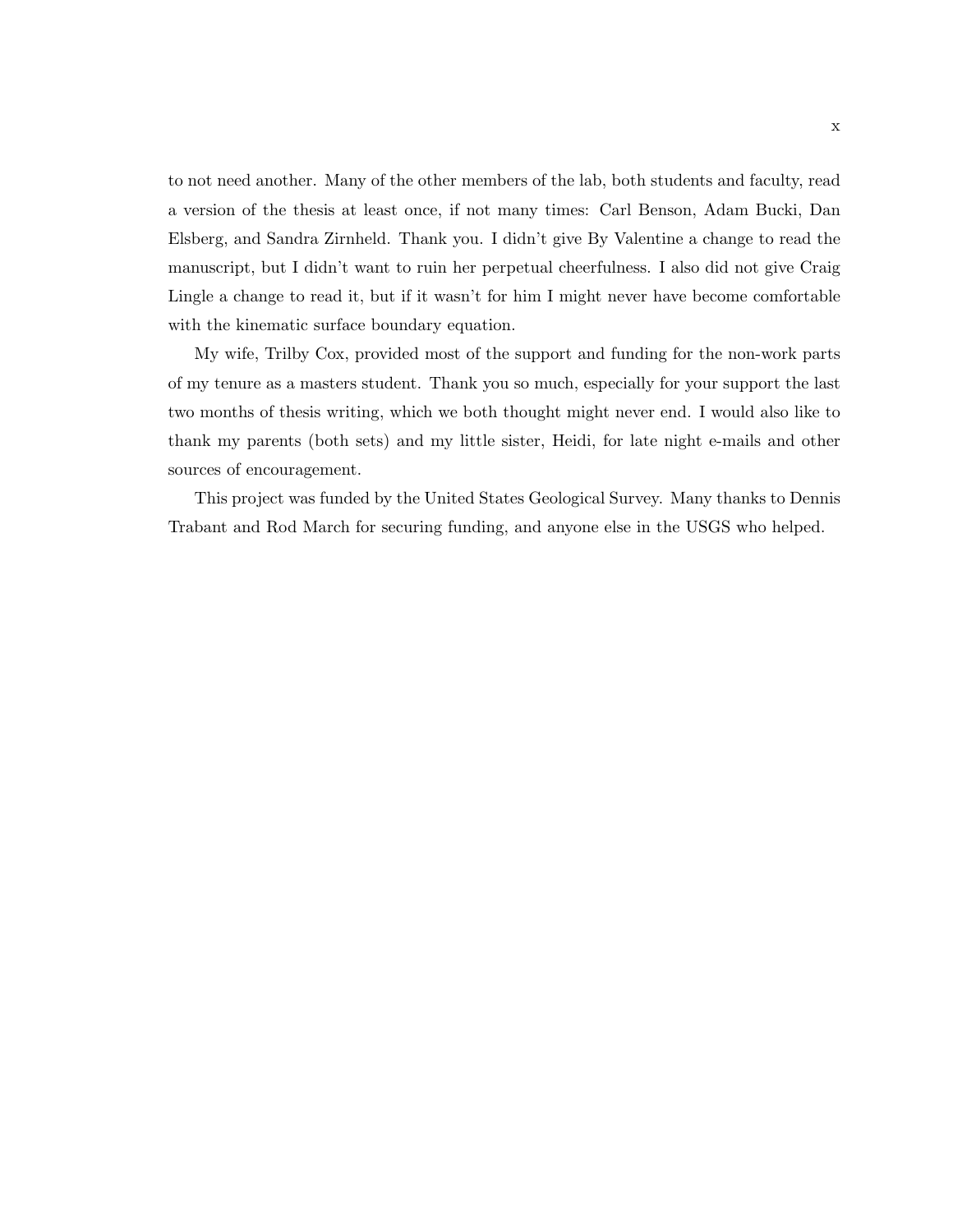### Chapter 1

# Introduction

Glacier-wide net mass balance is the net gain or loss of mass over an entire glacier during a given balance year; summing the net balance over a series of years results in a cumulative balance. Regional trends in cumulative mass balance are indicators of climate variability [Oerlemans and Fortuin, 1992; Hodge et al., 1998; Dyurgerov and Meier, 2000] and can have a large effect on sea level [Houghton et al., 2001; Arendt et al., 2002]. However, world wide there are only 33 glaciers that have a balance record over 40 years in length *Dyurgerov and* Meier, 1997], so one or two glaciers are often used to represent hundreds of glaciers in a region [e. g. Meier, 1984]. While region-wide extrapolations may cause inaccuracies, it has been shown that in some areas a single glacier can represent the mass balance of a region [Rabus and Echelmeyer, 1998]. A more fundamental problem is the accuracy of the limited number of mass balance records used for extrapolation.

The conventional method to measure mass balance, which we refer to as the glaciological method, relies on balance measurements made at a number of discrete points. These are then extrapolated over the glacier, usually based on the area-altitude distribution (AAD) [Østrem and Brugman, 1991]. Accumulation of errors can be problematic in this method. We are concerned primarily with systematic errors because they increase linearly with the the number of years  $(N)$  in the record, whereas random errors increase as  $\sqrt{N}$ . It is thus important to check whether the errors in the glaciological method are predominately random, or if a large systematic component is present in the given balance record.

An independent method used to check and possibly calibrate the cumulative glaciological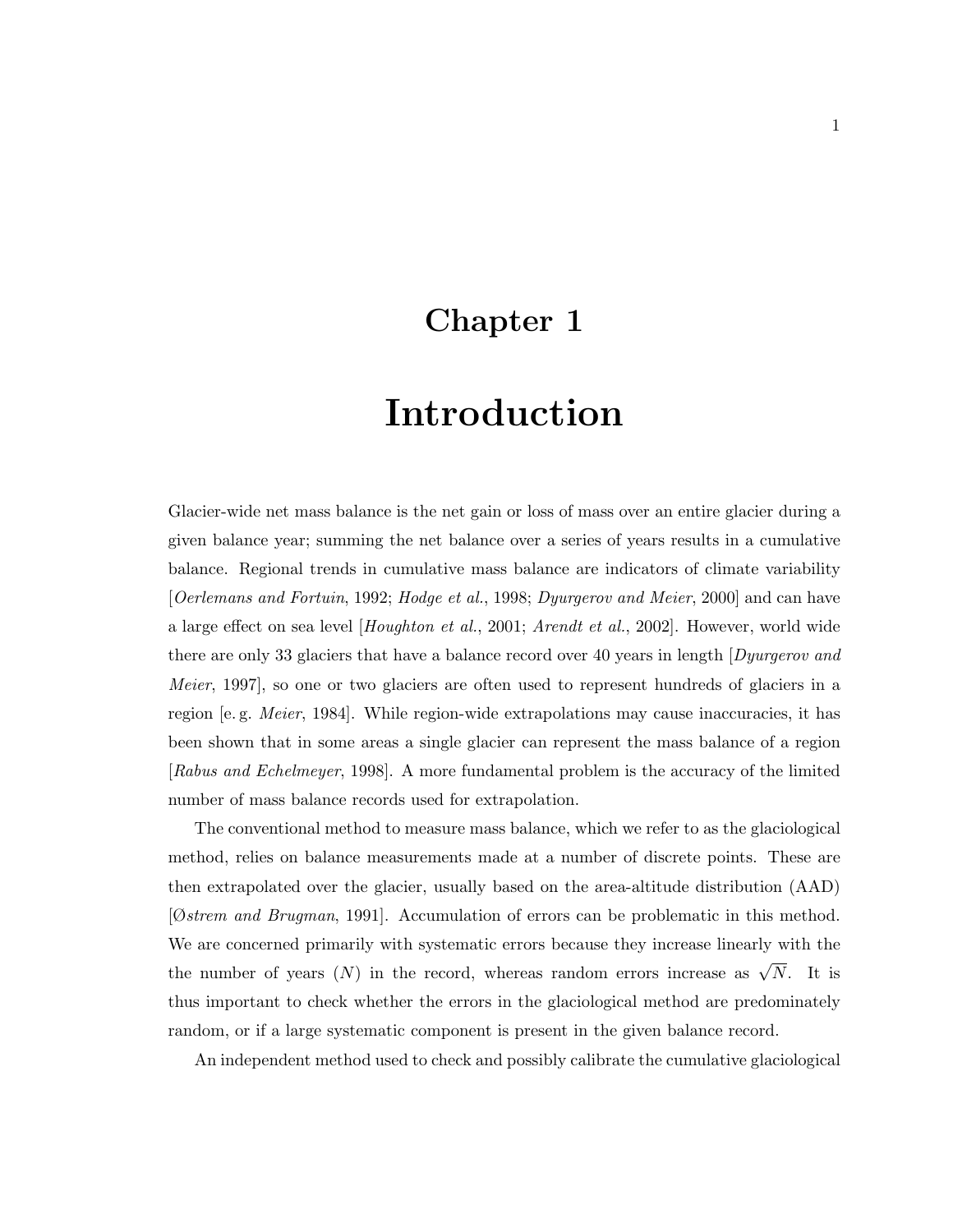balance is the geodetic method [*Fountain et al.*, 1997]. In this method, maps of a glacier or their digital equivalent, digital elevation models (DEMs), are created using photogrammetry at intervals of a few years to a few decades. Differencing these DEMs, after applying corrections for density and other factors, gives the glacier-wide cumulative balance for the different time intervals. This method accounts for all spatial variability in balance, assuming the DEMs are accurate everywhere, and references a stable geographic datum.

These two methods attempt to measure the same quantity, the glacier-wide balance, but the results differ because of errors inherent in each method. Previous studies comparing the results of the two methods have found systematic errors in the glaciological method and map errors in the geodetic method. Errors in the glaciological balance have resulted from poles sinking into the snowpack, incorrectly defined previous seasonal surfaces, and/or unaccounted for internal accumulation [Krimmel, 1999; Haakensen, 1986; Conway et al., 1999]. These errors will be summed over the glacier and combined with cross-glacier variations in balance from surface irregularities, avalanches, wind deposits or scours, and topographic shading [Fountain and Vecchia, 1999; Krimmel, 1999]. Such errors can accumulate systematically over time, which has been shown even to cause the glaciological balance to have the opposite sign of the geodetic balance [*Conway et al.*, 1999]. Errors associated with the geodetic method are primarily due to poor photogrammetric contrast in high accumulation areas and poor DEM registration, which in extreme cases can cause the balance to vary by several times the accepted value  $\lceil \mathcal{O}strem \text{ and Haakensen}, 1999; \text{Andreassen}, 1999\rceil$ . These errors do not accumulate over time, making the cumulative geodetic balance more accurate than the cumulative glaciological balance over time scales longer than a few years. The geodetic method can thus be used to calibrate the glaciological cumulative balance [Elsberg et al., 2001].

The mass balance record is especially important on Gulkana Glacier because it has one of the longest mass balance records in the United States (1966-present). It is one of three index glaciers chosen for long term balance monitoring by the United States Geological Survey (USGS) and is the only one of these index glaciers in a continental climate zone. It is often used for studies in glacier-climate interaction and sea level change  $[Let *refguiily*]$ and Reynaud, 1989; Trabant et al., 1998; Dyurgerov and Meier, 1997]. The accuracy of the glaciological balance on Gulkana Glacier has not been independently verified. Here we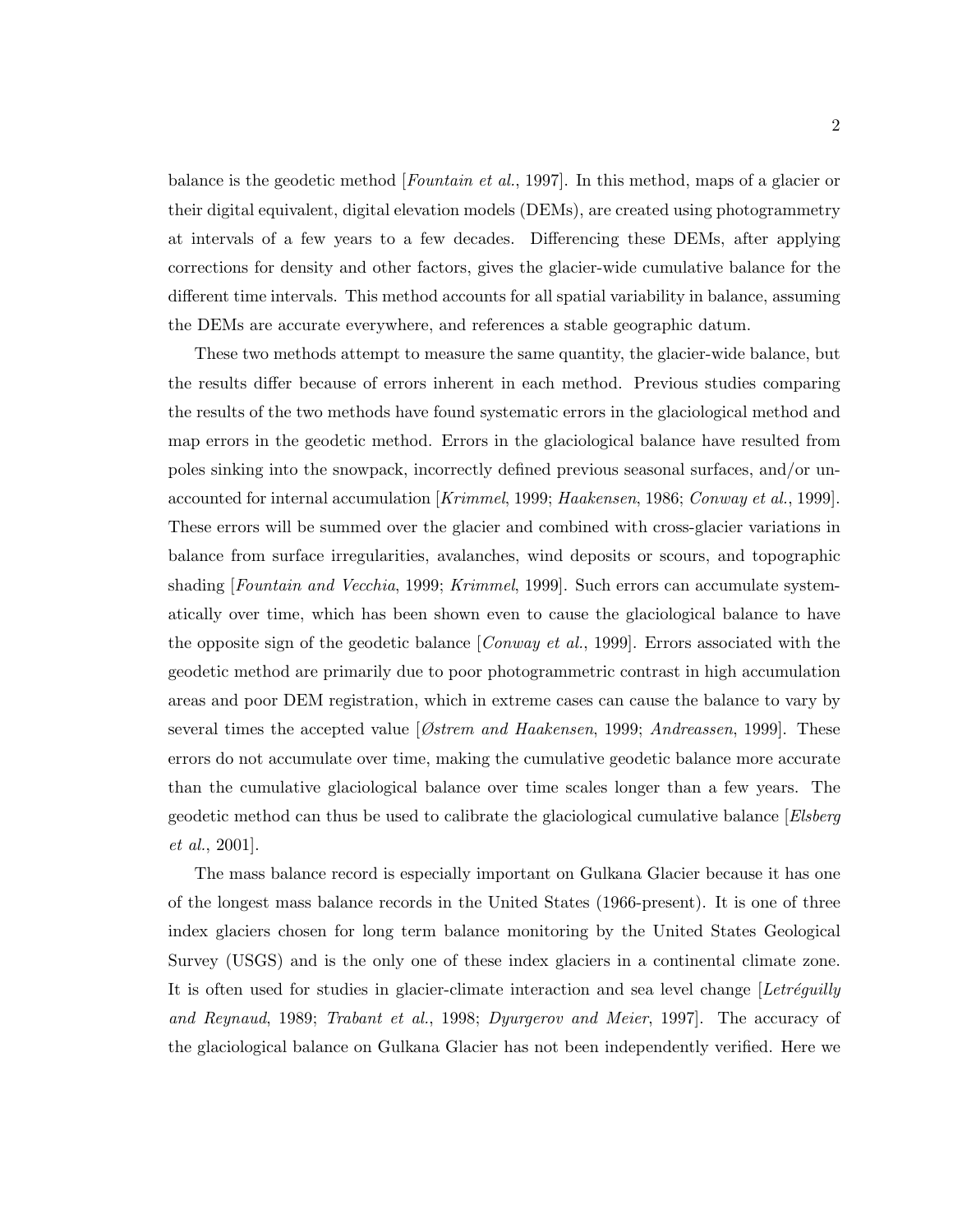determine the geodetic balance over two intervals for comparison to and possible calibration of the glaciological record.



Figure 1.1. Location map.

Gulkana Glacier is located in the eastern Alaska Range  $(63^{\circ} 16' N, 145^{\circ} 25' W)$  (Figure 1.1). It has three accumulation cirques, facing approximately south-east, south, and west, with the maximum elevation of 2450 m in the south-east facing cirque known as the Minya Basin. Ice from the three accumulation areas merges below the average equilibrium line altitude (ELA) of 1780 m and flows south to the terminus at 1200 m above sea level [March, 1998]. The terminus has retreated 3 km since its Little Ice Age maximum at the turn of the  $20^{th}$ century  $[Pewe'$  and Mayo, 1983] and about 300 m since 1974. Glacier area has decreased from 18.4 km<sup>2</sup> in 1974 to 17.1 km<sup>2</sup> in 1999. The average balance gradient is  $0.5 \text{ m a}^{-1}$ /100 m. Air temperature and precipitation have been measured since 1967 at a weather station located on a moraine east of the lower glacier; the record is  $93\%$  complete [Kennedy et al., 1997].

Presently there are three index sites on the glacier (labeled as A, B, and D as shown in Figure 1.2) at which surface motion and mass balance have been measured by the USGS since the mid 1970's [March, 1998]. Three laser altimetry elevation profiles were flown in 1993, 1995 and 1999, and the glacier elevation profile was optically surveyed in 1993.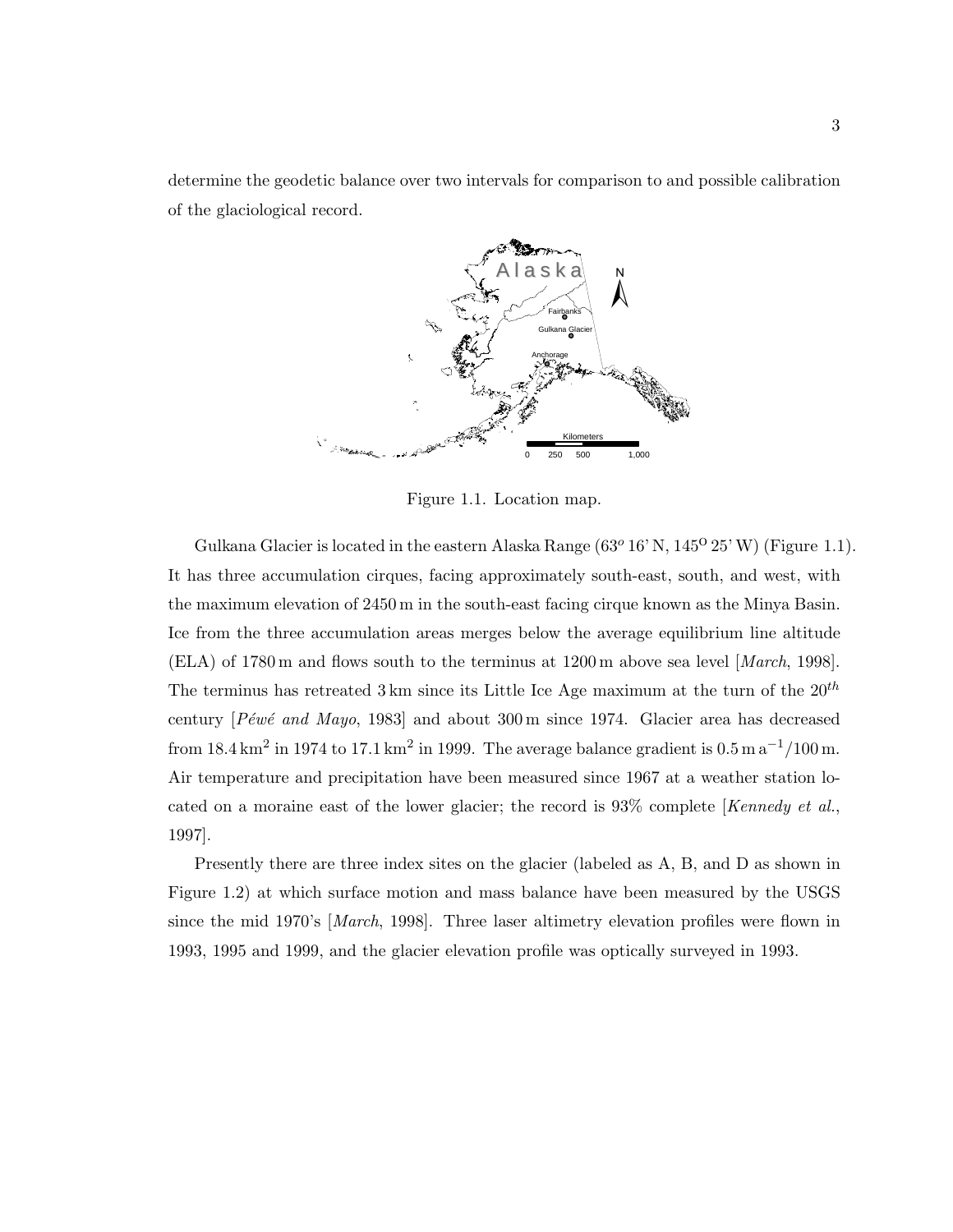

Figure 1.2. Index site, weather station, and control point locations.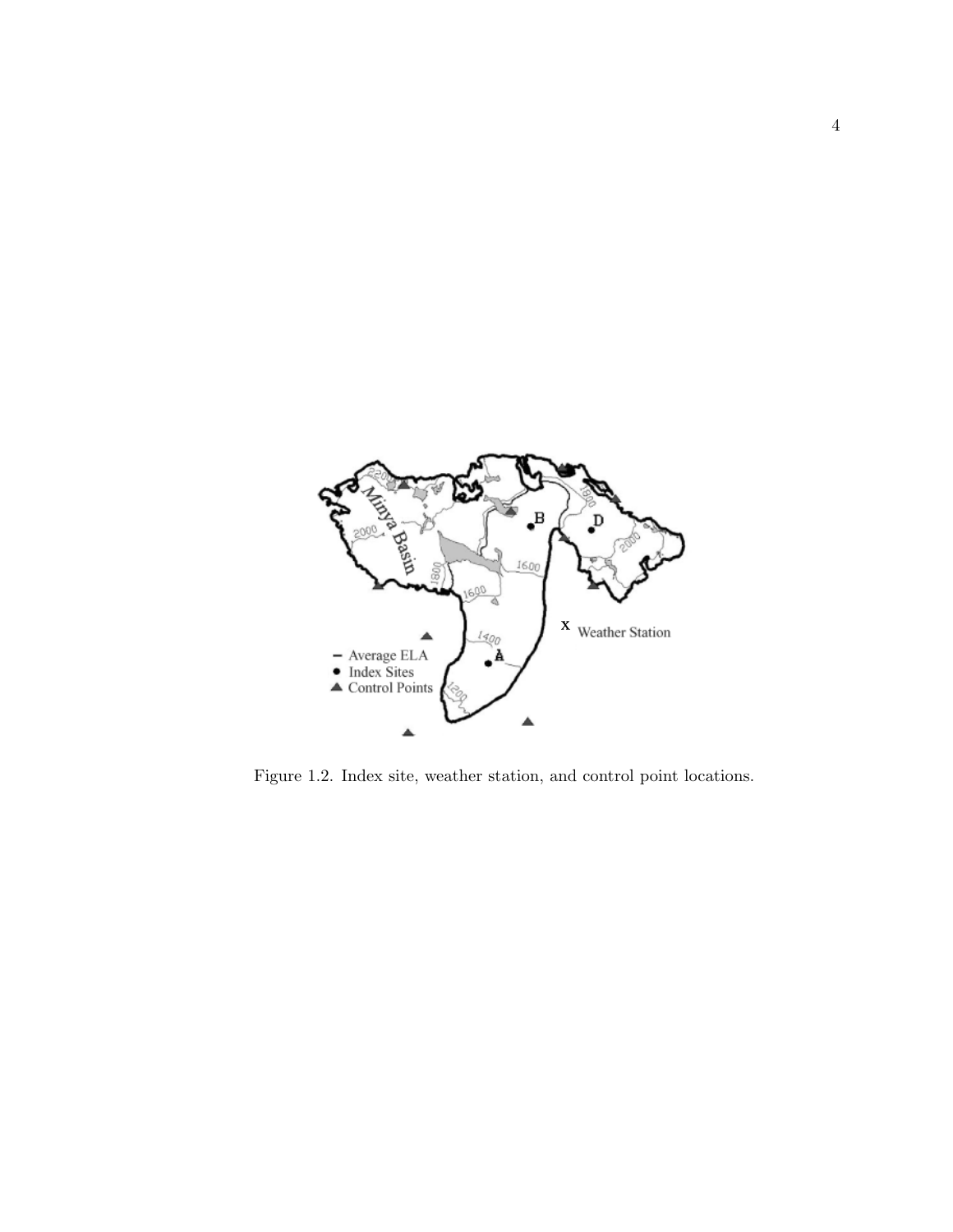### Chapter 2

### Methods and Results

#### 2.1 Geodetic Balance

Geodetic balances for Gulkana Glacier were calculated using aerial photography from 1974, 1993, and 1999 (Table 2.1). (See Appendix B for camera calibrations and photography credits.) AeroMap US (Anchorage, Alaska) had previously created a high quality DEM from the 1993 photographs, but due to problems transferring control points to the 1974 and 1999 images and for increased relative accuracy, we made another DEM from the 1993 photographs. Photos taken in 1974 are high quality, but lack coverage in the upper Minya Basin, as will be discussed below.

#### 2.1.1 DEM Creation

We generated three DEMs of Gulkana Glacier from the aerial photographs using a digital photogrammetry system (PCI Geomatics Apex). The digital process is very similar to analytical photogrammetry except that the photographs are scanned to create a digital image, the extraction of elevations is semi-automated, and a 3-D viewing system is used to edit the DEMs. Scan resolution limits accuracy, with a horizontal accuracy equal to about 1 to 2 times the ground pixel size (the ground dimension represented by one pixel) and a vertical accuracy of 0.5 to 3 times the ground pixel size [PCI, 2000].

Two types of control are used to orient images: control points, which orient the images to absolute ground coordinates, and tie points, which align the images to each other. In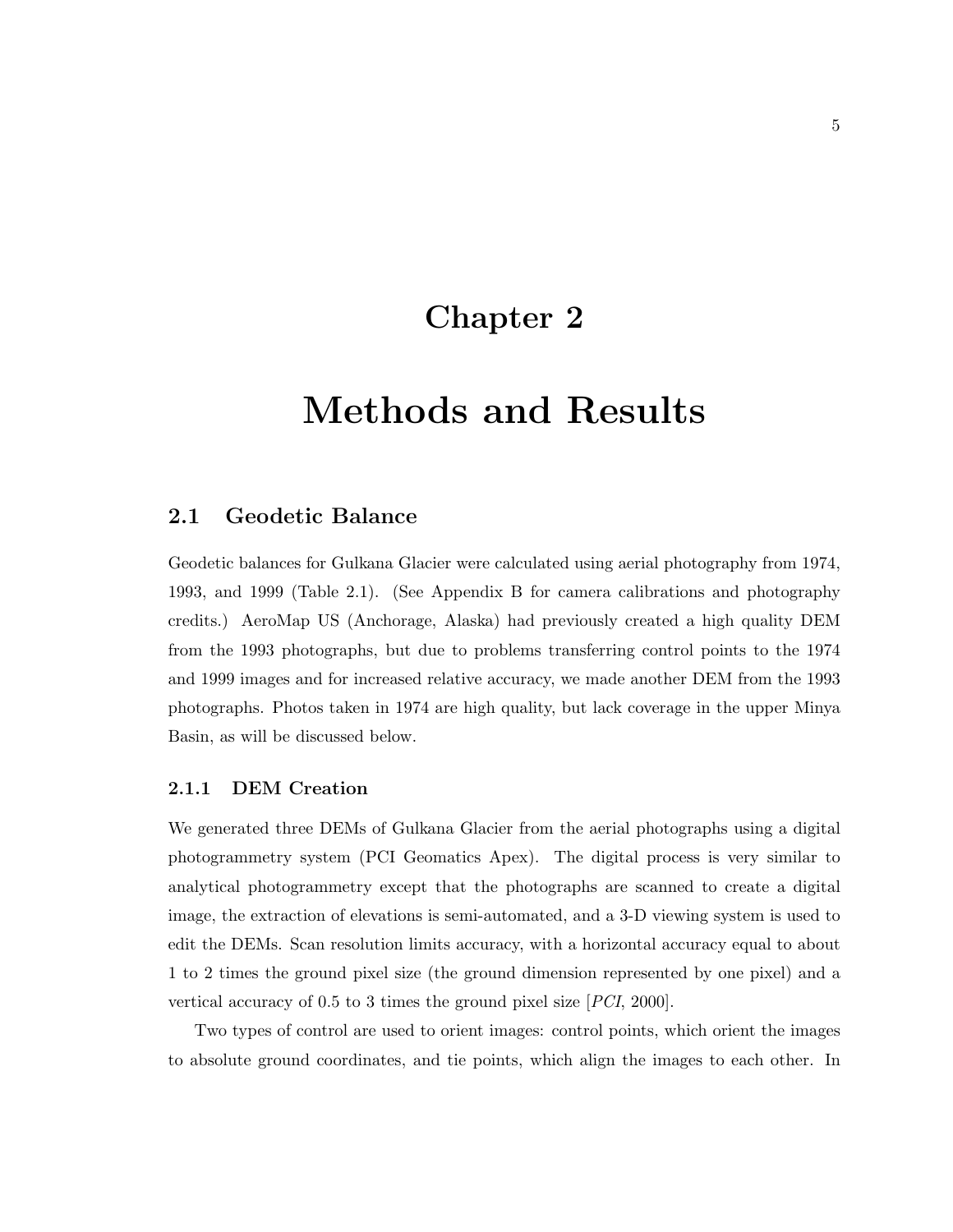| Data            | $\cdot$<br>Date | Number of        | Photo   | Focal   | Scan           | Ground  | Remarks                |
|-----------------|-----------------|------------------|---------|---------|----------------|---------|------------------------|
| Collected       |                 | Photographs/     | Scale   | Length  | Res            | Pixel   |                        |
|                 |                 | Points           |         | (mm)    | $(\mu m)$      | Size(m) |                        |
| Aerial          | 9/7/1974        | $\overline{4}$   | 1:22000 | 151.293 | 10             | 0.22    | Missing Minya          |
| Photography     |                 |                  |         |         |                |         | Basin, Monochrome      |
| Aerial          | 7/11/1993       | 8                | 1:36000 | 153.211 | 10             | 0.37    | Excellent Quality,     |
| Photography     |                 |                  |         |         |                |         | Color                  |
| Aerial          | 8/18/1999       | 9                | 1:24000 | 151.830 | $\overline{7}$ | 0.17    | Poor contrast in upper |
| Photography     |                 |                  |         |         |                |         | basins, Monochrome     |
| Laser Profile   | 6/12/1993       | $\approx 10,000$ |         |         |                |         |                        |
| Laser Profile   | 6/3/2000        | $\approx 10,000$ |         |         |                |         |                        |
| Optical Profile | 8/1/1993        | 56               |         |         |                |         |                        |

Table 2.1. Data collected on Gulkana Glacier. This data was used to prepare DEMs and assess DEM accuracy.

1992, ten control points were surveyed to about  $\pm 0.1$  m using the Global Positioning System (GPS) (Figure 1.1); these were marked on the ground with 10 m x 10 m white crosses that were easily identified on the images acquired the following year. Images from 1974 and 1999 lacked these or any other marked control points; they were oriented using obvious features such as rock outcrops and mountain peaks. When these features are selected in multiple images they become the tie points, which allow the uncontrolled images to be aligned with controlled images. A total of 170 tie points on bedrock were used as coincident image points for this relative control.

After the images were properly controlled, an algorithm using image correlation automatically extracted DEMs on 5 m co-registered grids, which we found was optimal for image correlation. To facilitate manual editing, which was only needed on an estimated 10% of the glacier, the grids were resampled glacier-wide to a 25 m spacing. Andreassen [1999] has demonstrated this is a suitable grid spacing for geodetic balance calculation.

Manual editing was needed in areas of low contrast, such as the upper Minya Basin where bright snowfields display few features to be correlated. Manual editing is difficult in these areas, and care must be taken to not "float" the grid points in bright areas to a higher elevation than dark areas for lack of other information. Grids were not extracted from the 1999 Minya Basin because of poor contrast; instead, a triangulated irregular network (TIN) was used. Unlike the grid method, in which the software picks a point at every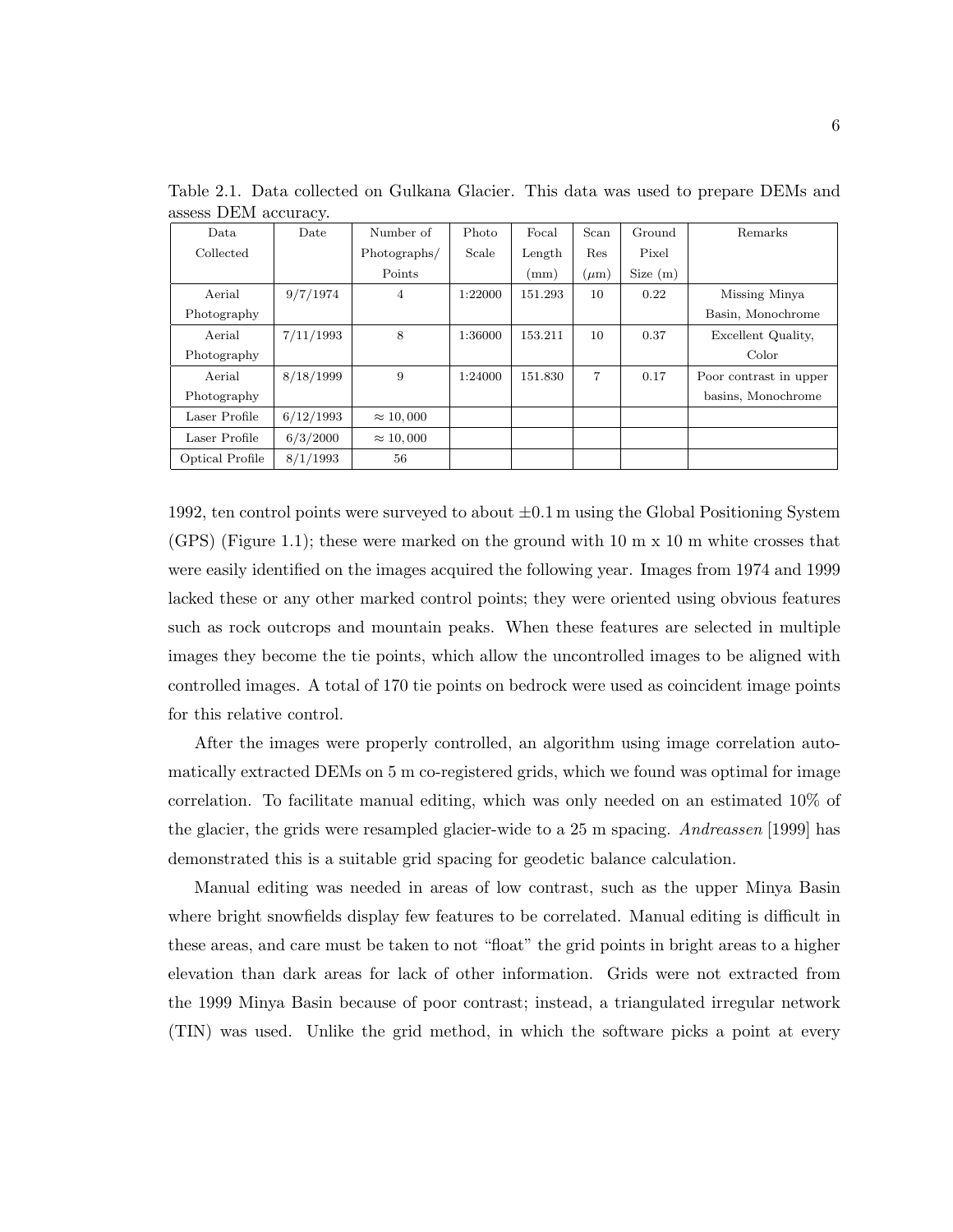grid node regardless of accuracy, the TIN method effectively only extracts points with an image correlation coefficient greater than a specific value. This eliminates the process of the operator manually editing thousands of inaccurate points, although some accuracy is lost because the point density may be reduced as much as an estimated ten times in very poor contrast areas.

#### 2.1.2 Corrections

Before differencing, there are three corrections that we need to apply to each DEM to get geodetic balances that can be directly compared to the glaciological balances: ablation, emergence, and density. Ablation and emergence corrections were applied because the date of photography did not coincide with the end of the ablation season, which is when the glaciological balance is measured (see Table 2.2). We refer to these as seasonal corrections. Density corrections convert snow or ice volume to water equivalent volume change.

Table 2.2. Seasonal Correction Interval. The duration of seasonal correction is shown with the glacier wide ablation correction. Emergence corrections were applied over the same interval.

| Photography | End of          | Interval | Glacier-Wide                |
|-------------|-----------------|----------|-----------------------------|
| Date        | Ablation Season | (days)   | Ablation Correction (m weq) |
| 9/8/1974    | 9/20/1974       | 12       | $-0.2$                      |
| 7/11/1993   | 9/8/1993        | 59       | $-1.8$                      |
| 8/18/1999   | 9/26/1999       | 39       | $-0.3$                      |

The ablation corrections were done following the concepts of Reeh [1991] using the simple degree day model of Arendt [1997]. Measured summer precipitation, temperature, and the DEM for each year were input into the model. The model was then tuned by varying temperature lapse rates and degree day factors to force the modeled summer balance to match the summer balance measured at each index site. Finally, the ablation in meters of water equivalent from the date of photography to the end of the balance year was calculated as a function of elevation (Figure 2.1). The 1993 corrections are relatively large, especially at low elevations, because of the long time interval and the fact that this period extended over the most intensive part of the ablation season. Internal ablation and accumulation are assumed to be negligible over the intervals.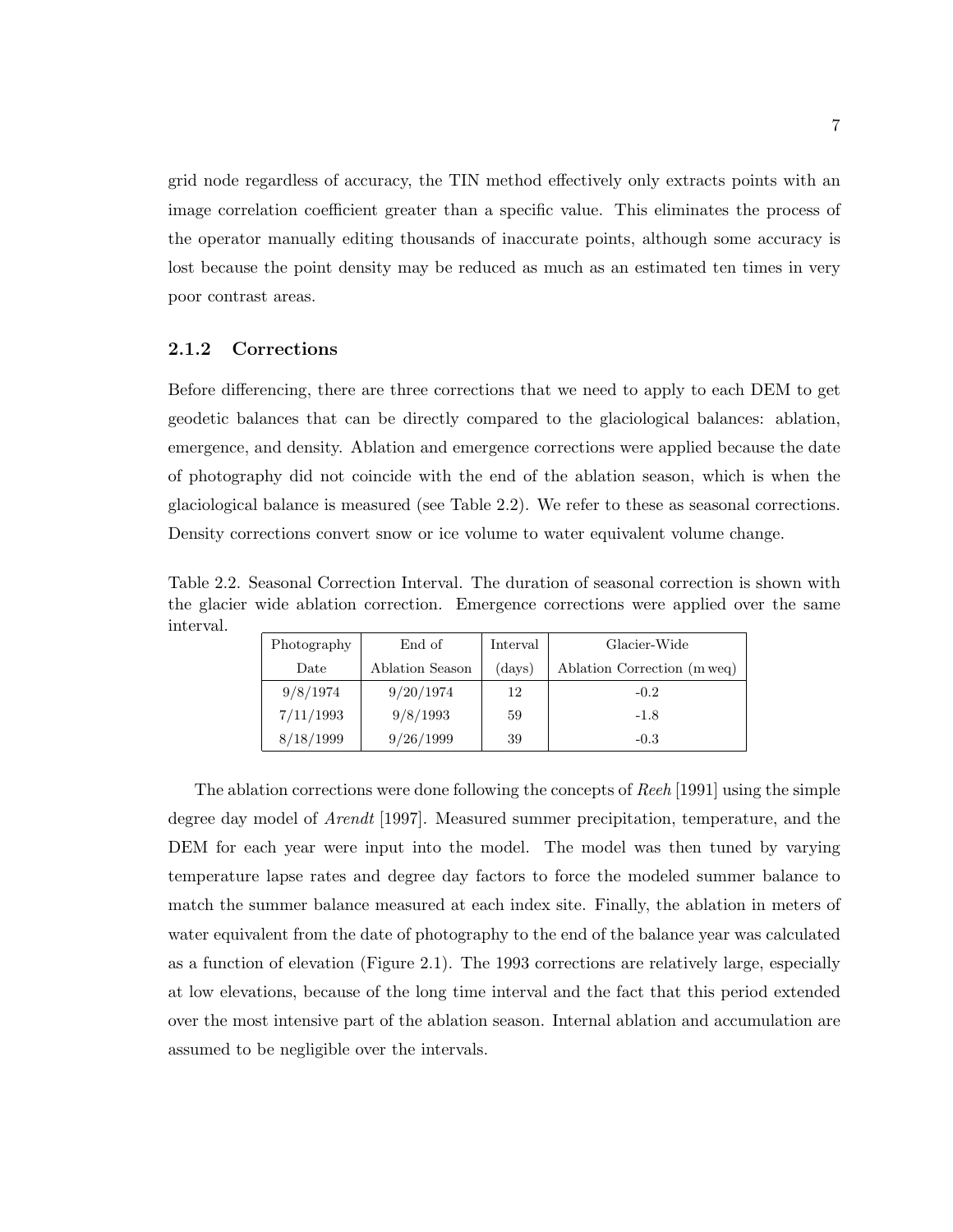

Figure 2.1. Ablation corrections. The corrections were tuned to match measured seasonal ablation at index sites represented by vertical dotted lines.

We also corrected each DEM for total emergence from the photo date to the end of the ablation season over the interval shown in Table 2.2. Any change in the surface elevation of the glacier at a point not due to ablation is due to the emergence velocity; it is the vertical component of velocity corrected for the downstream movement of ice [Paterson, 1994]. We define the total emergence to be the cumulative surface elevation change from emergence velocity over the interval. It should be noted emergence does not affect glacier-wide balance because it is merely a redistribution of mass along the entire glacier. Nevertheless, we corrected the DEMs for emergence velocity for two reasons: 1) to more accurately compare individual DEM points with optical and laser profiles (see section 2.1.4), and 2) to more accurately represent the thinning at specific areas at the end of the ablation season. A curve was fit through the total emergence measured over the interval at the index sites and adjusted to the shape of the extended mass balance curve (see section 2.2). Flow was not measured in 1974, so the average emergence from 16 years data at each index site was used. The shape of the curve from 1993 differs from the others because the measured emergence at the mid-glacier site (B) was greater than the index site low in the ablation area (Fig. 2.2).

Thickness changes of ice or snow were converted to water equivalent based on the density of the material lost or gained. The small shift in the ELA during the measurement period (Figure C.2) and the relatively small balance gradient make the assumption of Sorge's Law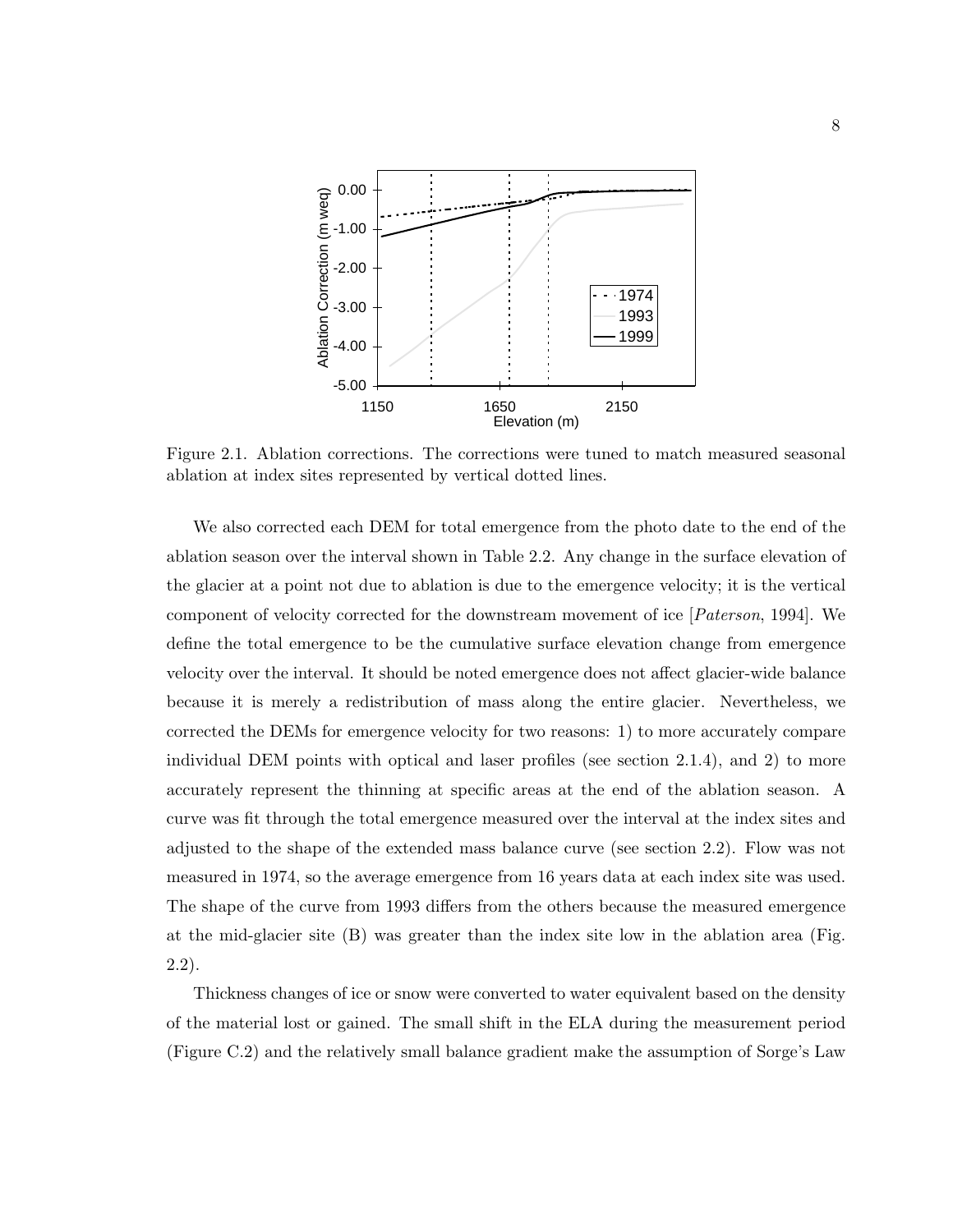

Figure 2.2. Total emergence as a function of elevation. This was measured over the correction intervals at the index sites represented by vertical dotted lines.

plausible on Gulkana Glacier. This law states that the density structure remains constant in an unchanging climate [Bader, 1954], allowing us to assume that the change in volume is related directly to water equivalent volume by the density of ice  $(900 \text{ kg m}^{-3},$  Paterson [1994]).

#### 2.1.3 Surface Elevation Change

Surface elevation change was calculated by differencing two registered DEMs over the glacier surface. Where a surface change varied by more than 5 m from adjacent areas, the point was remeasured in the original DEM. Points where elevations could not be extracted accurately due to poor contrast were removed and the elevation change interpolated from adjacent locations. The intervals 1974 to 1993 and 1993 to 1999 were differenced, and the geodetic balance from 1974 to 1999 was simply the sum of the two intervals. Any errors in the 1993 DEM will be removed in this summation, so no inaccuracy was included.

The upper  $2.7 \text{ km}^2$  of the Minya Basin did not contain registered grids to subtract because the 1974 photography did not cover this area and the 1999 photographs had low contrast. Thus, the 1974 to 1993 surface elevation change in the Minya Basin was extrapolated from surrounding regions. It was assumed to have no surface change because 1) the high areas of the glacier for which coverage existed showed no change over the interval and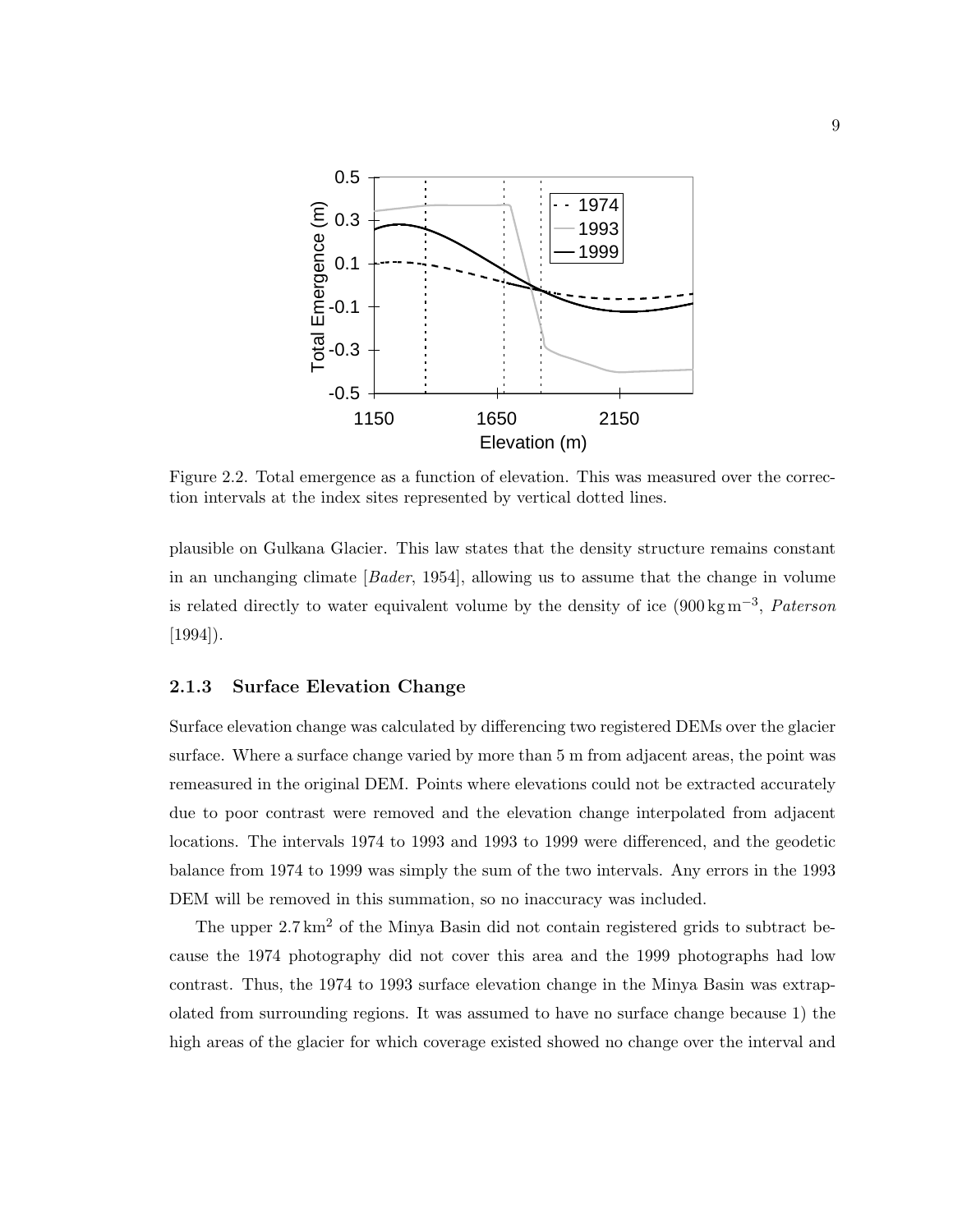2) the surface change of the lower Minya Basin trended to zero at the edge of coverage. The 1999 TIN in the upper Minya Basin was subtracted from coincident 1993 grid points, and the surface change was interpolated between measured points.

When all the corrections were applied, the elevation changes shown in Figure 2.3 were obtained. The cumulative geodetic balance then is equal to the glacier-wide average surface elevation change integrated over Figure 2.3. For 1974 to 1993, the geodetic balance was  $-6.0 \pm 0.5$  m weq and it was  $-5.8 \pm$  m weq from 1993 to 1999. Addition of these two balances leads to a strongly negative balance over the entire interval from 1974 to 1999, as shown in Table 2.3.



Figure 2.3. Surface elevation change in meters of water equivalent. The maps are the two intervals 1974-1993 (a) and 1993-1999 (b).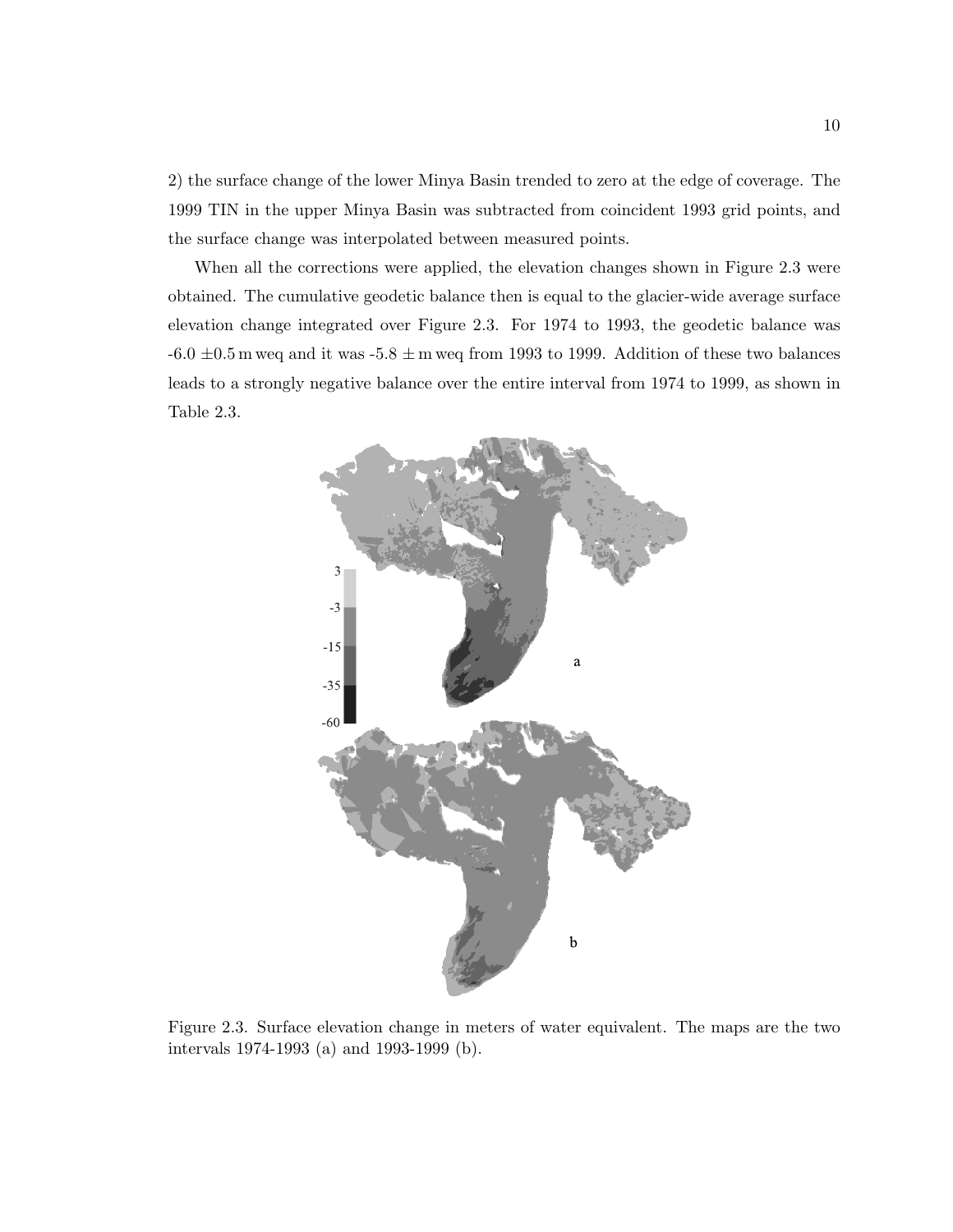| Interval  | Geodetic        | Glaciological   |
|-----------|-----------------|-----------------|
|           | Balance (m weg) | Balance (m weq) |
| 1974-1993 | $-6.0 + 0.5$    | $-5.8 + 0.9$    |
| 1974-1999 | $-11.8 \pm 0.5$ | $-11.2 + 1.0$   |

Table 2.3. Cumulative geodetic and glaciological balances.

#### 2.1.4 Errors

Errors in the geodetic balance can result from seasonal corrections, image control, and elevation extraction—especially in the low contrast accumulation areas. Both absolute control of the DEMs to the map datum and relative control between different DEMs account for errors in image control. These are addressed separately in the following three paragraphs.

Fifty six points were surveyed on the glacier in 1993 to an accuracy of  $\pm 0.1$  m (Table 2.1). These points were well distributed over the glacier with one profile up each of the main branches and several longitudinal profiles. Each of the profiles was subjected to the same seasonal corrections as the DEMs. Comparison of DEM elevations to the optically surveyed points shows that the DEM is systematically 0.74 m weq too low (Table 2.4). There appears to be no systematic trend to the offset with elevation, although the standard deviation is greater for points in the accumulation area. The systematic difference was greater than expected, and we cannot find a satisfactory explanation for it.

Table 2.4. DEM accuracy. The standard deviation about the mean is greater over the bedrock than ice, and the relative error among DEMs is small. The standard deviation about the mean shows the accuracy of an individual measurement; this demonstrates how accurate a single point can be extracted. The standard deviation of the mean is how well the mean offset is known.

| 10 1110011 0111000 10 11110W11.<br>Data | Mean    | Standard         | Standard         | Remarks        |
|-----------------------------------------|---------|------------------|------------------|----------------|
|                                         | Offset  | Deviation about  | Deviation of     |                |
|                                         | m weq)  | the Mean (m weq) | the Mean (m weq) |                |
| Bedrock 1993-1974                       | $-0.20$ | 4.70             | 0.22             | Relative Error |
| Bedrock 1999-1993                       | $-0.12$ | 5.20             | 0.15             | Relative Error |
| Optical Survey - 1993 DEM               | 0.74    | 1.34             | 0.20             | Absolute Error |
| 2000 Profile-1999 DEM                   | 0.21    | 1.87             | 0.15             | Absolute Error |
| 1993 Profile-1993 DEM                   | 0.49    | 1.67             | 0.15             | Absolute Error |

Airborne laser altimetry profiles flown in 1993 and 2000 were measured to an accuracy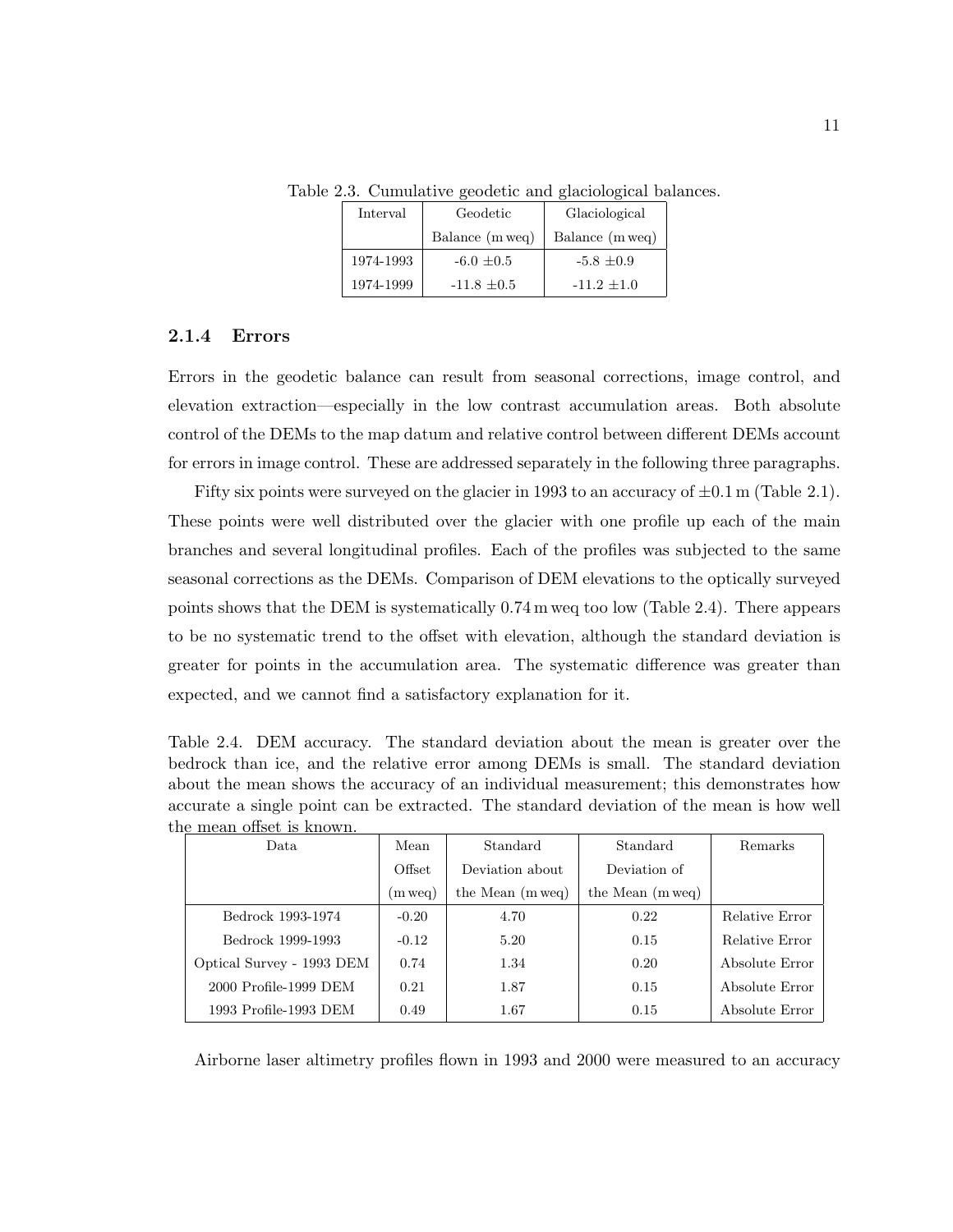of about  $\pm 0.3$  m [Echelmeyer et al., 1996]. These profiles cover the centerline of the main branches in an almost continuous line down the glacier [Sapiano et al., 1998]. The 1993 and 2000 laser altimetry profiles show the 1993 DEM to be 0.55 m weq low and 0.23 m weq low, respectively (Figure C.1). These also show no trends in the difference indicating the DEMs are not sloping relative to the datum. The mean offset is probably due to the long duration over which seasonal corrections were calculated. The important results of the profile comparisons are that the absolute accuracy of the 1993 and 1999 DEMs is less than 1 m, and that the accuracy of elevations extracted in the accumulation area are satisfactory. We did not use these independent profiles as an indication of error among the DEMs. We considered relative error to be a much better indication of this.

The relative accuracies of the DEMs were checked by subtracting two DEMs over bedrock. The relative error among DEMs is more important than the absolute error of the DEMs when calculating geodetic mass balance because it indicates the total systematic error in the geodetic balance. We note that there are several factors which may make the point measurements over bedrock less accurate than those over ice. The first problem is that the photographs were scanned to optimize contrast over the ice and snow areas making the bedrock dark (and often black) in many areas. Second, bedrock areas were not manually edited as carefully as the glacier areas. Third, except for a few locations, the only snow free areas near the upper glacier are nearly vertical causing large elevation errors from small horizontal registration errors. The increased standard deviation about the mean of the DEM over bedrock compared to measurements on the glacier illustrates these problems. In spite of the difficulties, the bedrock differencing gave encouraging results, with less than 0.3 m error among DEMs.

Our error budget for the geodetic balance includes elevation extraction, emergence corrections, density, ablation corrections, and relative orientation. Elsberg et al. [2001] showed that geodetic balances on South Cascade Glacier would have changed by less than 5.5% if firn is lost in the mid-elevations of the glacier instead of ice. Gulkana Glacier has experienced much less change than South Cascade Glacier over the measurement periods, so any error associated with assuming Sorge's Law will be at most a few percent. Seasonal corrections, especially in 1993, and relative orientation of the DEMs are the largest errors. These are both estimated at 0.3 m weq. Based on these estimates, we take as a conservative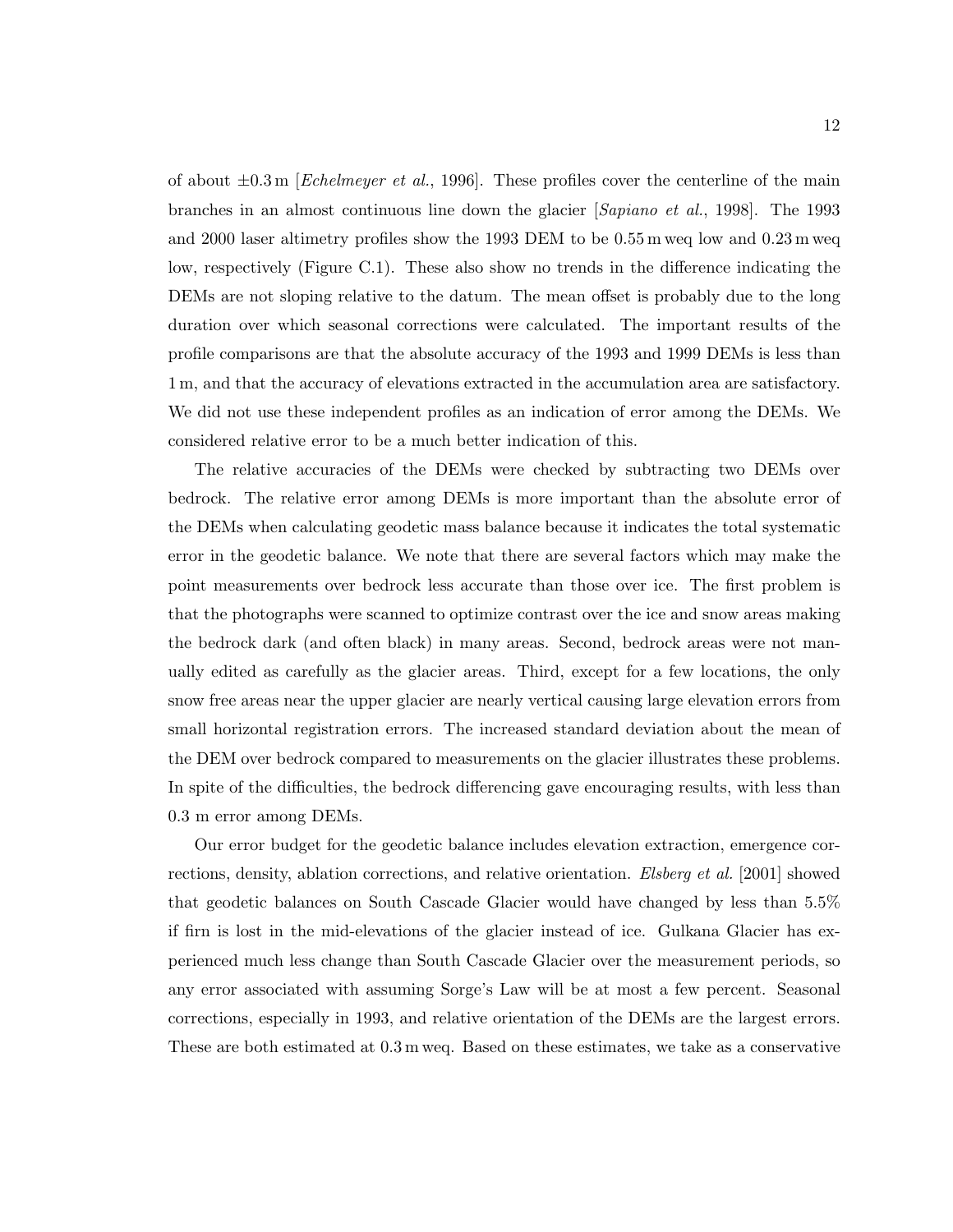estimate of the error in the geodetic balance over each interval to be  $\pm 0.5$  m weq.

### 2.2 Glaciological Balance

The USGS has used the glaciological method to determine the net mass balance on Gulkana Glacier every year since 1966. In this method, the end of the balance year is defined as the date of the yearly glacier-wide minimum balance. They maintained an extended stake network of up to 30 mass balance stakes until the mid-1970s, when the stake network was reduced to three index sites (see Figure 1.2) and measurements were expanded to include ice motion and surface elevation at these sites [*March*, 1998]. Since 1974, the balance has been calculated using data from these three index sites . The highest index site (D) is generally just above the ELA, but the ELA has been above site D three times. The seasonal balance is measured in an area 25-75 m around each pole, in an effort to reduce errors from individual snow depth soundings and small scale surface irregularities [Trabant and March, 1999].

To calculate the glacier-wide balance from the index site measurements, the glacier is divided into three elevation bins each centered at elevations halfway between the elevations of sites A and B, and sites B and D. The elevation bins are updated each year for the variations in index site altitude, but not for changes in glacier area. The map area of each elevation bin is divided by the total area of the glacier to obtain an area weighting factor. This is equivalent to using an area altitude distribution. The weighting factor is multiplied by the balance at each site and the results are summed to determine the glacier-wide surface elevation change. Estimated internal ablation from geothermal heat, ice motion, and water flowing through and under the glacier is added to the surface balance to find a glacier-wide net balance [March, 1998].

The 1967 area altitude distribution (AAD) was used to calculate the area weighting factors from 1966 to 1993. A new AAD was recalculated in 1993 by the USGS, and all subsequent balances have used the 1993 AAD. For consistency, all prior balances starting with 1966 were recalculated by the USGS with the 1993 AAD. All previously published balance measurements are therefore referenced to a fixed AAD, which effectively yields the 'reference surface' balance of Elsberg et al. [2001]. This balance is the appropriate variable to compare to climate, but it does not represent the true volume change and cannot be directly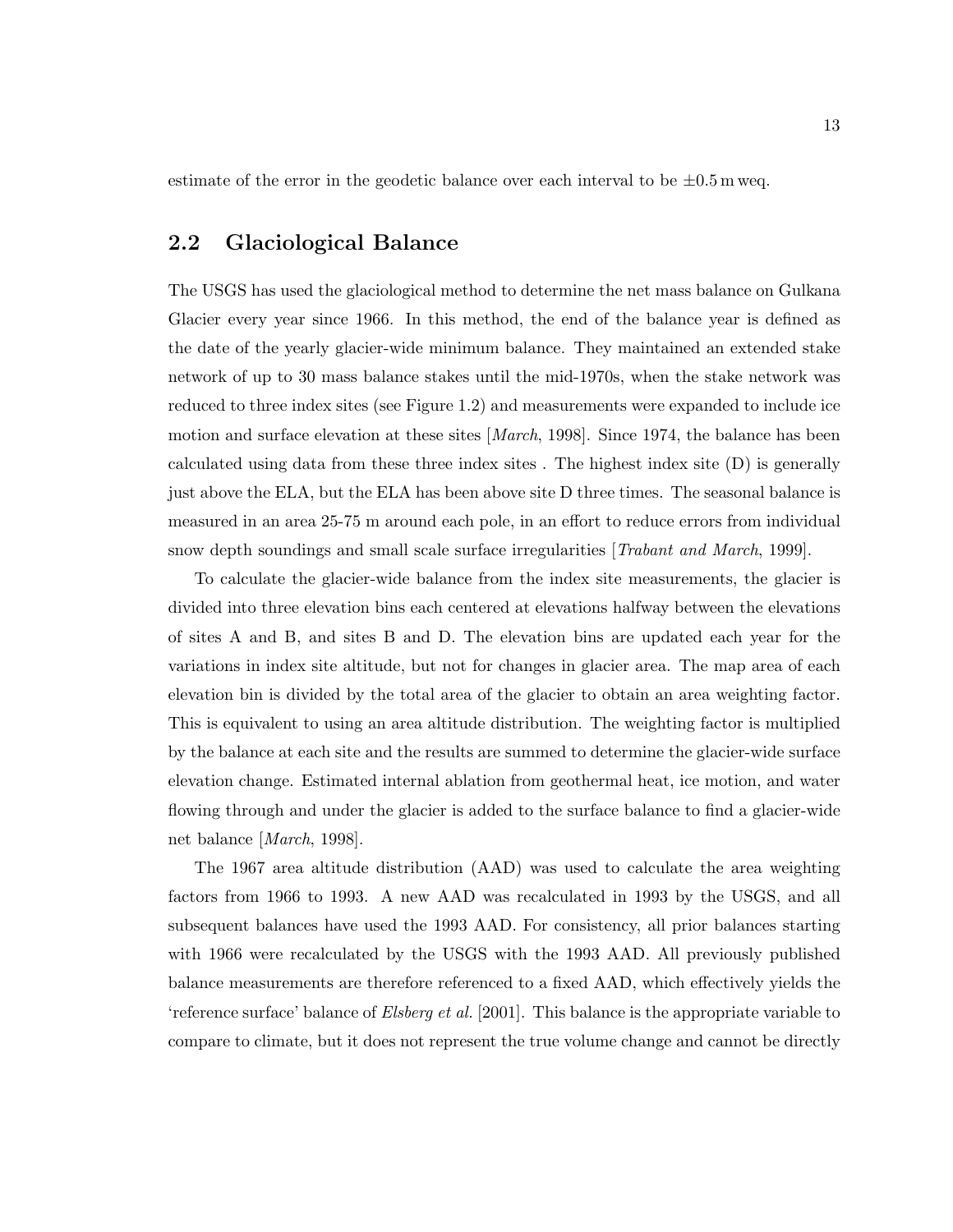compared to the geodetic balance. For this comparison, we have established time-variable AADs by calculating the area altitude distribution from DEMs of 1974, 1993, and 1999. These were then interpolated for the intervening years (see Table C.2). The glaciological balances presented in this paper are 'conventional balances' and were calculated using these time-variable AADs. Again, there is a trend toward more negative balances in the 1990s as shown in Table 2.3 and Figure 2.4. The comparison between the conventional and reference surface balances are shown in Figure 3.1 and Table C.4.

The published error for the glaciological balance on Gulkana Glacier is  $0.20 \text{ m a}^{-1}$ [March, 1998]. To verify this, the USGS calculated balances for 1966 and 1967 using both the expanded pole network and the three index sites. The expanded pole network reduces much of the balance interpolation with elevation, and the difference between the two methods was within  $\pm 0.2$  m a<sup>-1</sup>. However, the expanded stake network result was not used for calibration, nor does the difference indicate whether the error is systematic or random.



Figure 2.4. Glaciological balances: (a) net balance and (b) cumulative balance. The cumulative balance is bounded by random (dark gray) and systematic (light gray) errors of  $0.2 \,\mathrm{m}$  weq  $a^{-1}$ .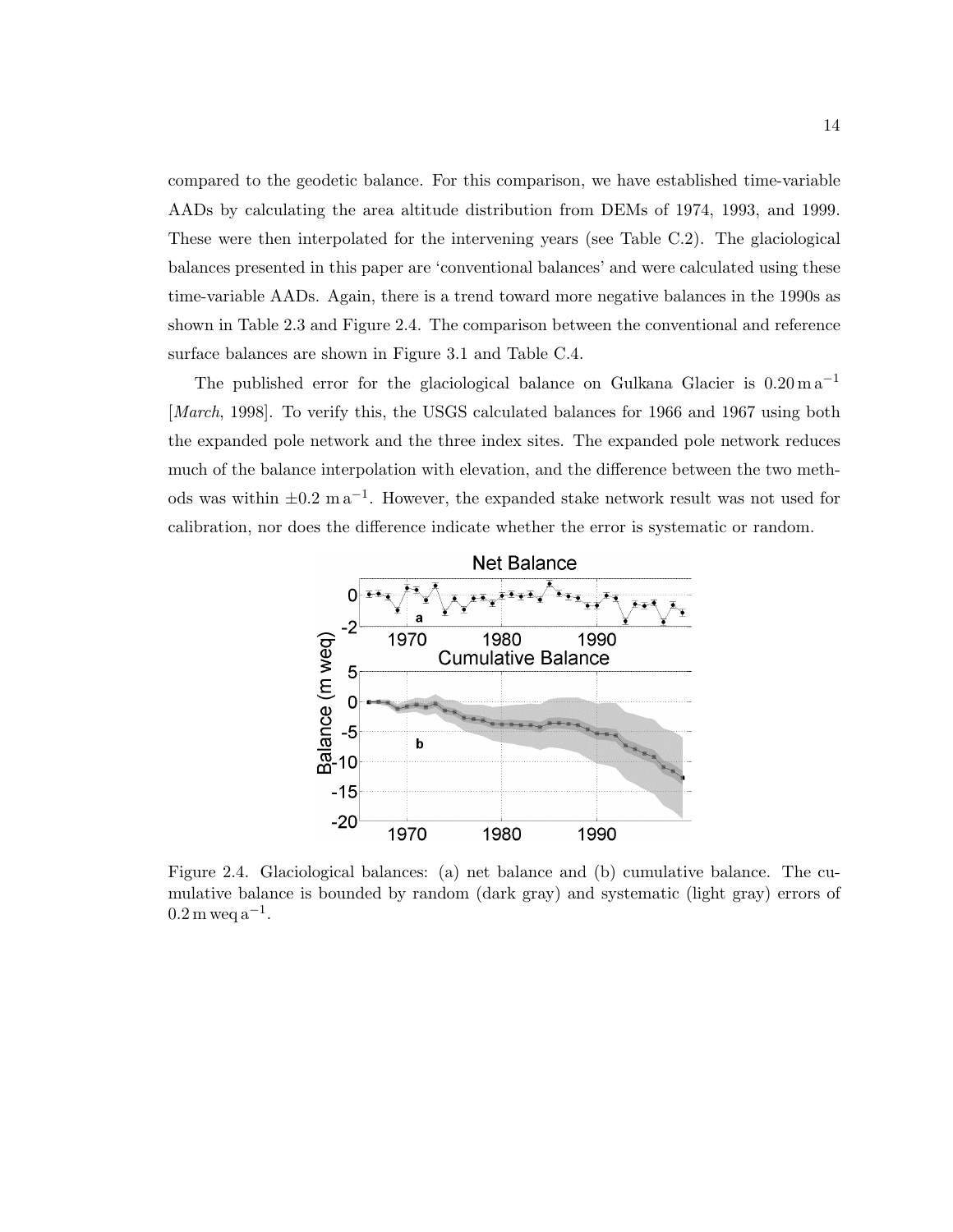### Chapter 3

### Discussion

### 3.1 Glaciological Method Accuracy

The comparison between geodetic and cumulative glaciological balances is shown in Figure 3.1 and Table 2.3. The comparison is excellent, with the geodetic balance within the estimated error bars of the glaciological balance. This implies that the glaciological balance method on this glacier does not have large systematic errors that could arise from several sources including sinking poles, erroneous snow depths, missing internal ablation and accumulation, and an invalid area extrapolation. The USGS includes an estimated  $0.05 \,\mathrm{m}$  weq  $a^{-1}$  internal ablation in the net balance. Systematically ignoring this small factor would have decreased the cumulative glaciological balance by about 10%.

On Alfotbreen Glacier, *Østrem and Haakensen* [1999] placed plywood at the base of mass balance poles and observed poles forced through the plywood due to snow compaction. The USGS circumvented this problem by laying plywood or sawdust on the summer surface to unambiguously locate it the following spring by drilling or coring [Trabant and March, 1999]. In addition, single point measurements are not necessarily representative of the immediate area; deviations of 0.23 m weq in one year have been observed on three stakes less than 5 m apart [Braithwaite and Olesen, 1989]. Errors from these variations can sometimes be eliminated by sampling the balance in an area tens of meters around each index site, which the USGS does in both the ablation and accumulation season [*Trabant and March*, 1999].

Even with perfect point balance measurements, three poles have not typically been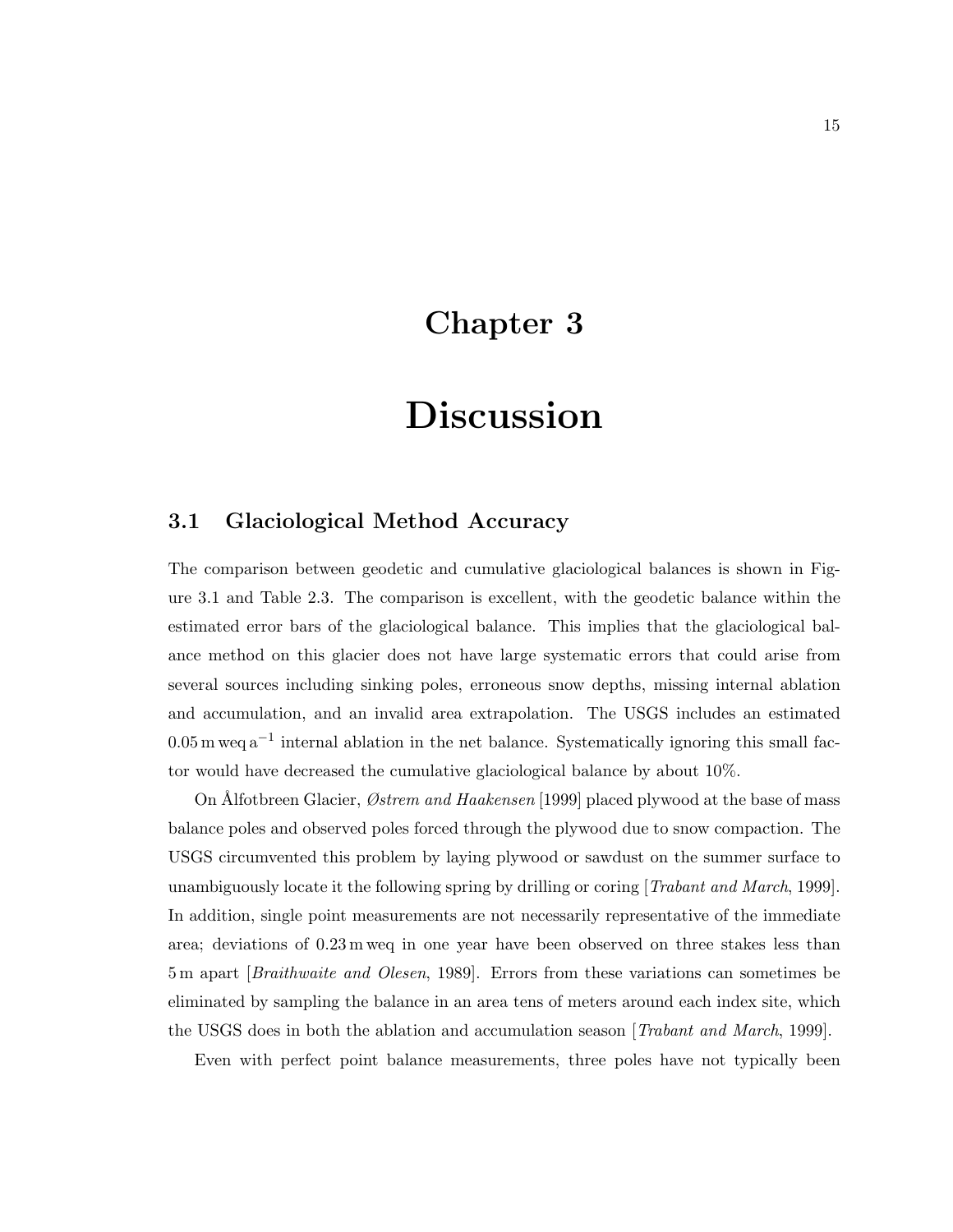

Figure 3.1. Comparison of cumulative glaciological and geodetic mass balances. The geodetic is shown to be within the random error (gray) of the glaciological balance. The 1967 reference surface balance is shown to differ from the conventional balance.

found sufficient to accurately determine the mass balance on glaciers the size of Gulkana; a minimum of 5 to 10 poles is recommended  $[Øs$ trem and Brugman, 1991; Fountain et al., 1997. Krimmel [1999] found differences of 30% on the relatively small  $(\approx 2 \text{ km}^2)$  South Cascade Glacier, Washington, in a 27 year balance record; this was in part due to area extrapolation using between 1 and 20 poles. Our results seem to indicate that three poles are adequate to represent the balance on Gulkana Glacier. This could be due to the balance curve being well correlated across the glacier and with elevation, and the pole locations accurately represent the areas intended. But it is surprising that one index site located generally just above the ELA represents the entire accumulation area.

The reference 1967 reference surface balance differs from the actual mass change as shown in Figure 3.1. Reference surface balances are valuable, especially when relating balance to climate *[Elsberg et al.*, 2001], but must be stated as such when published because they are not the actual mass change of a glacier and cannot be directly compared to the geodetic balance and hydrologic outflow. For accurate comparisons, the conventional glaciological balance as shown in Figure 3.1 and Table 2.3 is needed. The geodetic balance can be used to correct the reference surface balance to a conventional balance using a one or two parameter fit as outlined by *Elsberg et al.* [2001].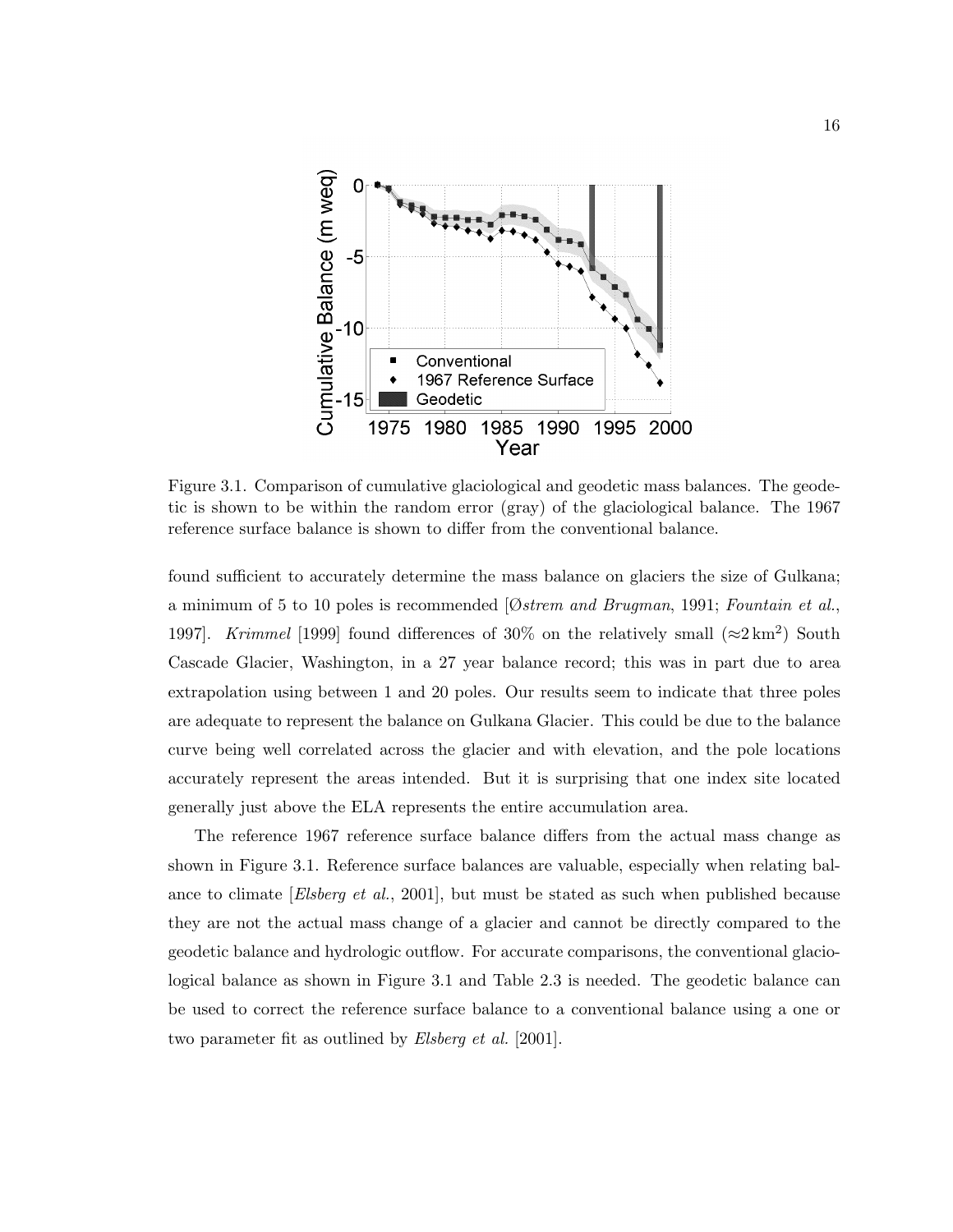### 3.2 Climate and Glacier Response

The geodetic balances correspond to an average annual thinning rate of  $0.31 \text{ m a}^{-1}$  from 1974 to 1993 and  $0.96 \text{ m a}^{-1}$  from 1993 to 1999. This accelerated thinning rate in the 1990s has been observed nearly everywhere in Alaska [Arendt et al., 2002]. The more continuous cumulative glaciological balance record shows these trends as well (Figure 2.4).

The total thinning is much greater near the terminus over the first period (Figure 2.3). From 1974 to 1993, we found a maximum thinning of 60 m weq, compared to the second interval with a maximum of 40 m weq. However, during the first interval there is little change in the accumulation area, while in the second interval there was 4 m weq thinning in the accumulation area. This trend has been witnessed in most of Alaska [ $Arendt et al.,$ ] 2002]. Lower net accumulation rates in the accumulation area, accompanied by a general glacier velocity decrease, would lead to such patterns of change.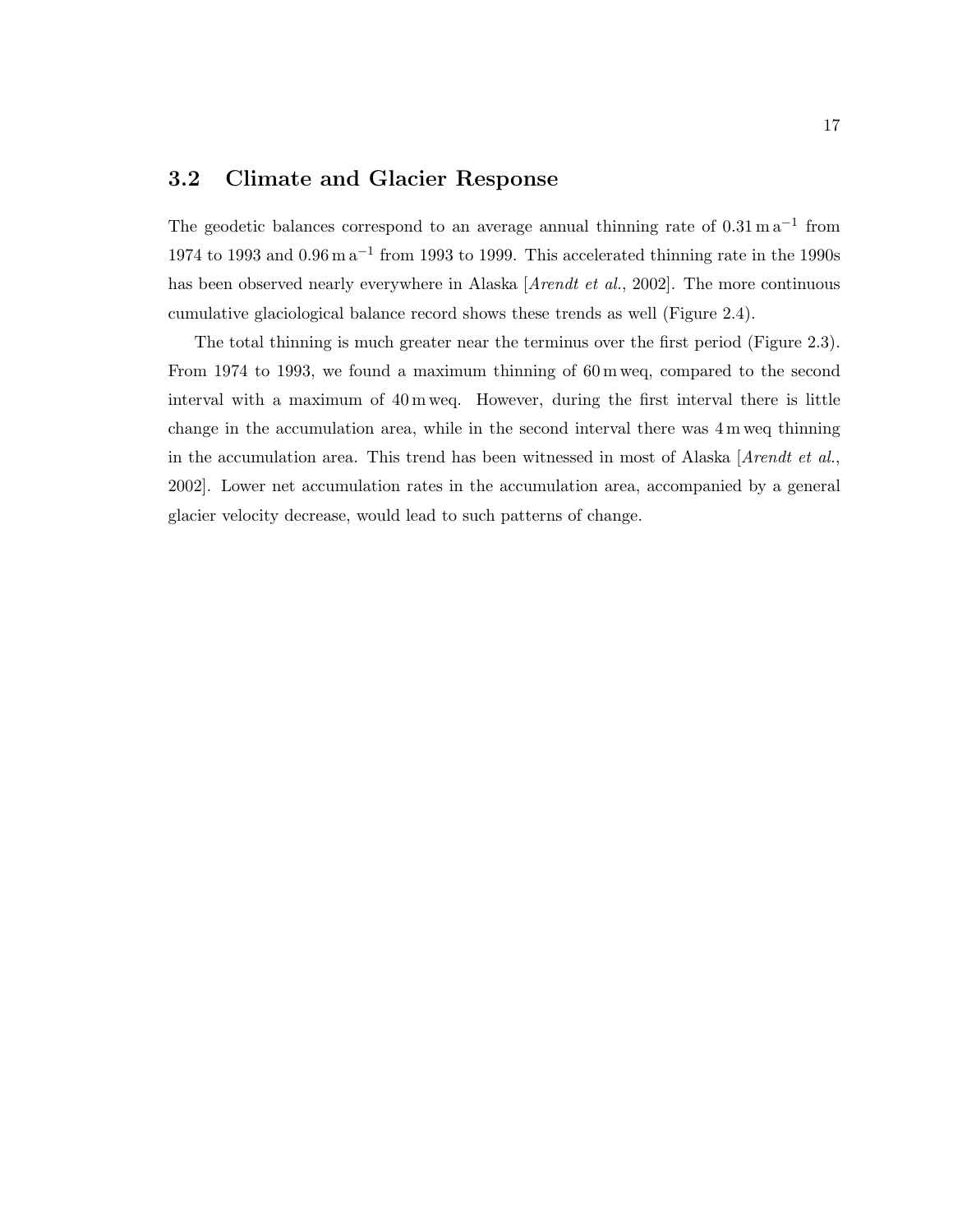### Chapter 4

## Conclusions

The agreement of the two mass balance methods on Gulkana Glacier is encouraging. It supports the use of the limited number of index sites for determining the net glaciological balance if sufficient care is make in the required measurements and corrections. The glaciological mass balance of Gulkana Glacier can be accurately represented by three index sites with only one accumulation area site located just above the average ELA. This also demonstrates that the balance in a small radius can accurately describe the balance in an elevation band, and the extrapolation with elevation and area has no large systematic errors on this glacier.

This does not necessarily apply to other glaciers or even to future measurements of Gulkana Glacier. Every glaciological mass balance record needs to be regularly calibrated with the geodetic method. The relatively small error of the carefully measured glaciological balances makes them ideal for annual measurements and the time independent nature of the geodetic method makes it ideal for long term (several years to decades) measurements.

Many glaciers have featureless accumulation areas, this can account for large errors in the geodetic balances. The accumulation area on Gulkana Glacier is broken up into several small cirques with numerous nunataks and crevasses that aid stereo viewing. The snow line was also anomalously high during each year of photography, providing better contrast at high elevations. There was excellent relative control due to numerous tie points with concurrently made DEMs. Ablation corrections were calculated using a temporally and spatially tuned model.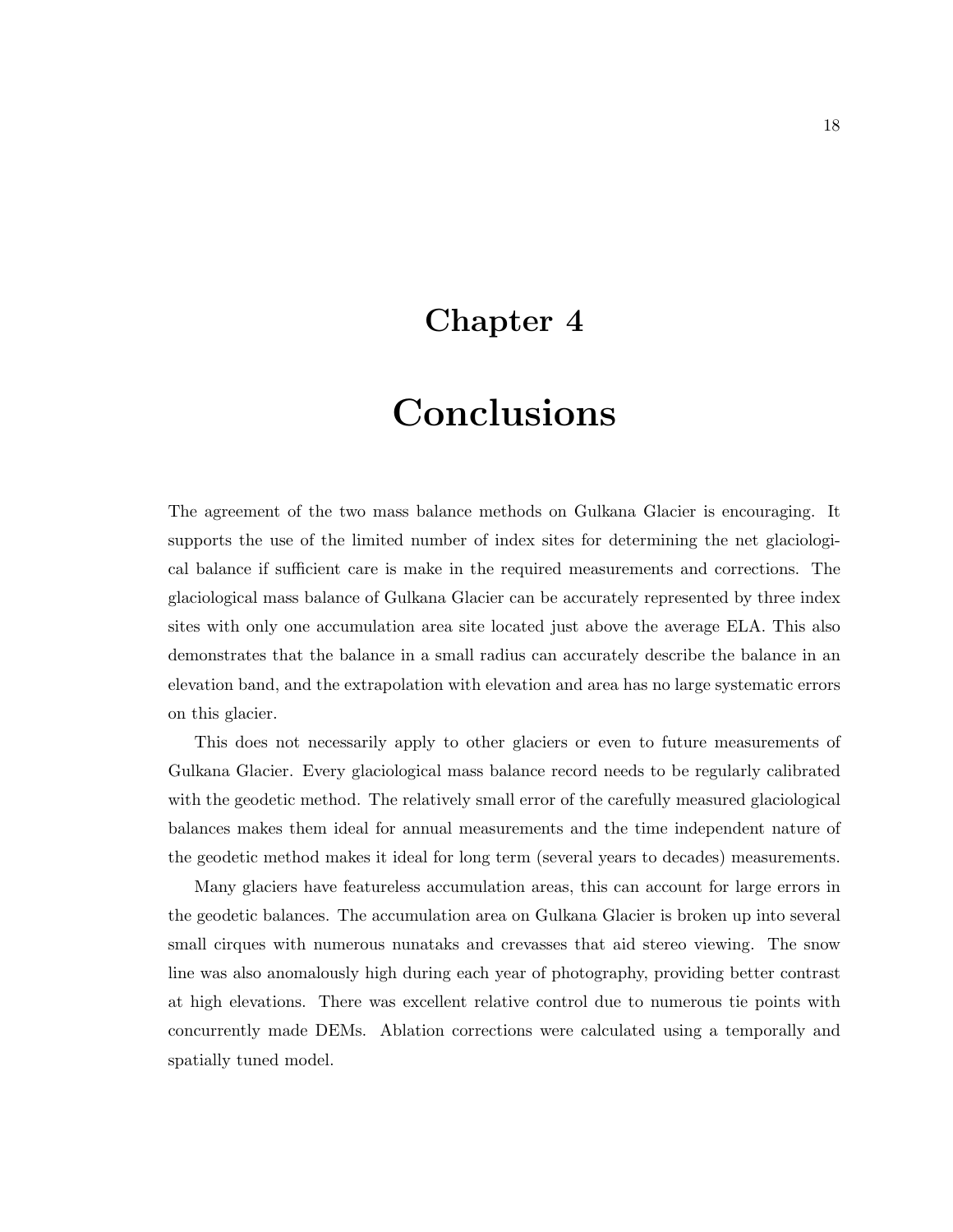We recommend several steps that can produce more accurate comparisons and possible calibrations of the glaciological method. The photography should be taken as close to the end of the balance year as possible; this will decrease the amount of error due to seasonal corrections and decrease the amount of snow at higher elevations, aiding stereo perception. Second, if possible, mass balance poles should be surveyed near the time of aerial photography so the balance between photography and the end of the ablation season can be determined. It is useful to have an independent profile of the glacier surface to check the DEM. A reference surface balance (which is at present published by the USGS) cannot be directly compared to actual mass change. The conventional balance, which includes changes in the total glacier area and AAD, is needed for an accurate comparison.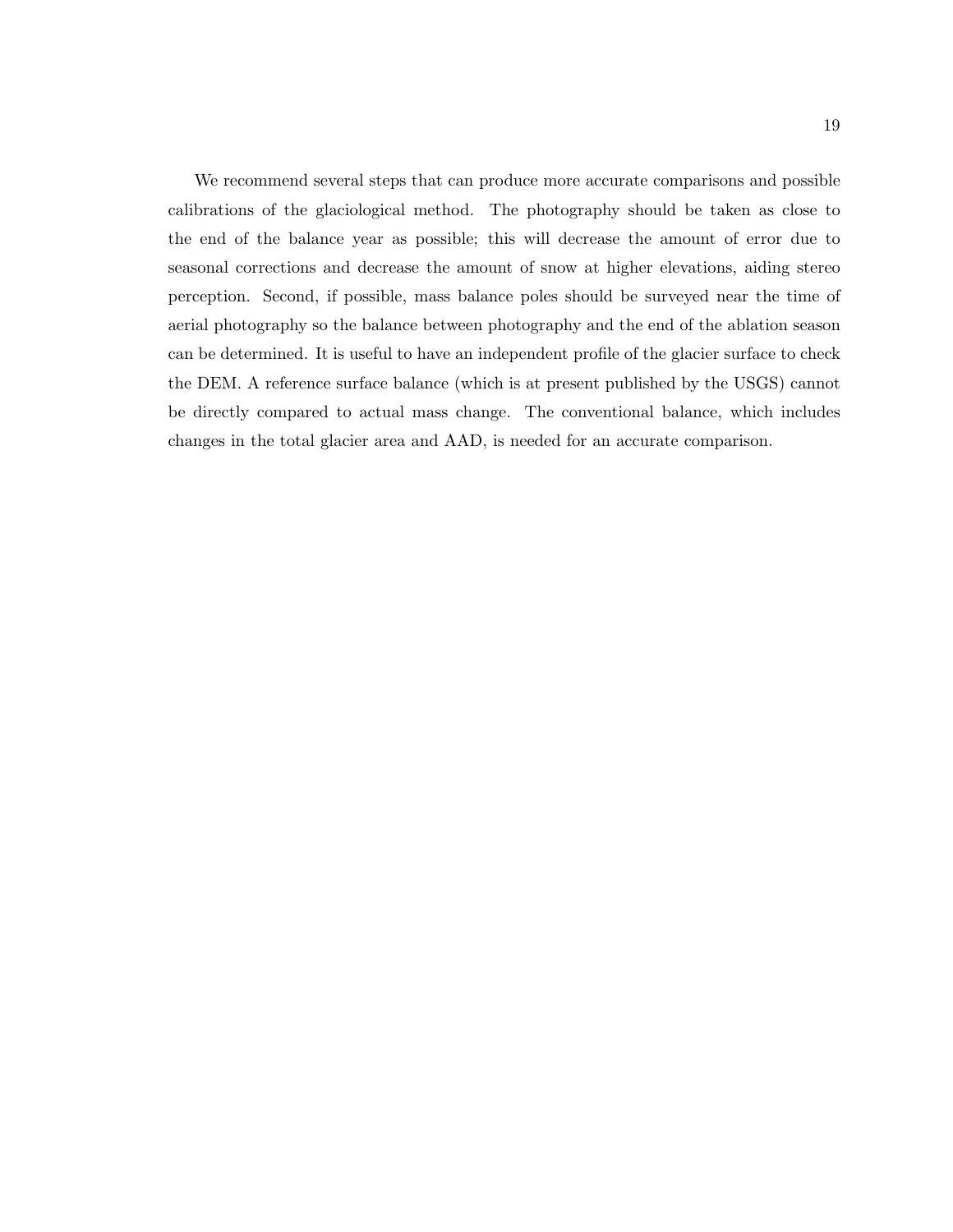### Appendix A

### Supplement to the Apex Manual

#### A.1 Before You Start

Apex is a digital photogrammetry system written by PCI Geomatics [PCI, 2000]. The published manual for the software lacks an organized work flow, and some directions are ambiguous. This appendix is designed to go along with the manual, outlining the steps necessary to create accurate DEMs, and providing more detail when needed. The following will be enough to get one started and reproduce the DEMs used for this thesis. This is by no means a comprehensive manual. The scanning section should be read prior to scanning, but the rest of the sections will probably make little sense without the program running in front of you.

Apex is very finicky, it often will corrupt files and then save them upon exiting. I recommend backing up the entire data directory every time much progress has been made by copying the entire file into anther directory using windows explorer. Commands are also often grayed, sometimes because a window was closed with the x instead of  $file \rightarrow exit$ , or sometimes it just seems to happen. This is fixed by exiting and reopening the program. Apex saves all progress automatically on exiting, so if an error is made before exiting, the data will have to be reloaded from a backed up version. There are also shortcut keys for virtually every Apex command; familiarization with these will speed repetitive processes.

Apex is well suited to creating accurate digital terrain models (DTMs), but is not effective for DTM analysis. Another program such as AutoCad with the Quicksurf addition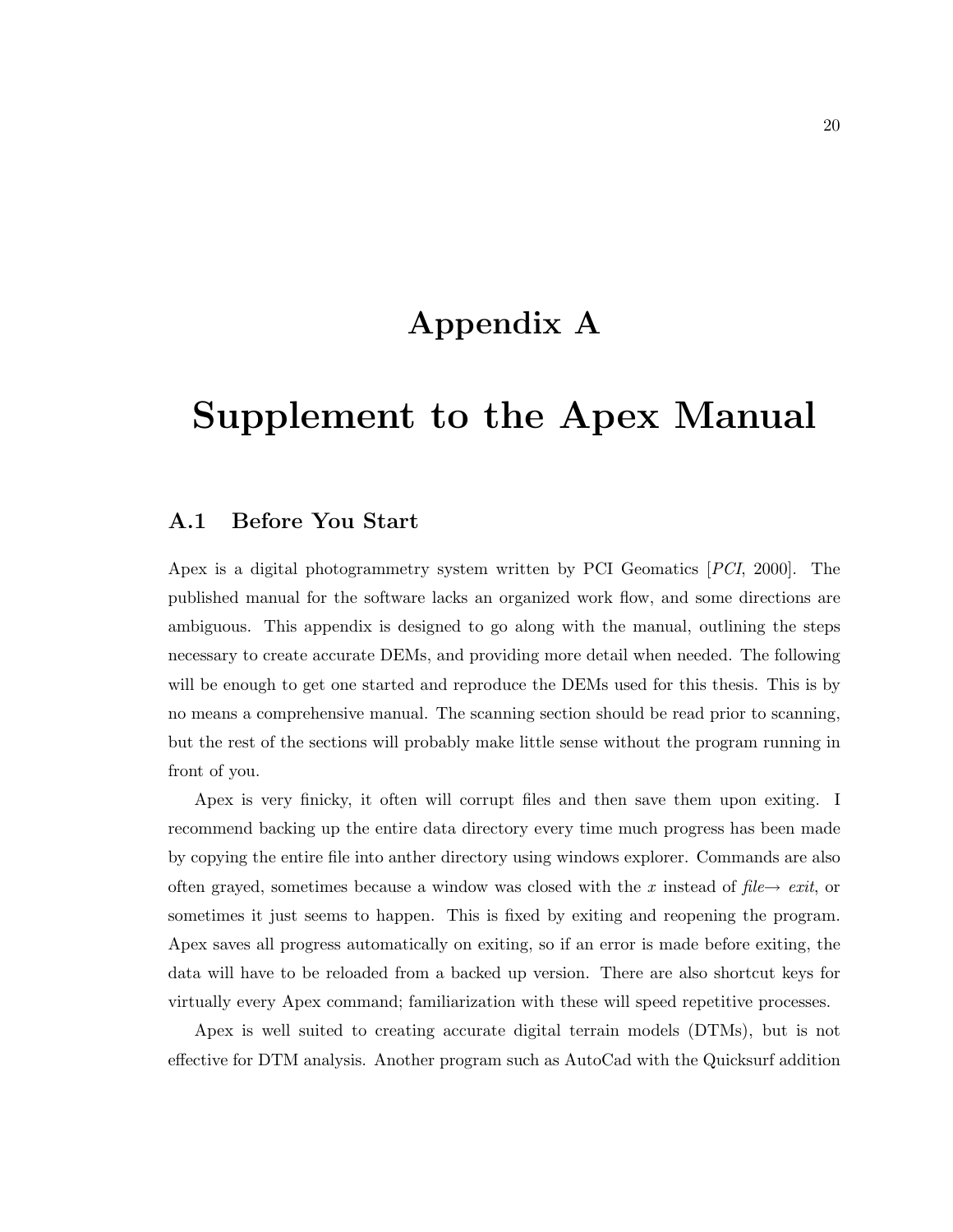or ARC should be used for anything but the most basic analysis. DTM is interchangeable with digital elevation model (DEM), as used in the paper. I used DEM in the paper because it is more common in literature, but use DTM here because this is the terminology Apex uses.

#### A.2 Terms

- Minification: The largest view without interpolation is 1:1, and each larger scale allows you to see more of the image. For each scale (e. g. 1:64) a new image is created during minification so zooming is faster.
- Interior Orientation: This process corrects an image for lens distortion.
- Exterior Orientation/Triangulation: This process orients an image either relative to other images or to true ground coordinates.
- Console Monitor: The monitor which displays menus and is not in 3D.
- Extraction Monitor: The monitor which displays in 3D.
- Photograph: The picture taken by aerial photography.
- Image: The digital picture after scanning.
- Fiducial: Crosses or dots on aerial photographs which are used to correct for lens distortion.

### A.3 Scanning

Three things are important in scanning: the resolution—typically measured in pixels per inch (ppi), the bit depth (10 bit or 8 bit), and the image orientation. The scan resolution directly affects the accuracy of the software. The horizontal accuracy of the software is 1-2 times the ground pixel size (the width in ground space of one pixel) and the vertical accuracy is 0.5 to 3 times the ground pixel size [PCI, 2000]. The ground pixel size can be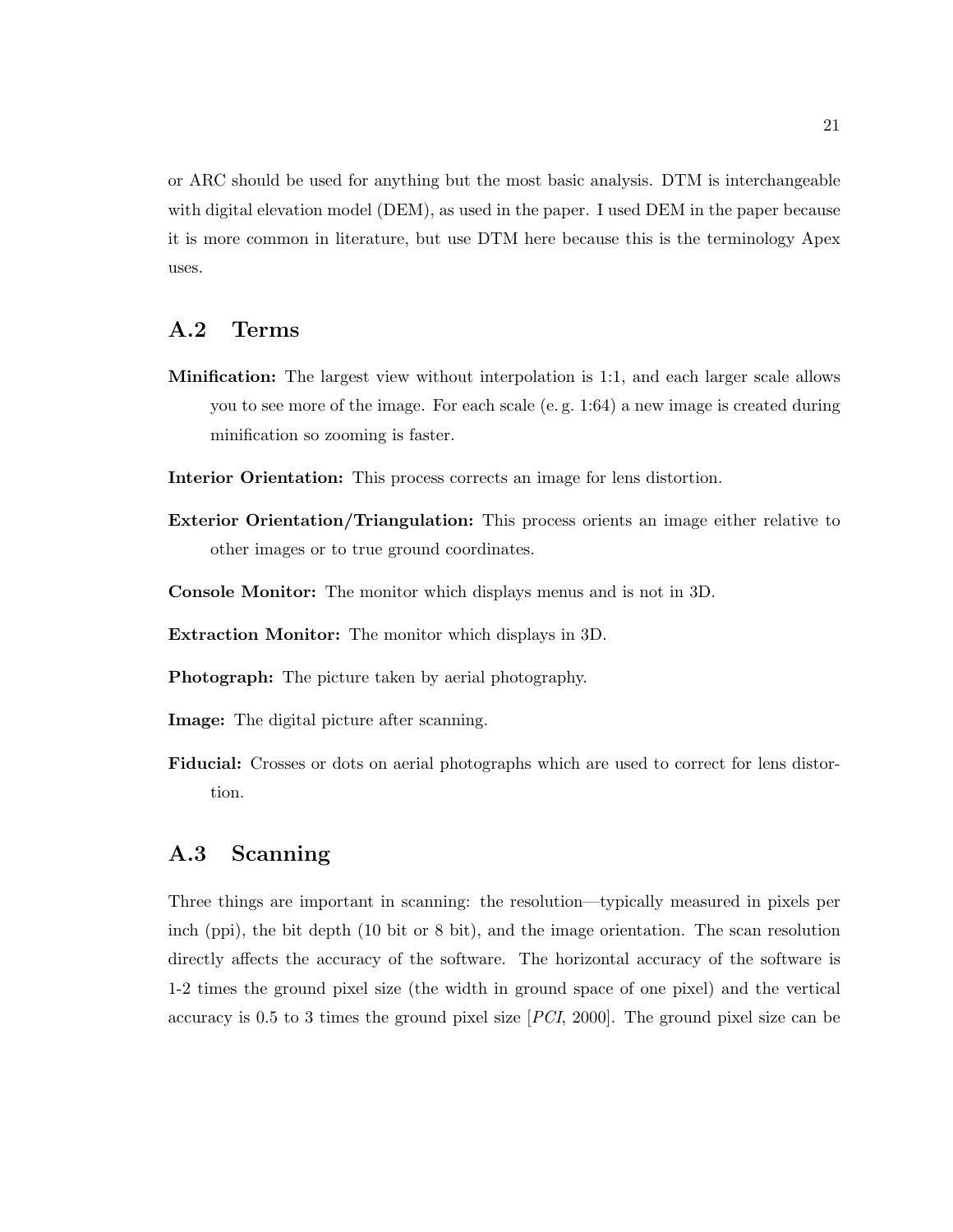computed from the following formula:

$$
PM = (\frac{S}{PPI}) \cdot (\frac{1}{39.37})
$$
\n(A.1)

where PM is the ground pixel size in meters, S is the scale, and PPI is the scan resolution in ppi [Slama, 1980]. The effectiveness of a higher scan resolution will decrease when the grain of the photographs becomes visible. Less than perfect image control and lens distortion will also decrease accuracy.

Different bit depths can be specified, with color typically scanned in 8 bit, while 10 bit is reserved for black and white. Apex currently does not use the full 10 bits for automatic extraction, but the images can be viewed and manually edited in 10 bits. This was tried with the black and white photos on Gulkana Glacier and little was gained in terms of increased contrast from 10 bit depth. The images required 4 times more memory and do not export well, so I would recommend using 8 bit depth.

The scanning orientation does matter with Apex. The images must be either scanned left or right as defined by the Apex manual. Left or right scan direction relates to the overlap region of the image. If you display the images side-by-side, the overlap must either be on the left or the right, not the top or bottom. If the photographs are scanned with incorrect orientation, it can be corrected in Apex but is time consuming. One other consideration is, as of this writing, Apex cannot handle images over 2 Gb.

When you transfer the scanned images to the computer, create a folder in the Apex directory under apex\_v70\usr\geoset\images called 'MyProjectName'. You will need room for all the images, plus room for minified images which take up again as much room as the original images, plus about 1 Gb for other files. If there is room on the drive where Apex is located, transfer the images to the folder you just created. If there is not room on the local hard drive, the images can be put anywhere on the network.

Renaming the images to a standard convention will simplify the triangulation process. Name the first image from strip one 1\_1, and the second image in the same strip name 1\_2, etc. A strip is a series of images taken on one flight line, and the image number is the order the images where taken on that flight line. The numbering order of the strips does not matter, and images can be labeled in the reverse order in which they were taken.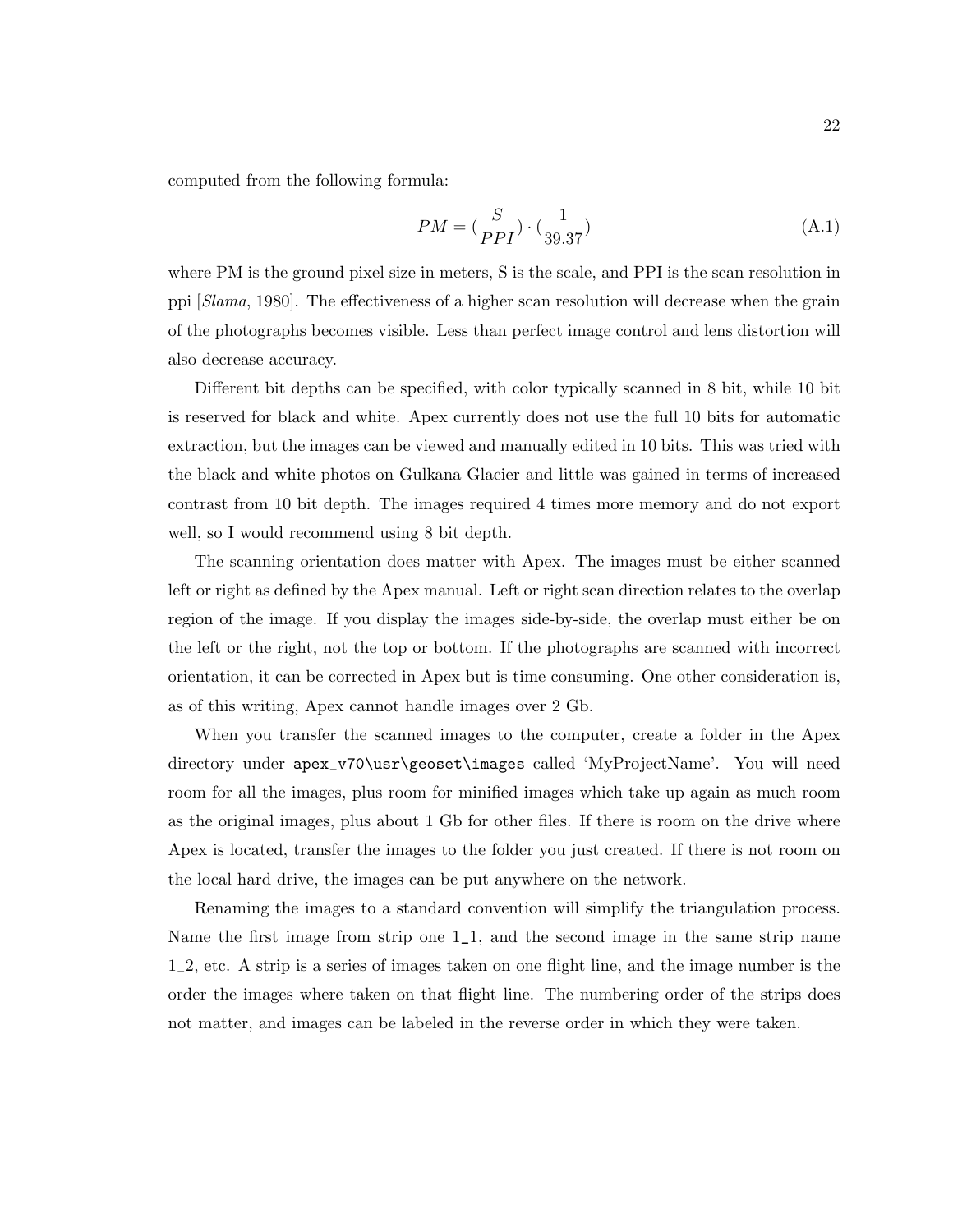### A.4 Project Creation

Open project creation with *preparation* $\rightarrow$  create/edit project. Click on location $\rightarrow$  new location; type the project name in the first column and the path to folder you created in the second, then save it. Create the project as outline in the manual.

### A.5 Camera Calibration

The camera calibration is straight forward and described well in the manual. Camera calibrations are kept on record for a long time, so they can usually be found through the organization that originally took the photos. Camera calibration used for this project can be found in Appendix B.

### A.6 Importing

Once the camera calibration is entered, import the images into Apex. Select preparation $\rightarrow$  $import \rightarrow image \rightarrow frame$  to bring up the correct window.

1. Click on the location box. If the images are stored in the

apex\_v70/usr/geoset/images/MyProjectName folder, select this location. If they are stored elsewhere, create a new location as before with a new name for the location and the path directing the program to the image location.

- 2. From the file menu, select the correct camera calibration for the images.
- 3. Select file  $\rightarrow$  import other  $\rightarrow$  image. Browse for the image you would like to import and select it. It should be in the folder you specified in location.
- 4. This will bring up the photo data window; the coordinates refer to the location of the image corners in millimeters relative to the image center. Typically for an image with the data strip on the left, the upper left will be  $x=-114$ ,  $y=114$ , and the lower right will be 114,  $-114$ . This is rather unimportant as interior orientation will correct any problems with this.
- 5. On the create files tab, select support only.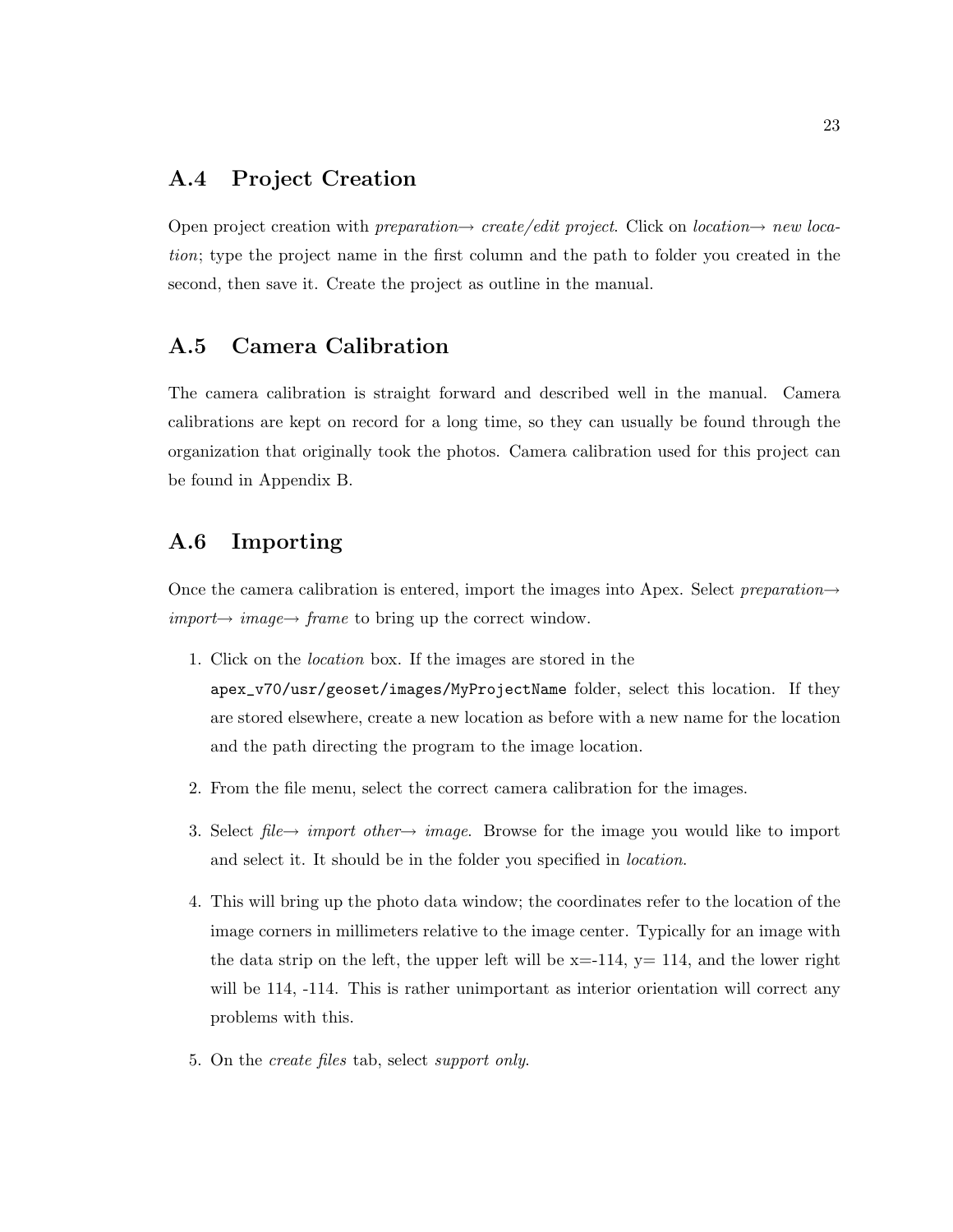- 6. Go to options and deselect the auto minify option. Click start and the image should be imported.
- 7. Repeat this for all images, making sure to apply the right camera calibration if using images from different cameras, and change the location as needed.

Make sure the images have loaded properly by exiting from import and selecting in the main window,  $file \rightarrow load \, images$ ; select view 1 and load the images. If nothing comes up, click move to load point in the display utility window. You will not be able to zoom out at this point. If you see nothing check the images in any kind of image viewing software to make sure they are readable.

#### A.7 Minification

Go to the main window again and select *preparation* $\rightarrow$  minification. Select an image you want to minify it but don't click *start*. Open another minification window and select a different image. Do this with all the images, then start all. They will take about 15 minutes each. When this is finished, again load the images and make sure they are visible; this time you should be able to zoom out. Anytime you make a change to an image, you will have to close and reopen the load image window for it to load the updated image.

### A.8 Interior Orientation

Use the manual interior orientation under preparation $\rightarrow$  interior orientation $\rightarrow$  manual interior orientation. Whenever picking specific points on an image use the extraction monitor. Sometimes the console monitor does not register points correctly. Locate the first two fiducials, accepting each one and then click locate all fiducials. Check the locations that were automatically located. You can either move the point or click accept and move on. The residual should be less than 1.0 according to the manual, but I haven't had luck getting the residuals below 2. Make sure you save before loading the next image.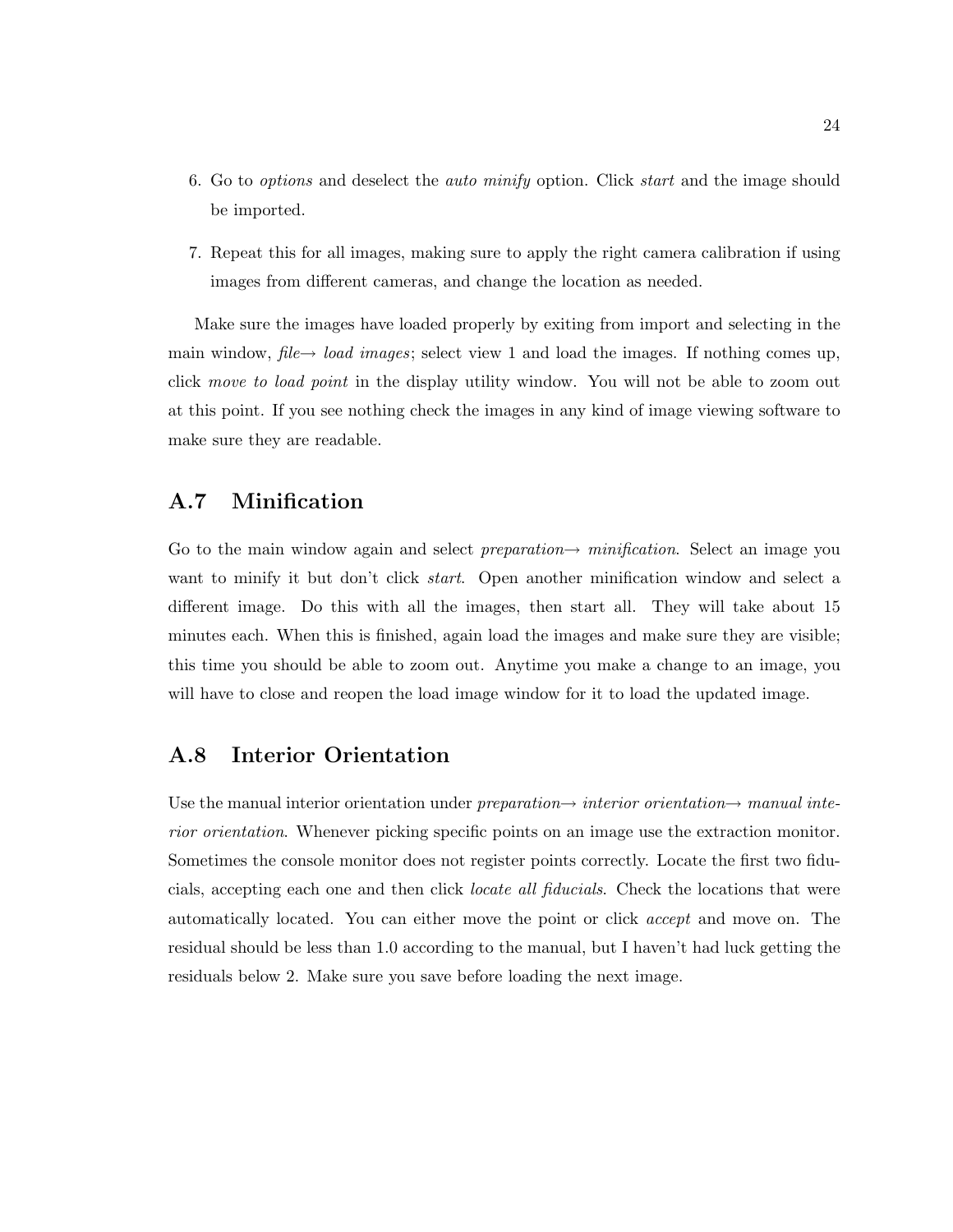| Current Image ID   |                                     | The number of images |  |
|--------------------|-------------------------------------|----------------------|--|
|                    |                                     | in the current strip |  |
| Ref Strip ID       | Current strip number                | Same as previous box |  |
|                    | minus $1$ (1 if current strip is 1) |                      |  |
| Reference Image ID |                                     | Number of images in  |  |
|                    |                                     | strip minus 1        |  |
| X(along strip)     |                                     |                      |  |
| Y(across strip)    | $-160$                              | $-160$               |  |
|                    | (First strip enter 0)               | $\left( 0 \right)$   |  |

Table A.1. Strip data dialogue. This is a guide for entering data in the table.

### A.9 Triangulation

This is the most difficult and time consuming part of the process. It is also the most likely to corrupt files, so back up often. After every step, back up to a separate folder as outlined before. Open the triangulation window by clicking *preparation* $\rightarrow$  triangulation. If working on a surface that has changed though time such as a glacier, control all the images together using bedrock and control points to tie the images. When extracting DTMs, only use images from the a single year.

Setup: Setup is the first step. This is where you tell the program where the images are in relation to one another and what algorithms to use for triangulation. For the most part, this is very straight forward if the standard naming convention was used for the images. All of the software defaults will work well.

With the naming convention used, the first number is the strip, and the second is the image in that strip. This window will be fairly straight forward to fill in, with the exception of the the strip data information. When all the rest of the fields are filled in, click the strip data button on the lower right hand of the window. This brings up a dialog which is not well explained in the manual. The numbers to write in each box are shown above in Table A.1.

To figure out the scan direction, use image loader to load the first two images of a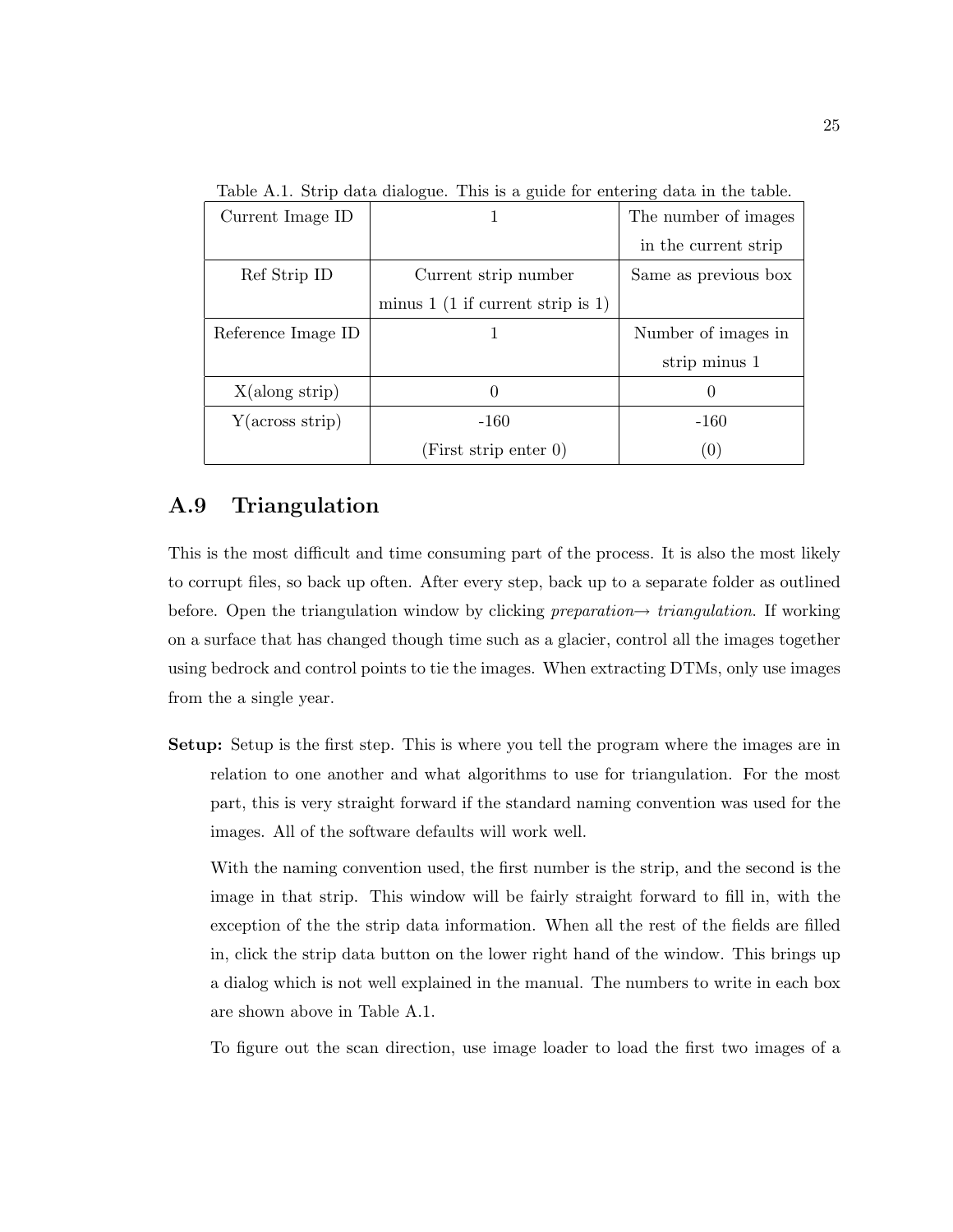strip into view 1 with image 1 on the left and image 2 on the right. If the overlap region is to left of image 1, the scan direction is left. Repeat this for all the strips. Enter the correct scan direction for each strip. Up and Down do not work and will corrupt you files.

In the main triangulation window, go to reset $\rightarrow$  support file $\rightarrow$  backup support. This will back up your work. The data can be restored under the same menu. I have had problems with the backup getting corrupted, so also back up the entire data directory to another folder by cutting and pasting in windows explorer.

- **Exterior Initialize:** Exterior initialization is the next step. Click the *initialize/solve* tab at the bottom of the triangulation window and select exterior initialize. You just backed up the support files, so click through the first message. Run the orientation. Now save the triangulation file and exit. Open the load imagery dialog, load image pairs (e. g. 1\_1 and 1\_2) one at a time, and examine the images to make sure the overlap area is approximately correct. If it is not, go to *image enhancement* $\rightarrow$  *pairwise* rectify. If this doesn't make the images line up there is an error, probably with the scan direction. The program will let you proceed, but do not until the images are correct. Also, do not run exterior initialize after blunder detect and solve or simultaneous solve. This can cause file corruption.
- **Control Point Editor:** Bring up the control point editor by clicking preparation $\rightarrow$  control point editor. Now select File  $\rightarrow$  Select GPF and name a new file. Enter the control point names and coordinates, making sure to click accept before adding a new point. Include the accuracy because it will be used in the final triangulation solution. Save this and exit.
- Interactive Point Measurement: Go back into triangulation and click on *interactive* point measurement (IPM). If many of the commands are grayed out, select view 0 in the display utility. In the IPM window, click *grnd file* and select the file that you just created in the control point editor. The IPM process is fairly straight forward and well described in the manual. Pick at least four points, control or tie, in each image, and make sure each strip is tied together with at least four points. Save and exit after picking points.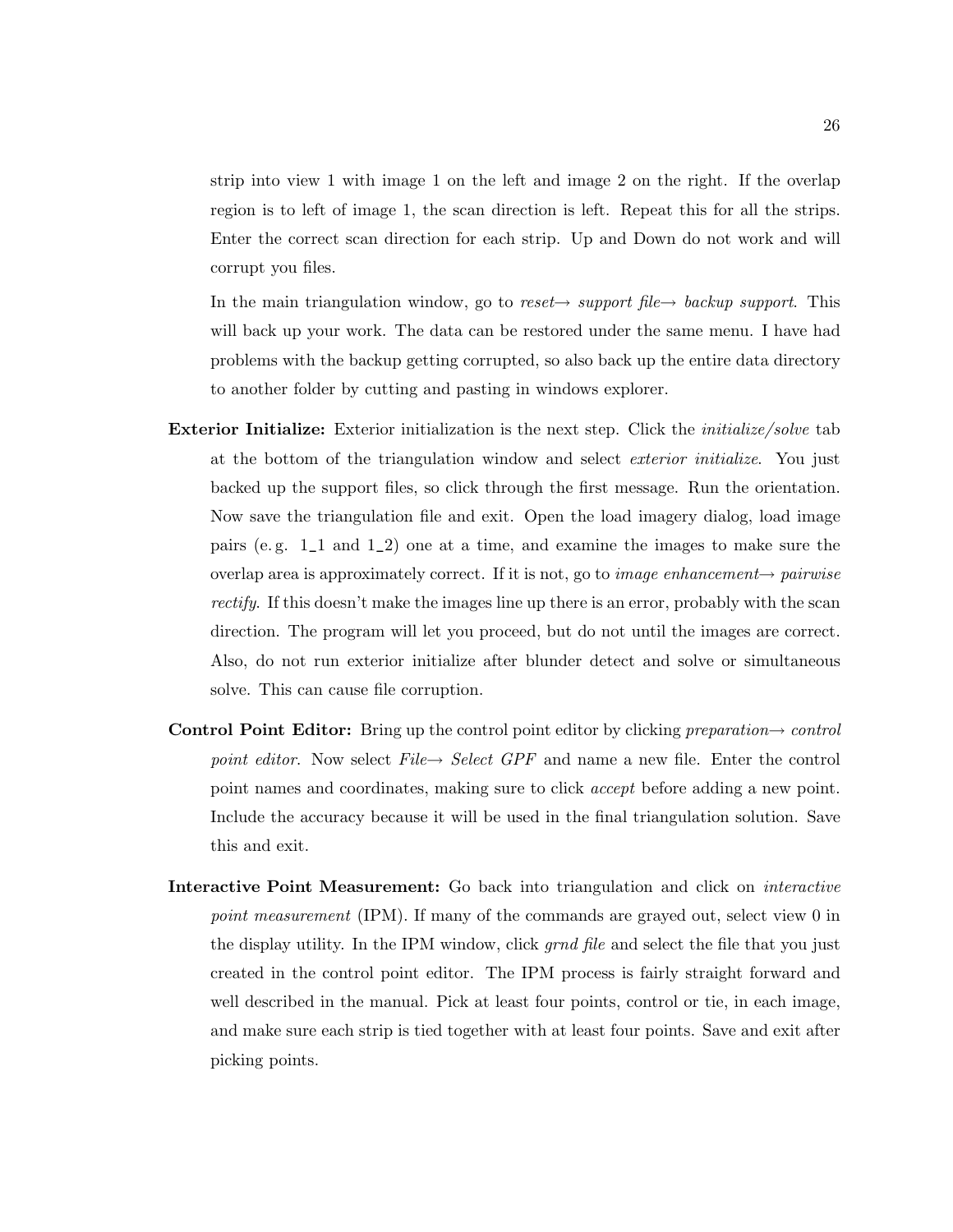- Blunder Detect and Solve: Click on *initialize/solve* $\rightarrow$  *blunder detect and solve.* Deselect point distribution for now. This can be useful for checking the control and tie points distribution later, but first you want to get the images initially oriented. Click start. Clicking on edit failures will tell you which images need more tie points or if there is a bad point. You can adjust the image parallax and other parameters to make this less rigorous. Iteratively run this tool and interactive point editor until blunder detect and solve is successful. If things are not going well, check the image orientations as before with the image loader. If the images are not close to their expected relative locations, (i. e. the overlap region is not correct), you will have to reload the backed up support files and add tie points, or correct erroneous ones.
- Simultaneous Solve: After blunder detect and solve has been successful, run simultaneous solve. This will perform a least square inversion on all the images simultaneously. Click on *initialize/solve*  $\rightarrow$  *simultaneous solve.* After hitting start, check the image pixel residual; the manual recommends this be lower than 1 for a final solution. If the whole solution is poor, i.e. the image residual is greater than 5, tie or control points will have to be corrected or tie points added. If it is very high ( $>1000$ ) there is an erroneous data point or an error in setup. (Note that the window will not resize to accumulate large numbers, so a huge value such as 1.23456789e+120 might be interpreted as 1.23456.) If the residual is very large you will need to reload the backed up files and start again at setup. Click on display residuals. This displays all control and tie points in ascending order of accuracy. Points with large residuals will have to be remeasured. This can be done either from the current window or in the interactive point editor. Keep adjusting points until an acceptable solution is reached.

### A.10 Automatic Extraction

Once the images are controlled, exit triangulation and click  $extraction \rightarrow{} terrain \rightarrow{} automatic$ DTM extraction. The setup is explained well in the manual, and the default values work well, so I will not belabor the process here. A few hints on automatic extraction. Use a spacing that results in approximately 10,000 points for the first extraction, which is small enough to run quickly and large enough to give meaningful results. Check it in the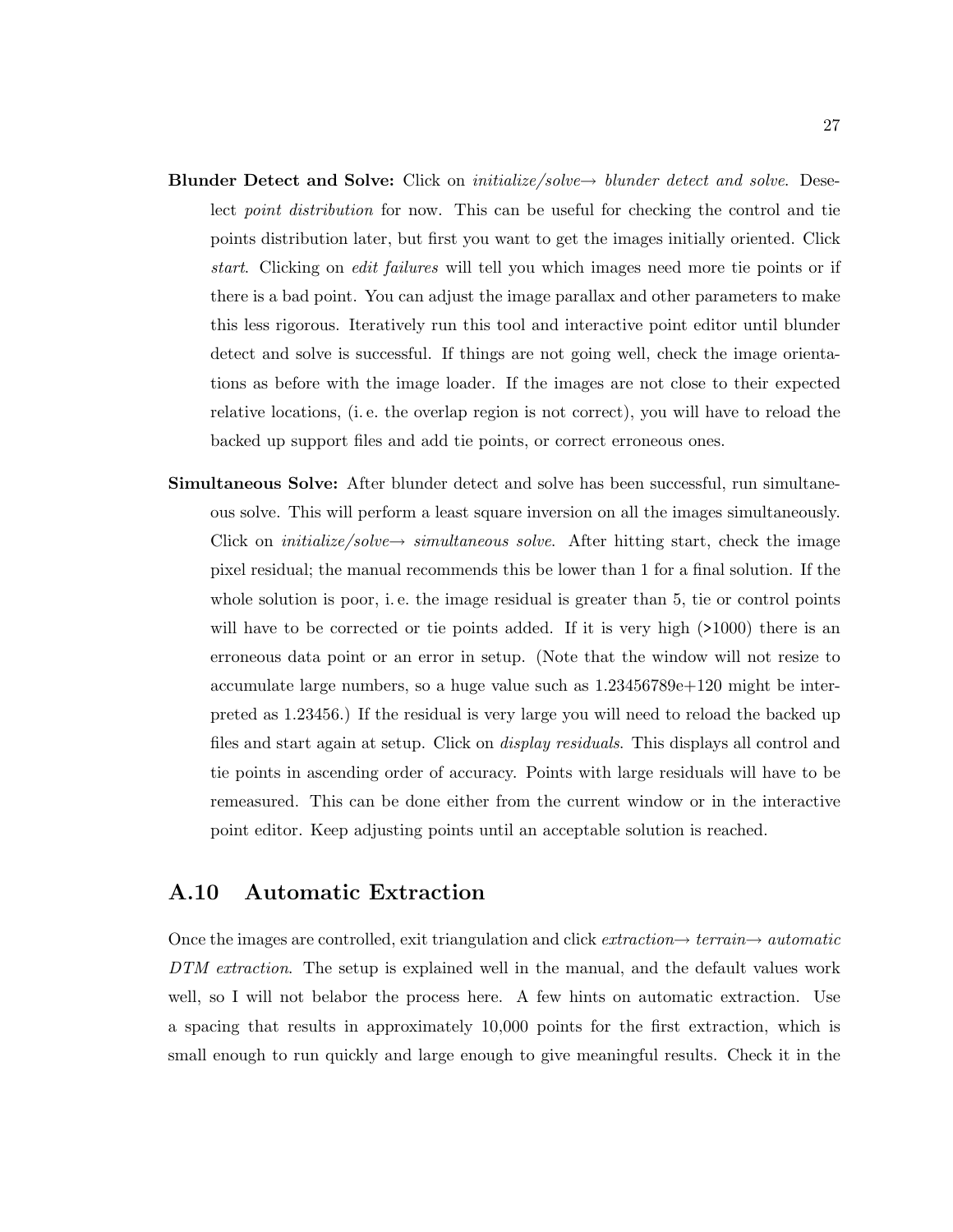interactive edit which is explained below. The terrain may need to be broken up into several different areas to be correctly extracted. Likely breaks between DTMs are large changes in slope or brightness (e. g., from the glacier to the valley walls). You can open several automatic extraction windows at the same time and run them overnight. I've found the best spacing to be 3-5 m. Smaller spacing does not increase accuracy, and larger spacing seems to deteriorate accuracy.

Some regions may not have enough contrast to be accurately picked by either you or the computer, so it may be beneficial to use triangulated irregular networks (TIN). The computer will effectively only pick points within a certain confidence interval when using the TIN method with heavy mass point thinning selected. This eliminates trying to edit thousands of inaccurate points in a low contrast area.

#### A.11 Quality Control and Manual Editing

Open *Extraction* $\rightarrow$  *Interactive edit* and load a DTM. View each automatically extracted grid; where large areas are inaccurate, either change the grid spacing to a smaller grid, or break the area into more regions. You should not have to manually edit large parts of the DEM. Rerun inaccurate regions in automatic extraction. Once all the grids are acceptable with only small amounts of manual editing needed, use DTM merge to resample the grid to a larger grid size. I've found 25 m spacing to be accurate, but not an impossible number to manually edit; this will depend on the size of the area and the accuracy needed.

#### A.12 DTM Merge

Select *extraction* $\rightarrow$  merge. DTM merge will resample grids to larger or smaller spacings, change the area covered by a DTM, and combine multiple DTMs. It is explained well in the manual.

### A.13 Exporting DTMs

This is a fairly straight forward process outlined well in the manual. Use the xyz format to export the DTMs for evaluation in another program. Because Apex puts a header on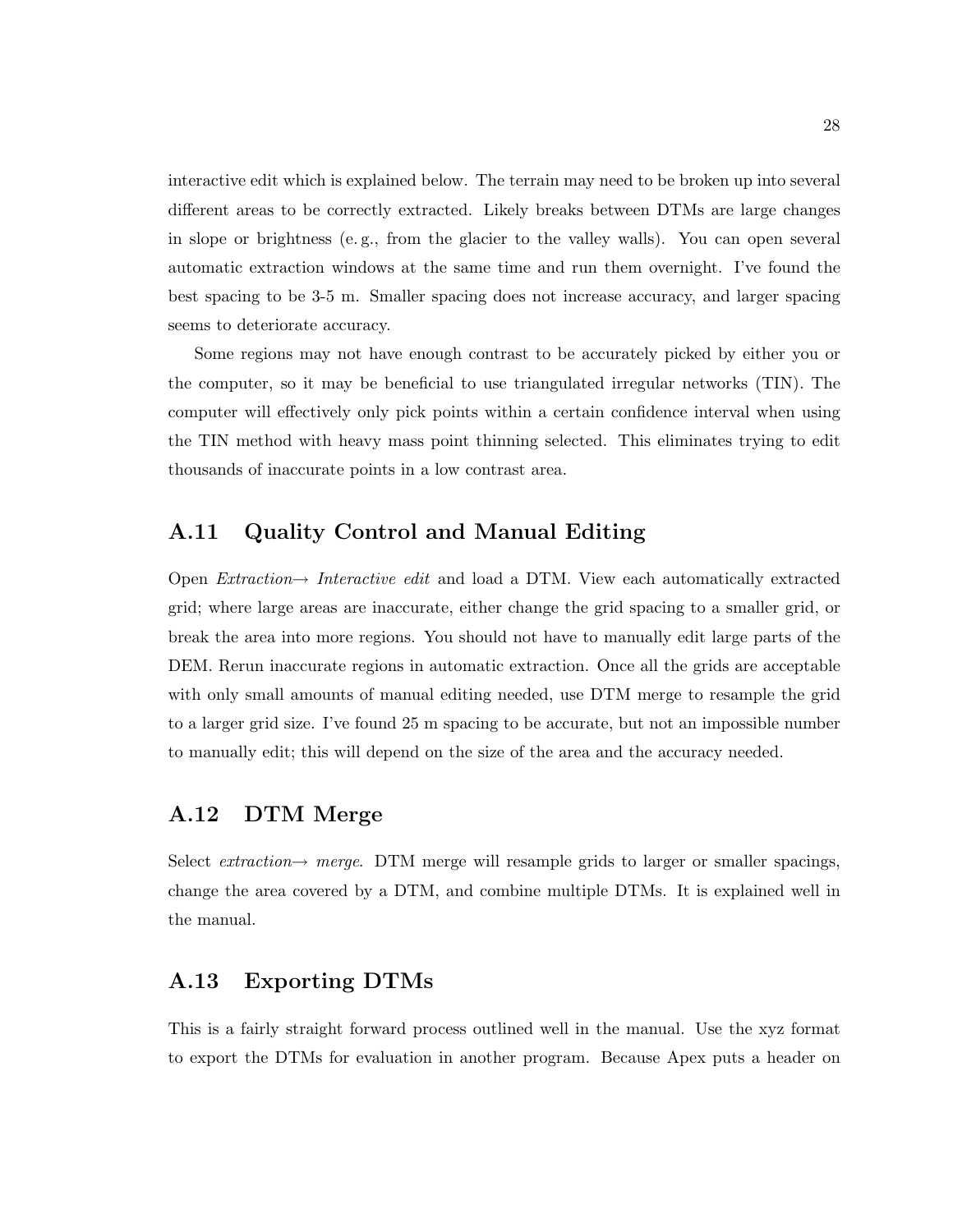the exported ascii file, you may need to open the file in a text editor and erase the heading before using it in another program.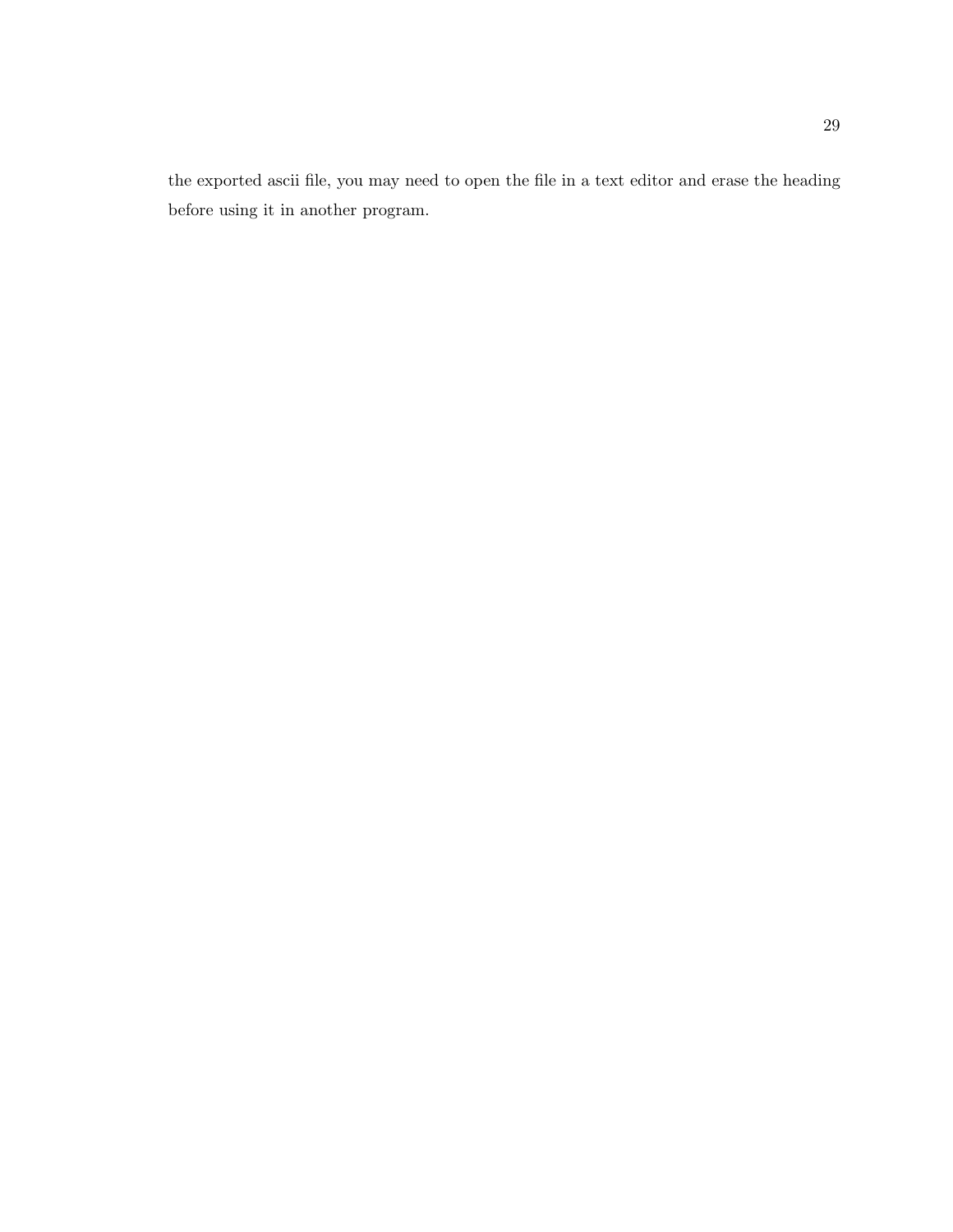# Appendix B

# Camera Calibrations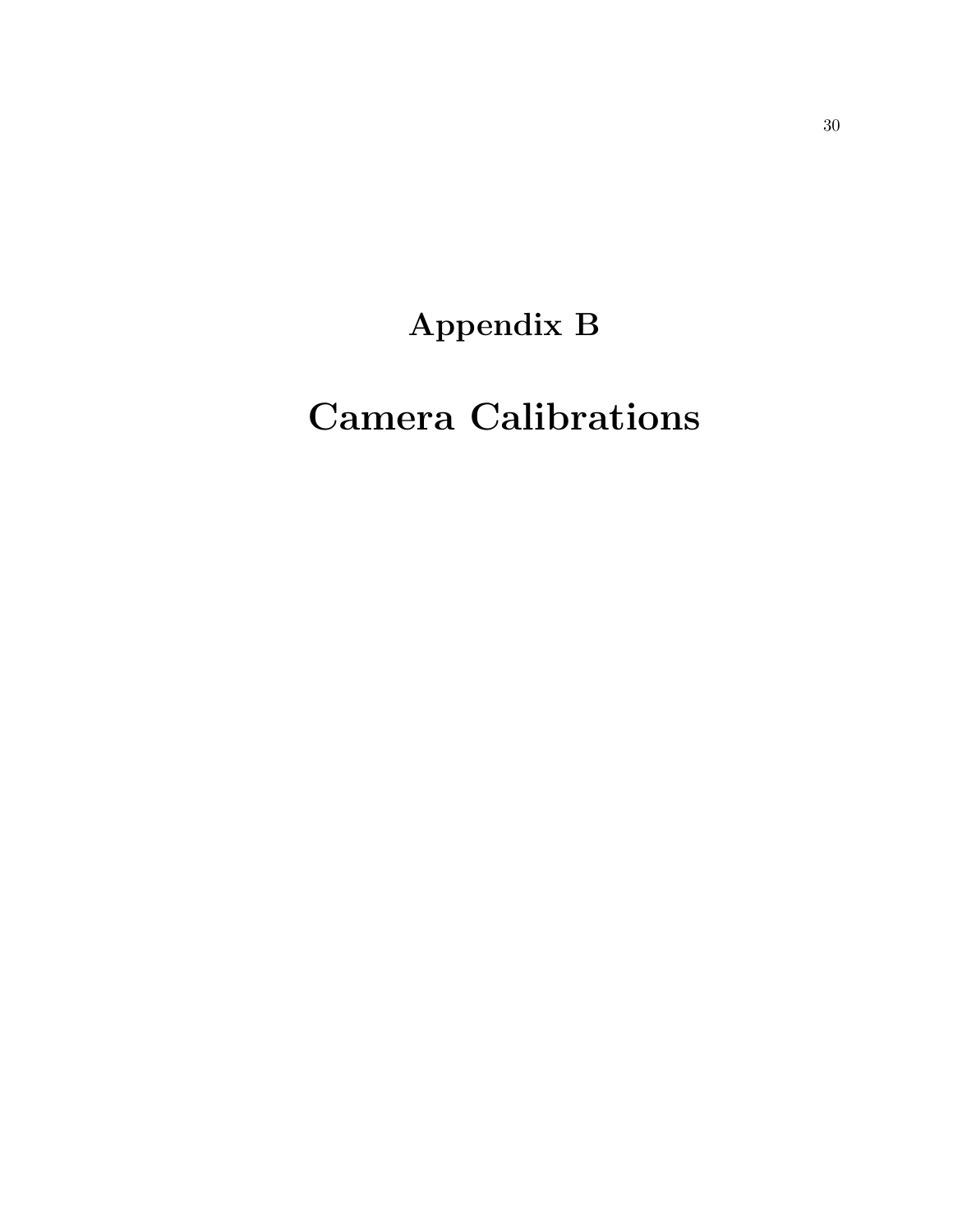Table B.1. 1974 Aerial Camera Data. This camera was used by Austin Post of the USGS to photograph Gulkana Glacier in 1974. The photographs are located in the ICA collection Geodata Center, UAF, Fairbanks, Alaska.

|            | <b>Camera and Lens</b>              |                         |                           |            |            |  |  |
|------------|-------------------------------------|-------------------------|---------------------------|------------|------------|--|--|
|            | Camera Type                         |                         |                           |            |            |  |  |
|            | Lens Type                           |                         |                           |            |            |  |  |
|            | Camera Serial Numer<br>KC-1B 67-208 |                         |                           |            |            |  |  |
|            |                                     |                         |                           |            |            |  |  |
|            | Lens Serial Number                  |                         | 475                       |            |            |  |  |
|            |                                     |                         |                           |            |            |  |  |
|            | Calibrated Focal Length (mm)        |                         | 151.283                   |            |            |  |  |
|            |                                     |                         |                           |            |            |  |  |
|            |                                     |                         |                           |            |            |  |  |
|            |                                     |                         |                           |            |            |  |  |
|            | <b>Distortion Parameters</b>        |                         |                           |            |            |  |  |
|            | Field Angle                         | $D_{c}$                 |                           |            |            |  |  |
|            | Degrees                             | $(\mu m)$               |                           |            |            |  |  |
|            |                                     |                         |                           |            |            |  |  |
|            | 7.5                                 | 4                       |                           |            |            |  |  |
|            | 15                                  | 9                       |                           |            |            |  |  |
|            | 22.5                                | $\overline{c}$          |                           |            |            |  |  |
|            | 27.5                                | $-5$                    |                           |            |            |  |  |
|            | 30                                  | -6                      |                           |            |            |  |  |
|            | 32.5                                | -8                      |                           |            |            |  |  |
|            |                                     |                         |                           |            |            |  |  |
|            | 35                                  | -9                      |                           |            |            |  |  |
|            | 37.5                                | $-4$                    |                           |            |            |  |  |
|            | 40                                  | 2                       |                           |            |            |  |  |
|            | 42.5                                | 0                       |                           |            |            |  |  |
|            | 45                                  | $-24$                   |                           |            |            |  |  |
|            |                                     |                         |                           |            |            |  |  |
|            |                                     | <b>Principle Points</b> |                           |            |            |  |  |
|            |                                     |                         | $x$ (mm)                  | $y$ (mm)   |            |  |  |
|            | Indicated principle point           |                         |                           |            |            |  |  |
|            |                                     |                         |                           |            |            |  |  |
|            | (corner fiducials)                  |                         |                           |            |            |  |  |
|            | Indicated principle point           |                         |                           |            |            |  |  |
|            | (midside fiducials)                 |                         |                           |            |            |  |  |
|            | Principle point of                  |                         |                           |            |            |  |  |
|            |                                     |                         |                           |            |            |  |  |
|            | autocollimation                     |                         | $-0.005$                  | $-0.001$   |            |  |  |
|            | Calibrated principle point (point   |                         |                           |            |            |  |  |
|            | of symetry)                         |                         | $-0.013$                  | 0.015      |            |  |  |
|            |                                     |                         |                           |            |            |  |  |
|            |                                     |                         |                           |            |            |  |  |
|            |                                     |                         |                           |            |            |  |  |
|            |                                     |                         | <b>Fiducial Locations</b> |            |            |  |  |
|            |                                     |                         |                           | $x$ (mm)   | $y$ (mm)   |  |  |
|            | D                                   | в"                      |                           |            |            |  |  |
|            |                                     |                         | А                         | $-120.350$ | 0.000      |  |  |
| Data Strip | A                                   | В                       | в                         | 117.503    | 0.000      |  |  |
|            |                                     |                         | С                         | $-0.011$   | $-117.804$ |  |  |
|            |                                     | B'                      | D                         | 0.010      | 117.591    |  |  |
|            | С<br>C'                             | C,                      | B'                        | 117.409    | $-76.108$  |  |  |
|            |                                     |                         | В"                        | 117.681    | 75.217     |  |  |
|            |                                     |                         |                           |            |            |  |  |
|            |                                     |                         | $\mathbf{C}^*$            | $-76.181$  | $-117.516$ |  |  |
|            |                                     |                         | C''                       | 75.119     | -117.914   |  |  |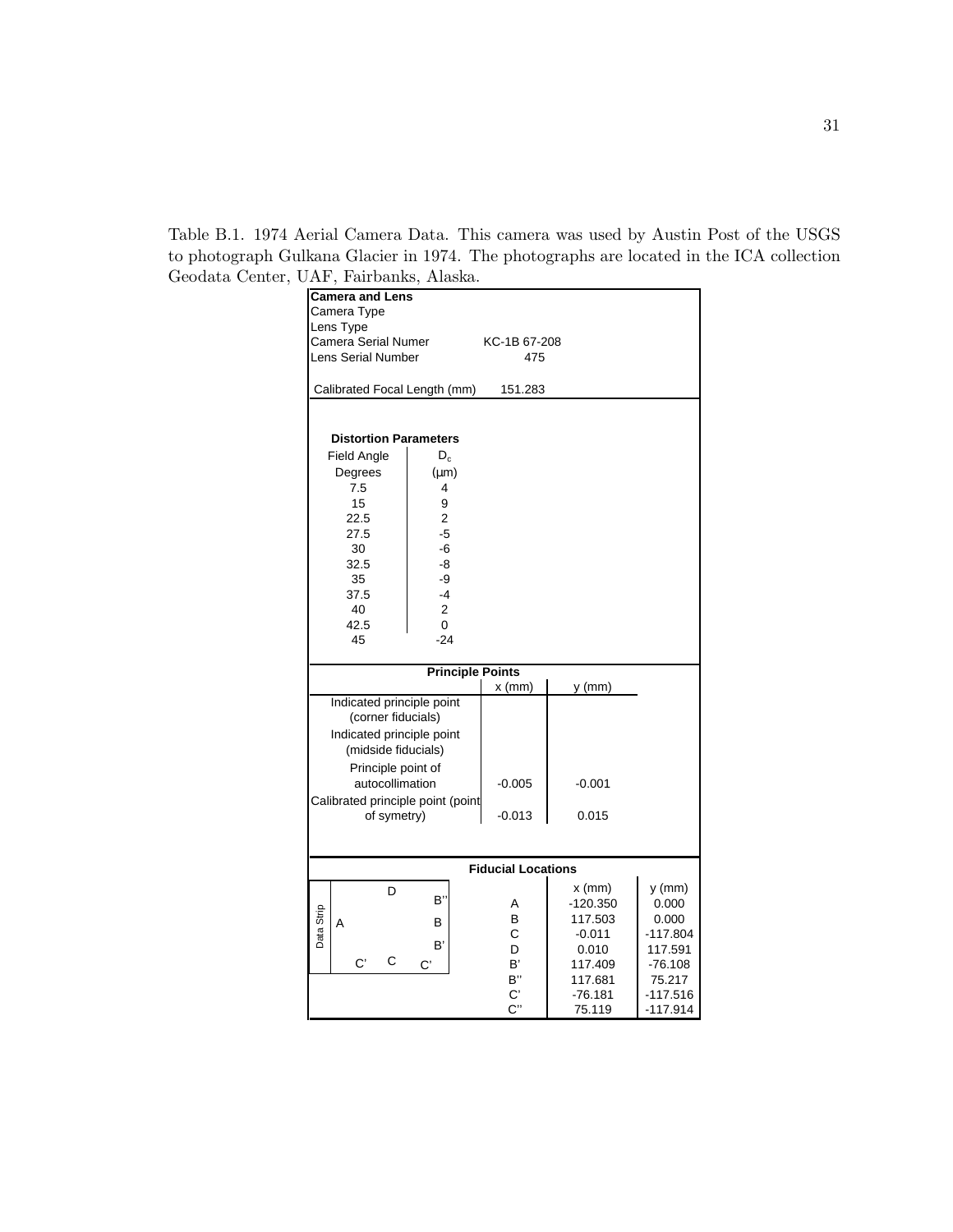| <b>Camera and Lens</b> |                                   |                                  |                           |            |            |
|------------------------|-----------------------------------|----------------------------------|---------------------------|------------|------------|
|                        |                                   |                                  |                           |            |            |
|                        | Camera Type                       |                                  | Zeiss RMK A 15/23         |            |            |
|                        | Lens Type                         |                                  | Zeiss Pleogon A@          |            |            |
|                        | <b>Camera Serial Numer</b>        |                                  | 111683                    |            |            |
|                        | <b>Lens Serial Number</b>         |                                  | 112649                    |            |            |
|                        |                                   |                                  |                           |            |            |
|                        | Calibrated Focal Length (mm)      |                                  | 153.211                   |            |            |
|                        |                                   |                                  |                           |            |            |
|                        |                                   |                                  |                           |            |            |
|                        | <b>Distortion Parameters</b>      |                                  |                           |            |            |
|                        | <b>Field Angle</b>                | $D_c$                            |                           |            |            |
|                        | Degrees                           | $(\mu m)$                        |                           |            |            |
|                        | 7.5                               | $-2$                             |                           |            |            |
|                        | 15                                | $-3$                             |                           |            |            |
|                        | 22.7                              | $-2$                             |                           |            |            |
|                        | 30                                | $\overline{4}$                   |                           |            |            |
|                        | 35                                | $\overline{2}$                   |                           |            |            |
|                        | 40                                | $-2$                             |                           |            |            |
|                        |                                   |                                  |                           |            |            |
|                        |                                   | <b>Principle Points</b>          |                           |            |            |
|                        |                                   |                                  | $x$ (mm)                  | $y$ (mm)   |            |
|                        | Indicated principle point         |                                  |                           |            |            |
|                        | (corner fiducials)                |                                  | 0.010                     | $-0.010$   |            |
|                        | Indicated principle point         |                                  |                           |            |            |
|                        | (midside fiducials)               |                                  | $-0.005$                  | 0.001      |            |
|                        | Principle point of                |                                  |                           |            |            |
|                        | autocollimation                   |                                  | 0.000                     | 0.000      |            |
|                        | Calibrated principle point (point |                                  |                           |            |            |
|                        | of symetry)                       |                                  | $-0.006$                  | 0.020      |            |
|                        |                                   |                                  |                           |            |            |
|                        |                                   |                                  |                           |            |            |
|                        |                                   |                                  |                           |            |            |
|                        |                                   |                                  | <b>Fiducial Locations</b> |            |            |
|                        | 3                                 | $\overline{7}$<br>$\overline{2}$ |                           | $x$ (mm)   | $y$ (mm)   |
|                        |                                   |                                  | 1                         | -103.932   | $-103.948$ |
|                        |                                   |                                  | 2                         | 103.937    | 103.914    |
|                        | 5                                 | 6                                | 3                         | $-103.894$ | 103.902    |
| Data Strip             |                                   |                                  | $\overline{4}$            | 103.941    | -103.948   |
|                        |                                   |                                  | 5                         | $-113.010$ | $-0.017$   |
|                        |                                   |                                  | 6                         | 112.981    | 0.020      |
|                        | 1<br>8                            | 4                                | $\overline{7}$            | $-0.020$   | 112.981    |
|                        |                                   |                                  | 8                         | 0.010      | $-112.992$ |

Table B.2. 1993 Aerial Camera Data. This camera was used by AeroMap US (Anchorage, Alaska) to photograph Gulkana Glacier in 1993.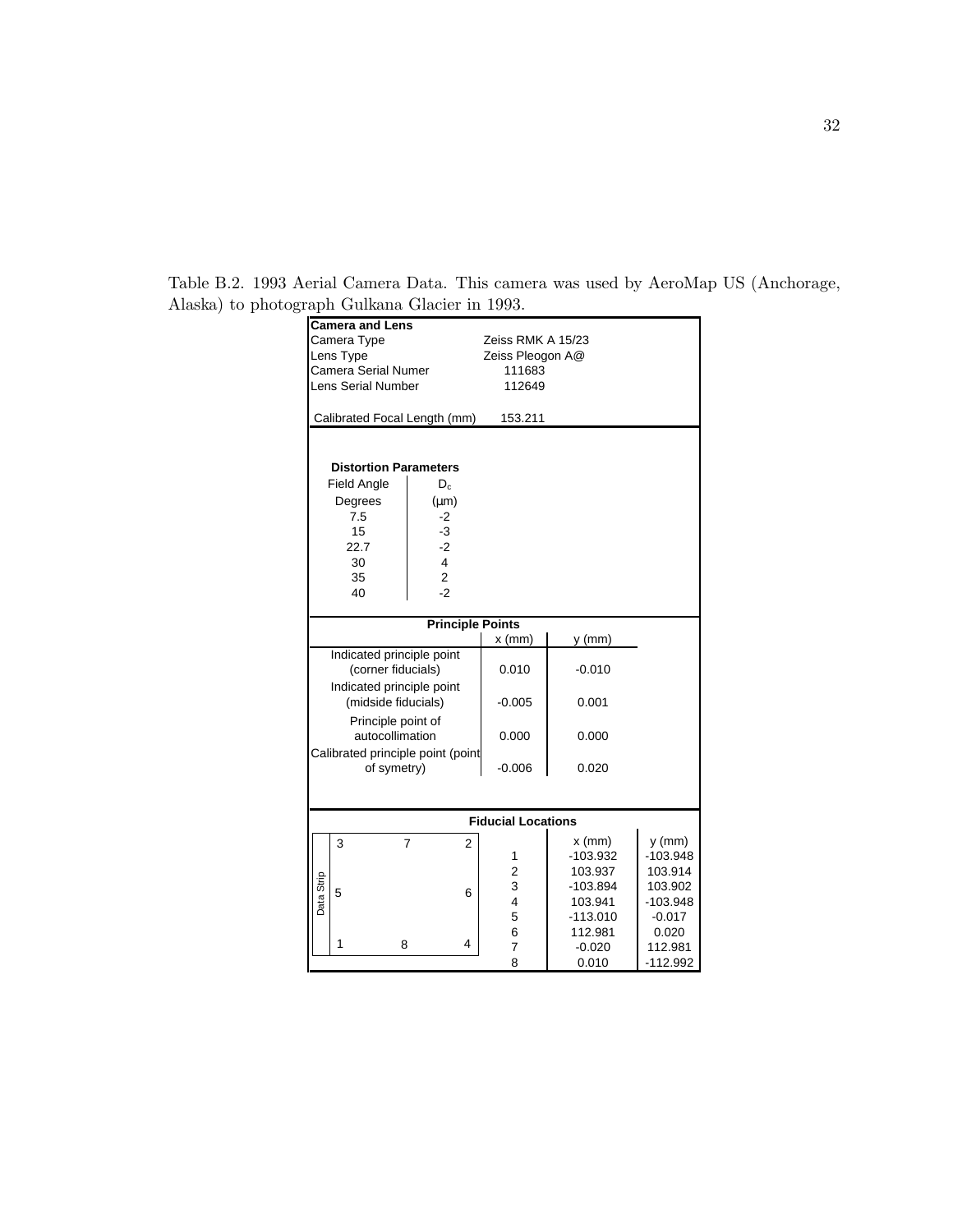|                            |                                   |                                  |                           |                     | <b>Camera and Lens</b> |  |  |  |  |  |  |
|----------------------------|-----------------------------------|----------------------------------|---------------------------|---------------------|------------------------|--|--|--|--|--|--|
|                            | Camera Type                       |                                  | Wild RC8                  |                     |                        |  |  |  |  |  |  |
|                            | Lens Type                         |                                  | Wild Universal Aviogon    |                     |                        |  |  |  |  |  |  |
| <b>Camera Serial Numer</b> |                                   |                                  | 485                       |                     |                        |  |  |  |  |  |  |
|                            | <b>Lens Serial Number</b>         |                                  | <b>UAg 263</b>            |                     |                        |  |  |  |  |  |  |
|                            | Calibrated Focal Length (mm)      |                                  | 151.83                    |                     |                        |  |  |  |  |  |  |
|                            |                                   |                                  |                           |                     |                        |  |  |  |  |  |  |
|                            |                                   |                                  |                           |                     |                        |  |  |  |  |  |  |
|                            | <b>Distortion Parameters</b>      |                                  |                           |                     |                        |  |  |  |  |  |  |
|                            | <b>Field Angle</b>                | $D_{c}$                          |                           |                     |                        |  |  |  |  |  |  |
|                            | Degrees                           | $(\mu m)$                        |                           |                     |                        |  |  |  |  |  |  |
|                            | 7.5                               | 5                                |                           |                     |                        |  |  |  |  |  |  |
|                            | 15<br>22.7                        | 7<br>6                           |                           |                     |                        |  |  |  |  |  |  |
|                            | 30                                | 0                                |                           |                     |                        |  |  |  |  |  |  |
|                            | 35                                | -6                               |                           |                     |                        |  |  |  |  |  |  |
|                            | 40                                | $-7$                             |                           |                     |                        |  |  |  |  |  |  |
|                            |                                   |                                  |                           |                     |                        |  |  |  |  |  |  |
|                            |                                   | <b>Principle Points</b>          |                           |                     |                        |  |  |  |  |  |  |
|                            |                                   |                                  | $x \, (mm)$               | $y$ (mm)            |                        |  |  |  |  |  |  |
|                            | Indicated principle point         |                                  |                           |                     |                        |  |  |  |  |  |  |
|                            | (corner fiducials)                |                                  | $-0.004$                  | 0.011               |                        |  |  |  |  |  |  |
|                            | Indicated principle point         |                                  |                           |                     |                        |  |  |  |  |  |  |
|                            | (midside fiducials)               |                                  | $-0.015$                  | 0.008               |                        |  |  |  |  |  |  |
|                            | Principle point of                |                                  |                           |                     |                        |  |  |  |  |  |  |
|                            | autocollimation                   |                                  | 0.000                     | 0.000               |                        |  |  |  |  |  |  |
|                            | Calibrated principle point (point |                                  |                           |                     |                        |  |  |  |  |  |  |
|                            | of symetry)                       |                                  | $-0.007$                  | $-0.007$            |                        |  |  |  |  |  |  |
|                            |                                   |                                  |                           |                     |                        |  |  |  |  |  |  |
|                            |                                   |                                  |                           |                     |                        |  |  |  |  |  |  |
|                            |                                   |                                  | <b>Fiducial Locations</b> |                     |                        |  |  |  |  |  |  |
|                            | 3                                 | $\overline{7}$<br>$\overline{2}$ |                           | $x$ (mm)            | y (mm)                 |  |  |  |  |  |  |
|                            |                                   |                                  | 1                         | $-106.002$          | $-105.984$             |  |  |  |  |  |  |
|                            |                                   |                                  | 2                         | 106.000             | 106.110                |  |  |  |  |  |  |
|                            | 5                                 | 6                                | 3                         | $-106.010$          | 106.140                |  |  |  |  |  |  |
| Data Strip                 |                                   |                                  | $\overline{4}$            | 105.992             | $-105.980$             |  |  |  |  |  |  |
|                            |                                   |                                  | 5<br>6                    | $-110.006$          | 0.010<br>0.005         |  |  |  |  |  |  |
|                            | 1<br>8                            | 4                                | 7                         | 109.994<br>$-0.015$ | 110.001                |  |  |  |  |  |  |
|                            |                                   |                                  | 8                         | $-0.014$            | $-109.984$             |  |  |  |  |  |  |

Table B.3. 1999 Aerial Camera Data. This camera was used by the Bureau of Land Management (Anchorage, Alaska) to photograph Gulkana Glacier in 1999.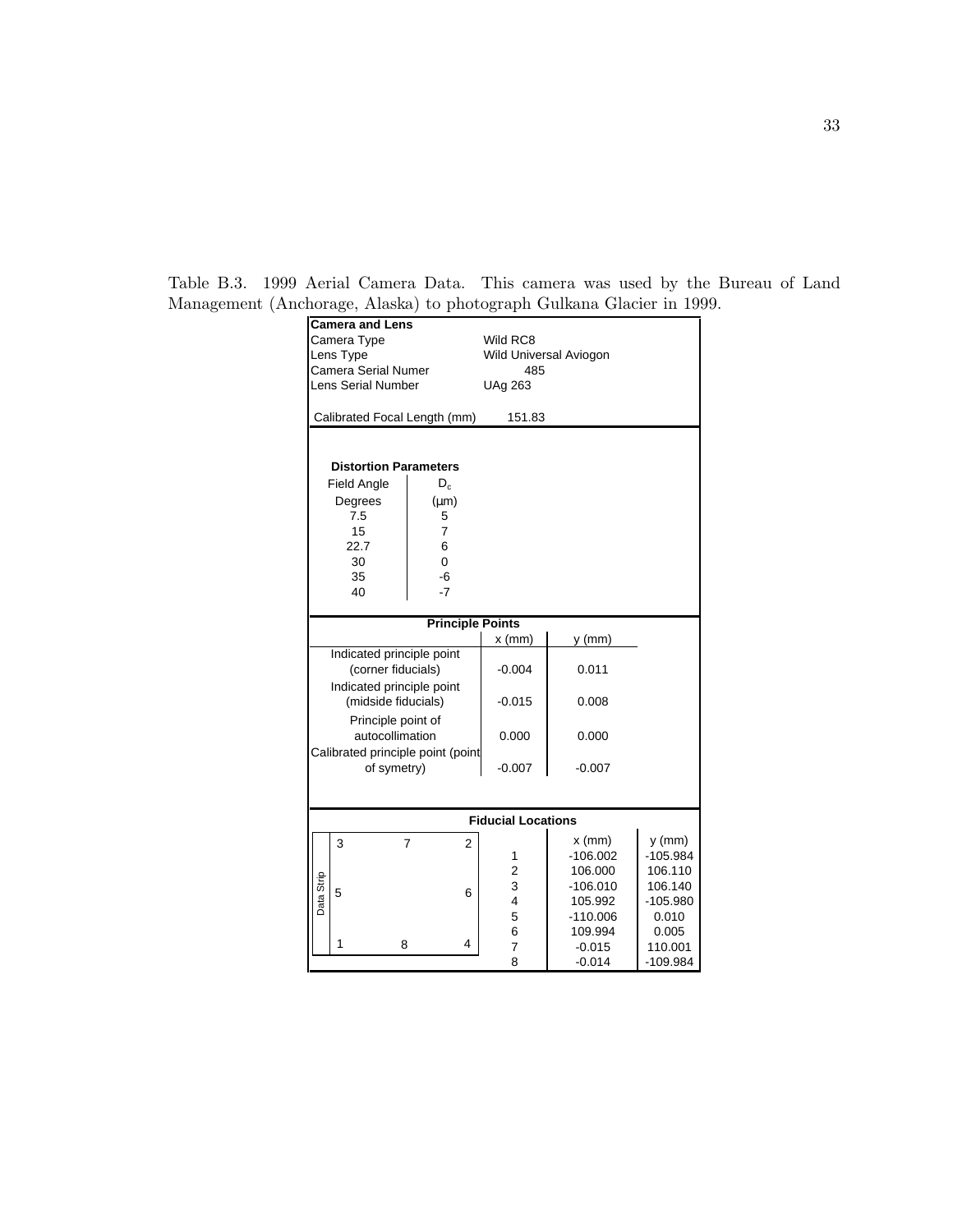Appendix C

# Archived Data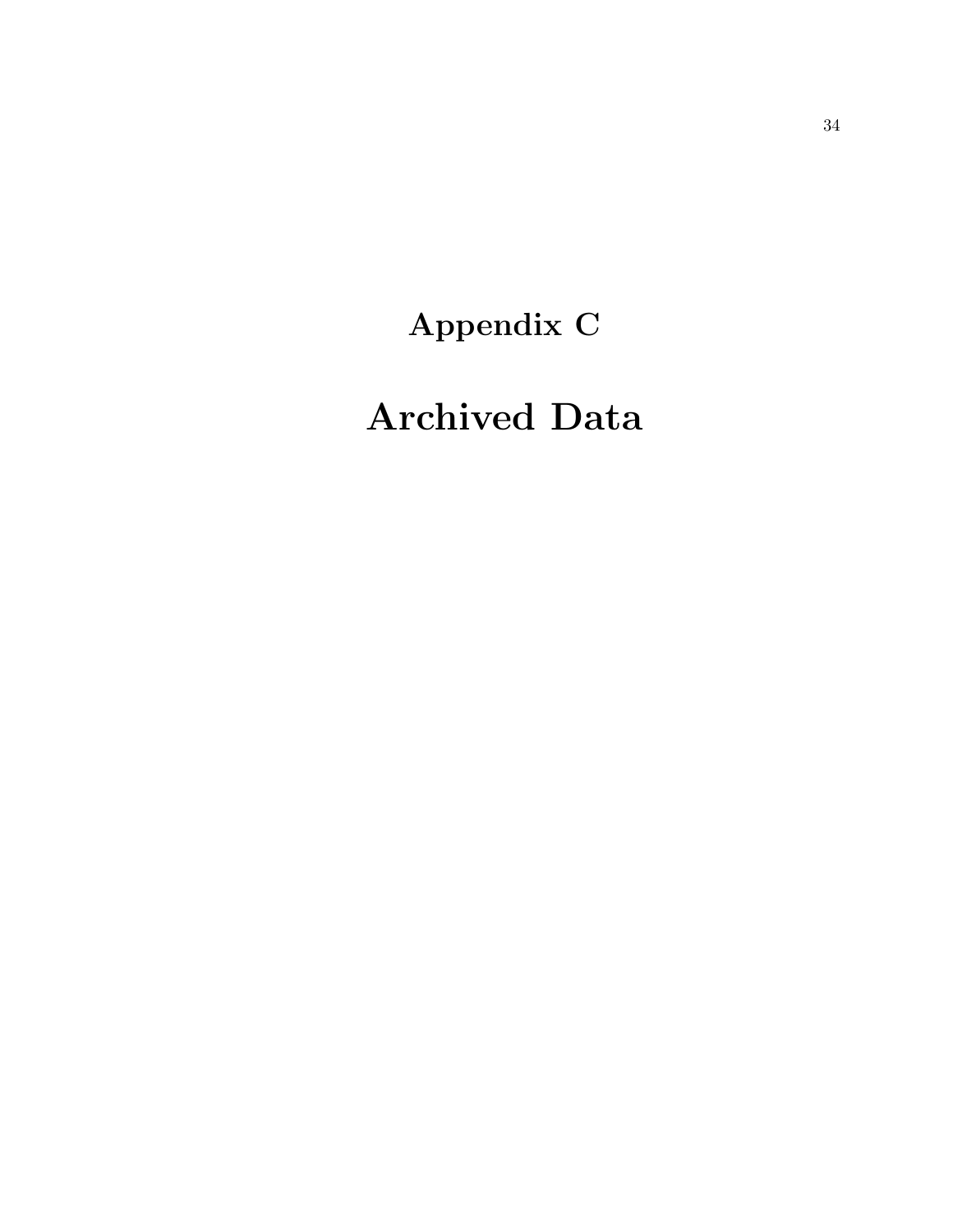

Figure C.1. Laser altimetry comparison. The differences between the seasonally corrected 1993 laser profiles and the 1993 DEM show no systematic trends with elevation.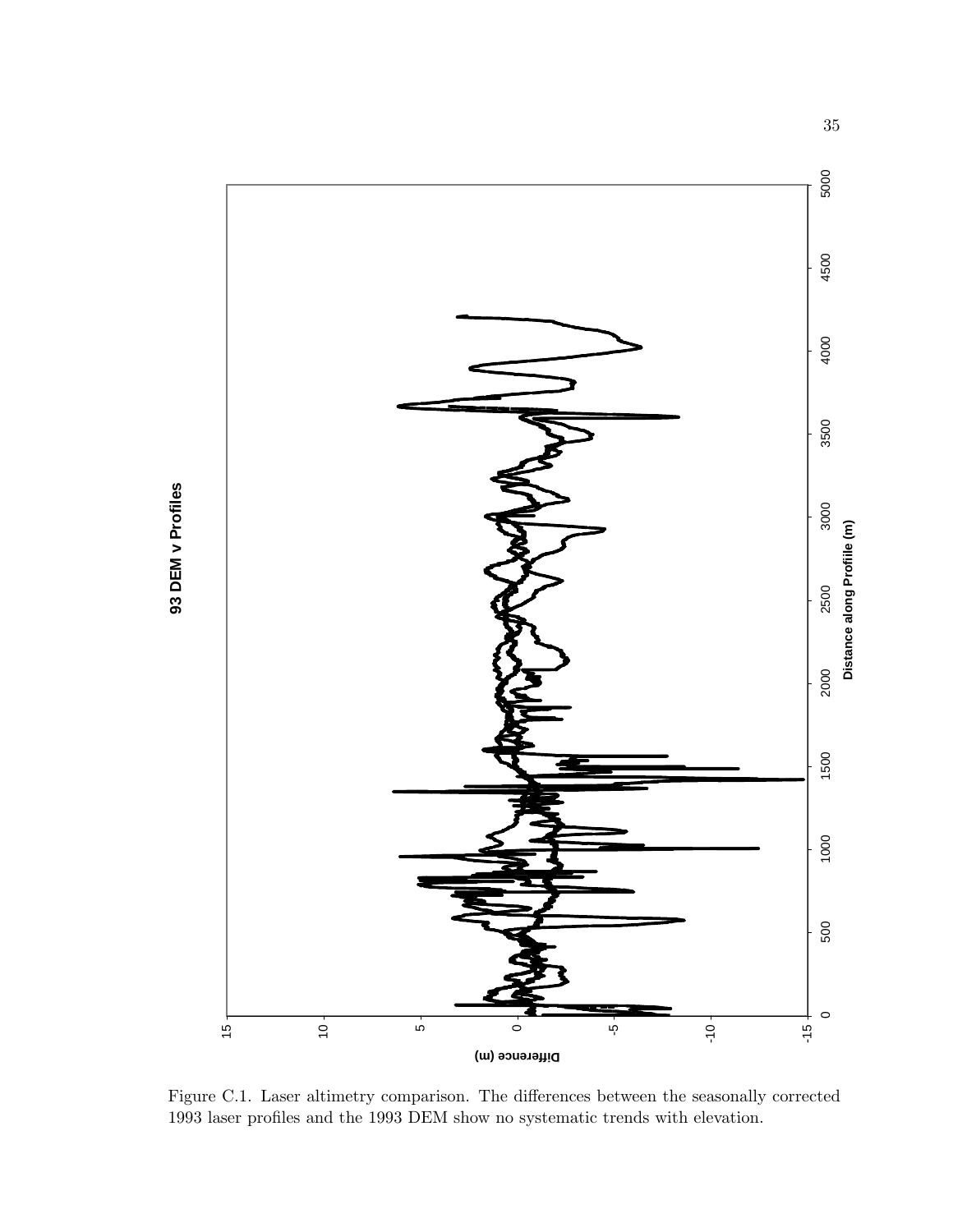

Figure C.2. ELA variations through time.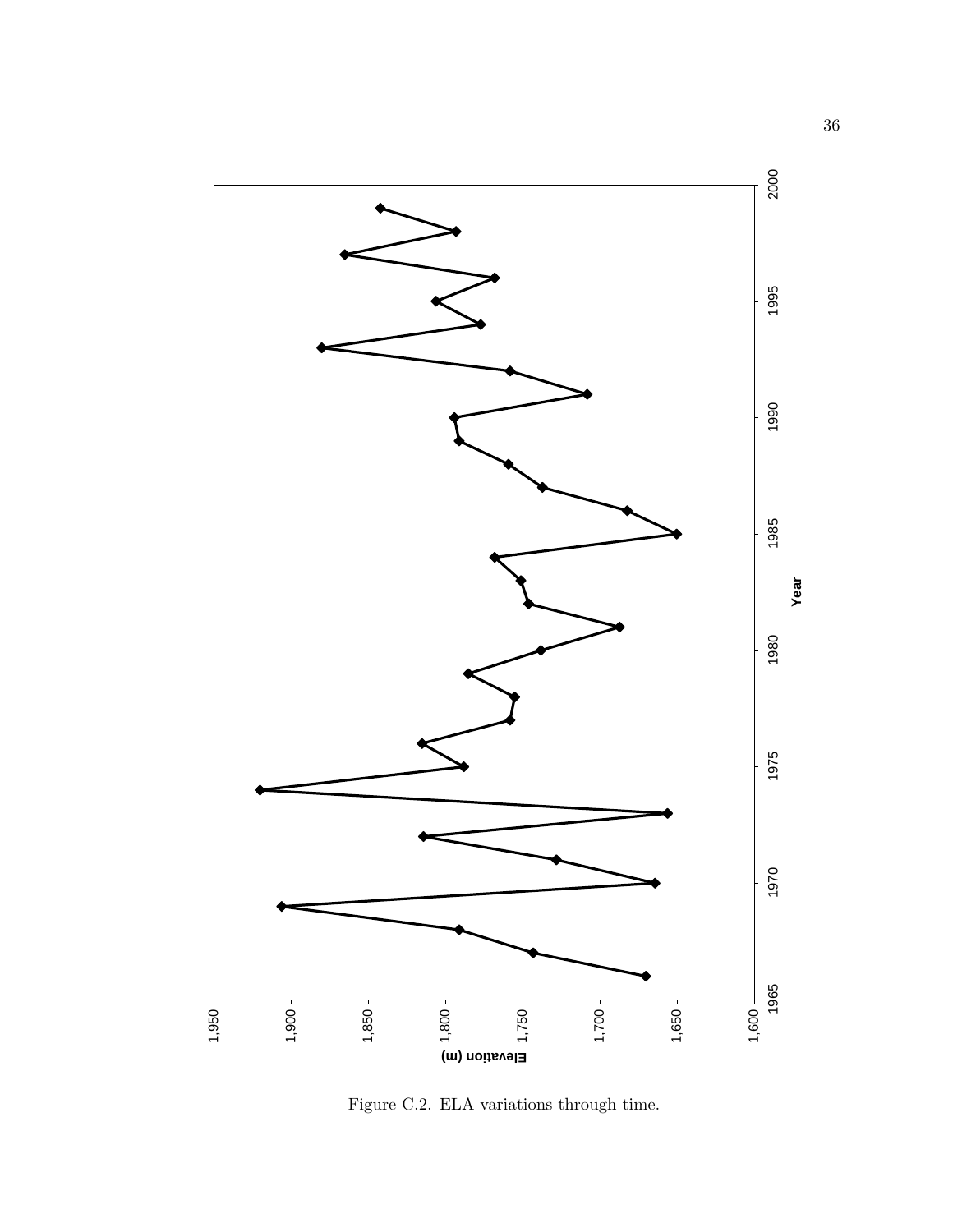Table C.1. Cumulative and net balances at index sites. The index sites balances were measured and calculated by the USGS, and the conventional glacier-wide balances were calculated for this thesis.

|      | Net Balance (m weq) |         |         |          | Cumlative Balance (m weq) |          |        |          |
|------|---------------------|---------|---------|----------|---------------------------|----------|--------|----------|
|      |                     |         |         | Glacier- |                           |          |        | Glacier- |
| Year | Site A              | Site B  | Site D  | Wide     | Site A                    | Site B   | Site D | Wide     |
| 1966 | $-2.80$             | 0.00    | 0.88    | $-0.16$  | $-2.80$                   | 0.00     | 0.88   | $-0.16$  |
| 1967 | $-2.60$             | $-0.50$ | 1.49    | 0.03     | $-5.40$                   | $-0.50$  | 2.37   | $-0.12$  |
| 1968 | $-2.73$             | $-1.12$ | 1.37    | $-0.16$  | $-8.13$                   | $-1.62$  | 3.74   | $-0.28$  |
| 1969 | $-3.25$             | $-1.60$ | 0.23    | $-0.99$  | $-11.38$                  | $-3.22$  | 3.97   | $-1.27$  |
| 1970 | $-2.35$             | 0.05    | 1.58    | 0.39     | $-13.73$                  | $-3.17$  | 5.55   | $-0.88$  |
| 1971 | $-1.85$             | $-0.40$ | 1.46    | 0.28     | $-15.58$                  | $-3.57$  | 7.01   | $-0.60$  |
| 1972 | $-2.70$             | $-1.00$ | 0.88    | $-0.36$  | $-18.28$                  | $-4.57$  | 7.89   | $-0.96$  |
| 1973 | $-1.95$             | 0.11    | 1.63    | 0.54     | $-20.23$                  | $-4.46$  | 9.52   | $-0.42$  |
| 1974 | $-3.75$             | $-1.65$ | 0.13    | $-1.12$  | $-23.98$                  | $-6.11$  | 9.65   | $-1.54$  |
| 1975 | $-2.75$             | $-0.55$ | 0.84    | $-0.25$  | $-26.73$                  | $-6.66$  | 10.49  | $-1.80$  |
| 1976 | $-3.85$             | $-1.50$ | 0.24    | $-0.96$  | $-30.58$                  | $-8.16$  | 10.73  | $-2.75$  |
| 1977 | $-3.26$             | $-0.87$ | 0.98    | $-0.24$  | $-33.84$                  | $-9.03$  | 11.71  | $-3.00$  |
| 1978 | $-3.16$             | $-0.70$ | 0.92    | $-0.22$  | $-37.00$                  | $-9.73$  | 12.63  | $-3.21$  |
| 1979 | $-3.50$             | $-1.26$ | 0.66    | $-0.56$  | $-40.50$                  | $-10.99$ | 13.29  | $-3.77$  |
| 1980 | $-3.10$             | $-0.59$ | 1.06    | $-0.09$  | $-43.60$                  | $-11.58$ | 14.35  | $-3.86$  |
| 1981 | $-2.54$             | $-0.02$ | 0.88    | 0.02     | $-46.14$                  | $-11.60$ | 15.23  | $-3.85$  |
| 1982 | $-3.22$             | $-0.67$ | 1.05    | $-0.14$  | $-49.36$                  | $-12.27$ | 16.28  | $-3.99$  |
| 1983 | $-3.30$             | $-1.12$ | 1.44    | 0.00     | $-52.66$                  | $-13.39$ | 17.72  | $-3.99$  |
| 1984 | $-3.05$             | $-0.90$ | 0.74    | $-0.34$  | $-55.71$                  | $-14.29$ | 18.46  | $-4.32$  |
| 1985 | $-2.12$             | 0.26    | 1.70    | 0.66     | $-57.83$                  | $-14.03$ | 20.16  | $-3.66$  |
| 1986 | $-3.14$             | 0.02    | 1.07    | 0.04     | $-60.97$                  | $-14.01$ | 21.23  | $-3.62$  |
| 1987 | $-3.37$             | $-0.52$ | 1.02    | $-0.14$  | $-64.34$                  | $-14.53$ | 22.25  | $-3.75$  |
| 1988 | $-3.35$             | $-0.87$ | 0.99    | $-0.23$  | $-67.69$                  | $-15.40$ | 23.24  | $-3.98$  |
| 1989 | $-4.25$             | $-1.43$ | 0.64    | $-0.71$  | $-71.93$                  | $-16.83$ | 23.88  | $-4.69$  |
| 1990 | $-3.95$             | $-0.83$ | 0.38    | $-0.70$  | $-75.88$                  | $-17.66$ | 24.26  | $-5.39$  |
| 1991 | $-3.42$             | $-0.18$ | 0.97    | $-0.07$  | $-79.30$                  | $-17.84$ | 25.23  | $-5.47$  |
| 1992 | $-2.69$             | $-0.52$ | 0.61    | $-0.24$  | $-81.99$                  | $-18.36$ | 25.84  | $-5.71$  |
| 1993 | $-4.52$             | $-2.54$ | $-0.47$ | $-1.68$  | $-86.51$                  | $-20.90$ | 25.37  | $-7.38$  |
| 1994 | $-3.96$             | $-0.87$ | 0.53    | $-0.60$  | $-90.47$                  | $-21.77$ | 25.90  | $-7.98$  |
| 1995 | $-3.29$             | $-1.24$ | 0.28    | $-0.72$  | $-93.76$                  | $-23.01$ | 26.18  | $-8.70$  |
| 1996 | $-4.05$             | $-0.82$ | 0.61    | $-0.54$  | $-97.81$                  | $-23.83$ | 26.79  | $-9.23$  |
| 1997 | $-4.99$             | $-2.43$ | $-0.43$ | $-1.71$  | $-102.80$                 | $-26.26$ | 26.37  | $-10.95$ |
| 1998 | $-3.49$             | $-0.95$ | 0.33    | $-0.66$  | $-106.29$                 | $-27.21$ | 26.70  | $-11.61$ |
| 1999 | $-4.35$             | $-1.35$ | $-0.07$ | $-1.14$  | $-110.64$                 | $-28.56$ | 26.63  | $-12.75$ |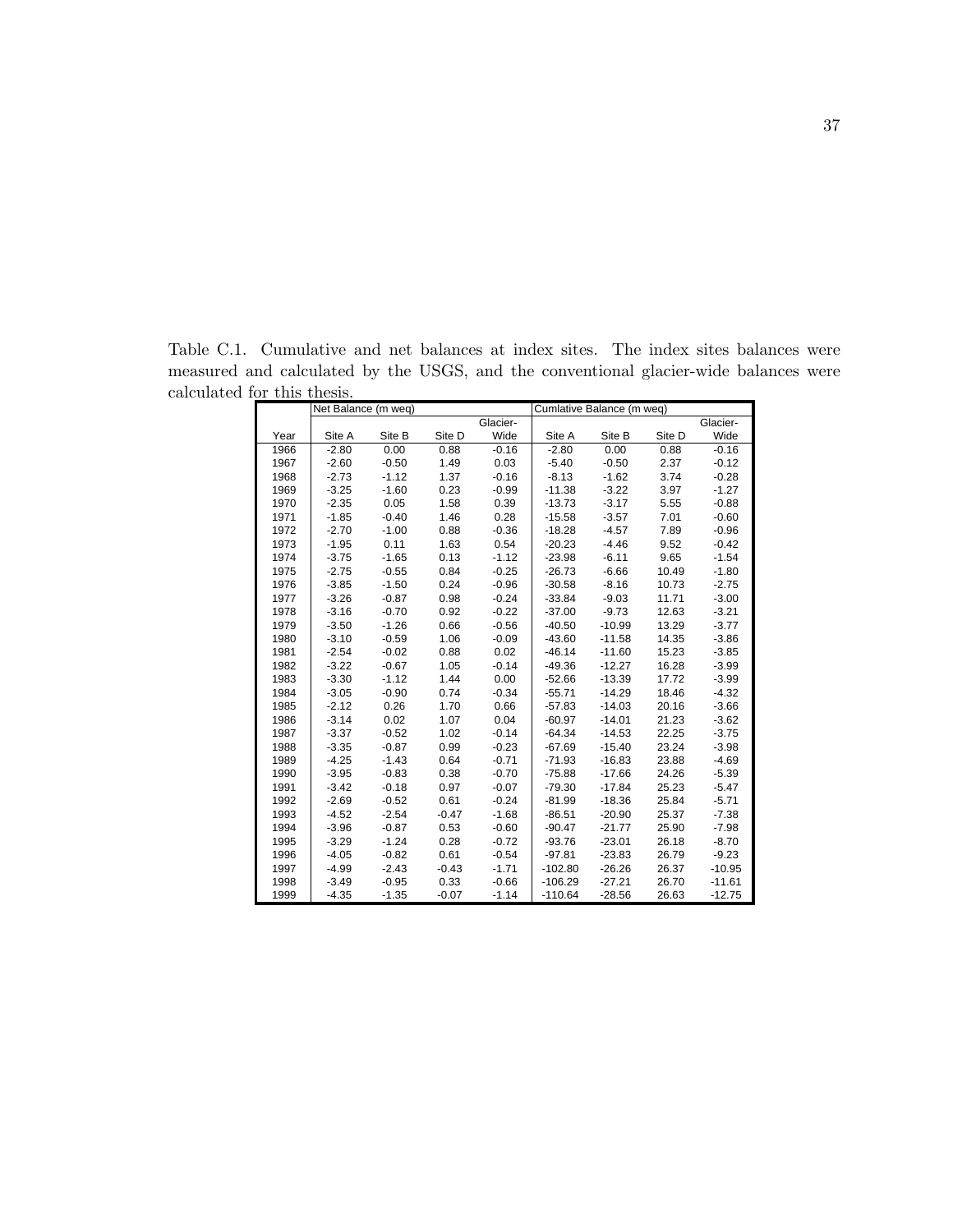|              |                      |                                                                  |                              |                           |                                                                                                                                                                                                                                                                                                                                                                                                                                 |                                                                                                                               |                           | Gulkana Glacier Area Altitude Distribution, in square kilometers |                                                                                                                                                                                       |                                |                                                                                                                                                                                                                                                                                                                                                                                                                                     |                                                                                                               |                             |                   |                                                 |
|--------------|----------------------|------------------------------------------------------------------|------------------------------|---------------------------|---------------------------------------------------------------------------------------------------------------------------------------------------------------------------------------------------------------------------------------------------------------------------------------------------------------------------------------------------------------------------------------------------------------------------------|-------------------------------------------------------------------------------------------------------------------------------|---------------------------|------------------------------------------------------------------|---------------------------------------------------------------------------------------------------------------------------------------------------------------------------------------|--------------------------------|-------------------------------------------------------------------------------------------------------------------------------------------------------------------------------------------------------------------------------------------------------------------------------------------------------------------------------------------------------------------------------------------------------------------------------------|---------------------------------------------------------------------------------------------------------------|-----------------------------|-------------------|-------------------------------------------------|
|              |                      |                                                                  |                              |                           |                                                                                                                                                                                                                                                                                                                                                                                                                                 |                                                                                                                               |                           | Elevation Range (m)                                              |                                                                                                                                                                                       |                                |                                                                                                                                                                                                                                                                                                                                                                                                                                     |                                                                                                               |                             |                   |                                                 |
|              | 1100                 | 1200                                                             | Š.<br>రై                     | 1400                      | 1500                                                                                                                                                                                                                                                                                                                                                                                                                            | 1600                                                                                                                          | 1700                      | 1800                                                             | ဓ္တ                                                                                                                                                                                   | 2000                           | <b>SLZ</b>                                                                                                                                                                                                                                                                                                                                                                                                                          | 2200                                                                                                          | 2300                        | 2400              | Total                                           |
| Year         | 1200                 | 1300                                                             |                              | 1500                      | 800                                                                                                                                                                                                                                                                                                                                                                                                                             | 1700                                                                                                                          | 800                       | 1900                                                             | 2000                                                                                                                                                                                  | 2100                           | 2200                                                                                                                                                                                                                                                                                                                                                                                                                                |                                                                                                               | 2400                        |                   | Area                                            |
| 366          | 0.12                 |                                                                  |                              | 1.56                      | 9£.                                                                                                                                                                                                                                                                                                                                                                                                                             | 2.12                                                                                                                          | 2.04                      |                                                                  | 2.92                                                                                                                                                                                  | 2.28                           | 1.44                                                                                                                                                                                                                                                                                                                                                                                                                                | 0.80                                                                                                          | 0.20                        | 0.04              | 9.32                                            |
| 967          | $\sum_{i=1}^{n}$     | 000000000000<br>000000000000                                     |                              | 1.54                      | 1.34                                                                                                                                                                                                                                                                                                                                                                                                                            | 2.07                                                                                                                          | 2.04                      |                                                                  | $\overline{2.91}$                                                                                                                                                                     |                                | $\frac{4}{4}$                                                                                                                                                                                                                                                                                                                                                                                                                       | 0.87                                                                                                          | 0.20                        | 0.04              | 0.20                                            |
| 968          | $\frac{1}{\sqrt{2}}$ |                                                                  |                              |                           | $\overline{32}$                                                                                                                                                                                                                                                                                                                                                                                                                 | 2.02                                                                                                                          |                           | 2.74                                                             |                                                                                                                                                                                       |                                | 1.43                                                                                                                                                                                                                                                                                                                                                                                                                                |                                                                                                               | $\frac{0.20}{2}$            | 0.04              | 9.08                                            |
| 969          | 0.10                 |                                                                  |                              | $\frac{1.52}{1.50}$       |                                                                                                                                                                                                                                                                                                                                                                                                                                 | $\frac{8}{5}$ $\frac{8}{5}$ $\frac{8}{5}$                                                                                     |                           | $\frac{2.74}{2.75}$                                              |                                                                                                                                                                                       |                                | 1.43                                                                                                                                                                                                                                                                                                                                                                                                                                |                                                                                                               | 0.20                        | 0.04              | 8ò<br>$\frac{1}{8}$                             |
| 970          | 0.10                 |                                                                  |                              | $\frac{48}{1}$            |                                                                                                                                                                                                                                                                                                                                                                                                                                 |                                                                                                                               |                           |                                                                  |                                                                                                                                                                                       |                                | 1.43                                                                                                                                                                                                                                                                                                                                                                                                                                |                                                                                                               | $\frac{0.20}{2}$            | 0.04              | ಹ<br>$\overline{\mathsf{e}}$                    |
| 571          | 0.09                 |                                                                  |                              | 1.46                      | $\frac{ S }{\frac{ S }{\sqrt{2}}}\frac{ S }{\frac{ S }{\sqrt{2}}}\frac{ S }{\frac{ S }{\sqrt{2}}}\frac{ S }{\frac{ S }{\sqrt{2}}}\frac{ S }{\frac{ S }{\sqrt{2}}}\frac{ S }{\frac{ S }{\sqrt{2}}}\frac{ S }{\frac{ S }{\sqrt{2}}}\frac{ S }{\frac{ S }{\sqrt{2}}}\frac{ S }{\frac{ S }{\sqrt{2}}}\frac{ S }{\frac{ S }{\sqrt{2}}}\frac{ S }{\frac{ S }{\sqrt{2}}}\frac{ S }{\frac{ S }{\sqrt{2}}}\frac{ S }{\frac{ S }{\sqrt{2$ |                                                                                                                               |                           | RFRR<br>NNNN                                                     | $\frac{2}{3}$ $\frac{2}{3}$ $\frac{2}{3}$ $\frac{2}{3}$ $\frac{2}{3}$ $\frac{2}{3}$ $\frac{2}{3}$ $\frac{2}{3}$ $\frac{2}{3}$ $\frac{2}{3}$ $\frac{2}{3}$ $\frac{2}{3}$ $\frac{2}{3}$ |                                | 1.42                                                                                                                                                                                                                                                                                                                                                                                                                                | 0000000<br>0000000                                                                                            | ချီချီချီ<br>မြို့သူ        | 0.04              | 8.72                                            |
| 972          | 0.09                 |                                                                  |                              | 1.44                      |                                                                                                                                                                                                                                                                                                                                                                                                                                 |                                                                                                                               |                           |                                                                  |                                                                                                                                                                                       |                                | 1.42                                                                                                                                                                                                                                                                                                                                                                                                                                |                                                                                                               |                             | $\overline{0.04}$ | 8.60                                            |
| 973          | 0.08                 |                                                                  |                              | 1.42                      |                                                                                                                                                                                                                                                                                                                                                                                                                                 | $\frac{1.78}{1.74}$                                                                                                           |                           |                                                                  |                                                                                                                                                                                       |                                | 1.41                                                                                                                                                                                                                                                                                                                                                                                                                                |                                                                                                               |                             | 0.03              | $\frac{9}{4}$<br>$\overset{\infty}{\leftarrow}$ |
| 974          | 0.07                 |                                                                  |                              | $\frac{1.40}{ }$          |                                                                                                                                                                                                                                                                                                                                                                                                                                 |                                                                                                                               |                           |                                                                  |                                                                                                                                                                                       |                                | 1.41                                                                                                                                                                                                                                                                                                                                                                                                                                | 0.85                                                                                                          | 0.20                        | $\overline{0.03}$ | 18.37                                           |
| 1975         | $\frac{5}{0}$        |                                                                  |                              | $\frac{40}{1}$            | 1.18                                                                                                                                                                                                                                                                                                                                                                                                                            | $\frac{62}{1.73}$                                                                                                             |                           | 2.79                                                             | 2.87                                                                                                                                                                                  | 2.27                           | 1.41                                                                                                                                                                                                                                                                                                                                                                                                                                | 0.85                                                                                                          | 0.20                        | 0.03              | 18.35                                           |
| 1976         | $\frac{50}{2}$       | 0.52                                                             |                              | $\frac{1.39}{ }$          | 1.18                                                                                                                                                                                                                                                                                                                                                                                                                            |                                                                                                                               |                           | 2.80                                                             | 2.87                                                                                                                                                                                  | ZŻ.<br>$\overline{\mathsf{N}}$ | 1.40                                                                                                                                                                                                                                                                                                                                                                                                                                | 0.86                                                                                                          | $\frac{21}{2}$              | 0.03              | 18.34                                           |
|              | $\overline{0.07}$    | 0.53                                                             |                              | 1.39                      | 1.18                                                                                                                                                                                                                                                                                                                                                                                                                            | 1.72                                                                                                                          |                           |                                                                  | 2.86                                                                                                                                                                                  |                                | 1.40                                                                                                                                                                                                                                                                                                                                                                                                                                | 0.86                                                                                                          |                             | 0.03              | 18.33                                           |
| 1978         | 0.07                 |                                                                  |                              | 1.38                      | 1.18                                                                                                                                                                                                                                                                                                                                                                                                                            | $\frac{1.72}{1.71}$                                                                                                           |                           |                                                                  |                                                                                                                                                                                       |                                |                                                                                                                                                                                                                                                                                                                                                                                                                                     | 78.0                                                                                                          |                             | 0.03              | 18.31                                           |
| 1979         | $\frac{0.07}{0}$     | အိုက္မွဳက္တြက္တြက္တြက္တြက္တြက္တြ<br> အိုက္သက္သက္သက္သက္သက္သက္သက္သ |                              | $\frac{1.36}{1.37}$       | 1.17                                                                                                                                                                                                                                                                                                                                                                                                                            |                                                                                                                               | 00005555000<br>0000555000 |                                                                  |                                                                                                                                                                                       |                                | $\frac{1}{1-\frac{1}{2}}\left \frac{1}{2\frac{1}{2}}\right \frac{1}{2\frac{1}{2}}\left \frac{1}{2\frac{1}{2}}\right \frac{1}{2\frac{1}{2}}\left \frac{1}{2\frac{1}{2}}\right \frac{1}{2\frac{1}{2}}\left \frac{1}{2\frac{1}{2}}\right \frac{1}{2\frac{1}{2}}\left \frac{1}{2\frac{1}{2}}\right \frac{1}{2\frac{1}{2}}\left \frac{1}{2\frac{1}{2}}\right \frac{1}{2\frac{1}{2}}\left \frac{1}{2\frac{1}{2}}\right \frac{1}{2\frac{1$ | $\frac{88}{180}$                                                                                              | 00000<br> 2  2  2  2        | 0.03              | 18.30                                           |
| 1980         | 0.07                 |                                                                  |                              |                           | 1.17                                                                                                                                                                                                                                                                                                                                                                                                                            | 1.71                                                                                                                          |                           |                                                                  |                                                                                                                                                                                       |                                |                                                                                                                                                                                                                                                                                                                                                                                                                                     |                                                                                                               |                             | $\overline{0.03}$ | 18.28                                           |
| 1981         | 0.07                 |                                                                  |                              |                           | 1.17                                                                                                                                                                                                                                                                                                                                                                                                                            | 1.71                                                                                                                          |                           |                                                                  |                                                                                                                                                                                       |                                |                                                                                                                                                                                                                                                                                                                                                                                                                                     | $\frac{88}{0}$                                                                                                | 0.21                        | 0.03              | 18.27                                           |
| 1982         | 0.07                 |                                                                  |                              | $\frac{25}{128}$          | 1.17                                                                                                                                                                                                                                                                                                                                                                                                                            | $\frac{02.1}{1.70}$                                                                                                           |                           |                                                                  |                                                                                                                                                                                       |                                |                                                                                                                                                                                                                                                                                                                                                                                                                                     | $\frac{8}{3}$                                                                                                 | 0.21                        | 0.03              | 18.26                                           |
| 1983         | $\frac{0.07}{0.07}$  |                                                                  |                              |                           | 1.16                                                                                                                                                                                                                                                                                                                                                                                                                            |                                                                                                                               |                           |                                                                  |                                                                                                                                                                                       |                                |                                                                                                                                                                                                                                                                                                                                                                                                                                     | $\frac{8}{0.90}$                                                                                              |                             | 0.03              | 18.24                                           |
| 1984<br>1985 |                      |                                                                  |                              |                           | 1.16                                                                                                                                                                                                                                                                                                                                                                                                                            | 1.69                                                                                                                          |                           |                                                                  |                                                                                                                                                                                       |                                |                                                                                                                                                                                                                                                                                                                                                                                                                                     |                                                                                                               | $\frac{0.27}{0.21}$         | $\overline{0.03}$ | 18.23                                           |
|              | 0.07                 |                                                                  |                              |                           | 1.16                                                                                                                                                                                                                                                                                                                                                                                                                            | 1.69                                                                                                                          |                           |                                                                  |                                                                                                                                                                                       |                                |                                                                                                                                                                                                                                                                                                                                                                                                                                     | 0.91                                                                                                          |                             | 0.02              | $\frac{18.22}{2}$                               |
| 1986         | $\frac{0.07}{0}$     |                                                                  |                              | 1.34                      | 1.16                                                                                                                                                                                                                                                                                                                                                                                                                            | $\frac{8}{3}$ .                                                                                                               | 2.00                      |                                                                  |                                                                                                                                                                                       |                                |                                                                                                                                                                                                                                                                                                                                                                                                                                     | $\overline{0.91}$                                                                                             | $\overline{0.21}$           | 0.02              | 18.20                                           |
| 1987         | 0.07                 |                                                                  |                              | 1.34                      | 1.15                                                                                                                                                                                                                                                                                                                                                                                                                            | 1.68                                                                                                                          | 2.00                      |                                                                  |                                                                                                                                                                                       |                                |                                                                                                                                                                                                                                                                                                                                                                                                                                     | 0.92                                                                                                          | $\overline{0.21}$           | 0.02              | $\overline{18.19}$                              |
| 1988         | 0.07                 | 0.54                                                             |                              | 1.33                      | 1.15                                                                                                                                                                                                                                                                                                                                                                                                                            | 1.68                                                                                                                          |                           | 2.90                                                             |                                                                                                                                                                                       |                                |                                                                                                                                                                                                                                                                                                                                                                                                                                     | 0.92                                                                                                          | 0.21                        | 0.02              | 18.18                                           |
| 989          | $\frac{0.07}{2}$     | 0.54                                                             |                              | 1.32                      | 1.15                                                                                                                                                                                                                                                                                                                                                                                                                            | $\frac{1.67}{ }$                                                                                                              |                           |                                                                  |                                                                                                                                                                                       |                                |                                                                                                                                                                                                                                                                                                                                                                                                                                     | 0.93                                                                                                          | $\overline{0.21}$           | 0.02              | 18.16                                           |
| 066          | 0.07                 | $\frac{0.54}{0.54}$                                              |                              | 1.32                      | 1.15                                                                                                                                                                                                                                                                                                                                                                                                                            | 1.67                                                                                                                          |                           |                                                                  | <br> ន  <br> ន  <br> ន  <br> ន                                                                                                                                                        |                                |                                                                                                                                                                                                                                                                                                                                                                                                                                     | 0.94                                                                                                          | $\frac{27}{0.27}$           | 0.02              | ഥ<br>18.1                                       |
| 991          | 0.07                 |                                                                  |                              | 1.31                      | 1.14                                                                                                                                                                                                                                                                                                                                                                                                                            | 1.66                                                                                                                          |                           |                                                                  |                                                                                                                                                                                       |                                |                                                                                                                                                                                                                                                                                                                                                                                                                                     | 0.94                                                                                                          |                             | 0.02              | 4<br>$\infty$                                   |
| 992          | 0.07                 |                                                                  |                              | 1.31                      | 1.14                                                                                                                                                                                                                                                                                                                                                                                                                            | 1.66                                                                                                                          |                           |                                                                  |                                                                                                                                                                                       |                                |                                                                                                                                                                                                                                                                                                                                                                                                                                     |                                                                                                               |                             | 0.02              | N<br>18.1                                       |
| 993          | 0.07                 |                                                                  |                              |                           | $\frac{4}{1}$                                                                                                                                                                                                                                                                                                                                                                                                                   | 1.66                                                                                                                          |                           |                                                                  |                                                                                                                                                                                       |                                |                                                                                                                                                                                                                                                                                                                                                                                                                                     |                                                                                                               | $\frac{5}{2}$ $\frac{2}{2}$ | 0.02              | 8.1                                             |
| 994          | 0.07                 | <u>ြင်ခြင်ခြင်ခြင်</u><br>မြို့သူများများ                        |                              | <u>ခြံခြံခြံခြံခြံခြံ</u> | <u>।</u><br>न                                                                                                                                                                                                                                                                                                                                                                                                                   | $\frac{1}{2}$ $\frac{1}{2}$ $\frac{1}{2}$ $\frac{1}{2}$ $\frac{1}{2}$ $\frac{1}{2}$ $\frac{1}{2}$ $\frac{1}{2}$ $\frac{1}{2}$ |                           | <br> ត ត  ង  ឆ  ង  ស  ង  ស<br> ស  ស  ស  ស  ស  ស  ស               | $\frac{2.78}{2.71}$                                                                                                                                                                   |                                |                                                                                                                                                                                                                                                                                                                                                                                                                                     | 8 8 8 8 8 8 8 8 9 9 9 8 9 8 9 8 9 8 9 9 9 8 9 8 9 8 9 8 9 9 9 9 8 9 8 9 8 9 9 9 9 9 9 8 9 8 9 9 9 9 9 9 9 9 9 |                             | 0.02              | ္တ<br>17                                        |
| 995          |                      |                                                                  |                              |                           | 1.14                                                                                                                                                                                                                                                                                                                                                                                                                            |                                                                                                                               |                           |                                                                  |                                                                                                                                                                                       |                                |                                                                                                                                                                                                                                                                                                                                                                                                                                     |                                                                                                               | 0.20                        | 0.01              | 17.75                                           |
| 996          | 888<br>000           |                                                                  |                              |                           | 1.14                                                                                                                                                                                                                                                                                                                                                                                                                            |                                                                                                                               |                           |                                                                  |                                                                                                                                                                                       |                                |                                                                                                                                                                                                                                                                                                                                                                                                                                     |                                                                                                               | $\frac{1}{9}$               | 0.01              | 58<br>17                                        |
| 997          |                      |                                                                  | 이어어<br> 일 <mark>일</mark>  일어 |                           | Ė                                                                                                                                                                                                                                                                                                                                                                                                                               |                                                                                                                               |                           |                                                                  | នា <u>ង២</u><br>នាង២<br>នាង២                                                                                                                                                          | 2.15                           |                                                                                                                                                                                                                                                                                                                                                                                                                                     |                                                                                                               | $\frac{8}{0.18}$            | 0.01              | $\overline{a}$<br>$\frac{1}{2}$                 |
| 999<br>999   | 0.05                 |                                                                  |                              |                           |                                                                                                                                                                                                                                                                                                                                                                                                                                 |                                                                                                                               |                           | 2.74                                                             |                                                                                                                                                                                       | $\frac{2.12}{2.09}$            |                                                                                                                                                                                                                                                                                                                                                                                                                                     |                                                                                                               | 0.18                        | $\overline{0.01}$ | $\frac{17.22}{17.05}$                           |
|              |                      |                                                                  |                              |                           |                                                                                                                                                                                                                                                                                                                                                                                                                                 |                                                                                                                               |                           |                                                                  |                                                                                                                                                                                       |                                |                                                                                                                                                                                                                                                                                                                                                                                                                                     |                                                                                                               | -<br>0.1                    | 0.07              |                                                 |

Table C.2. Area altitude distribution. These were as calculated by measuring the AAD in 1967, 1974, 1993, 1999 and interpolating the intervening years. The 1967 AAD is from the start of the glacier monitoring and the method used to create it is unknown. ä.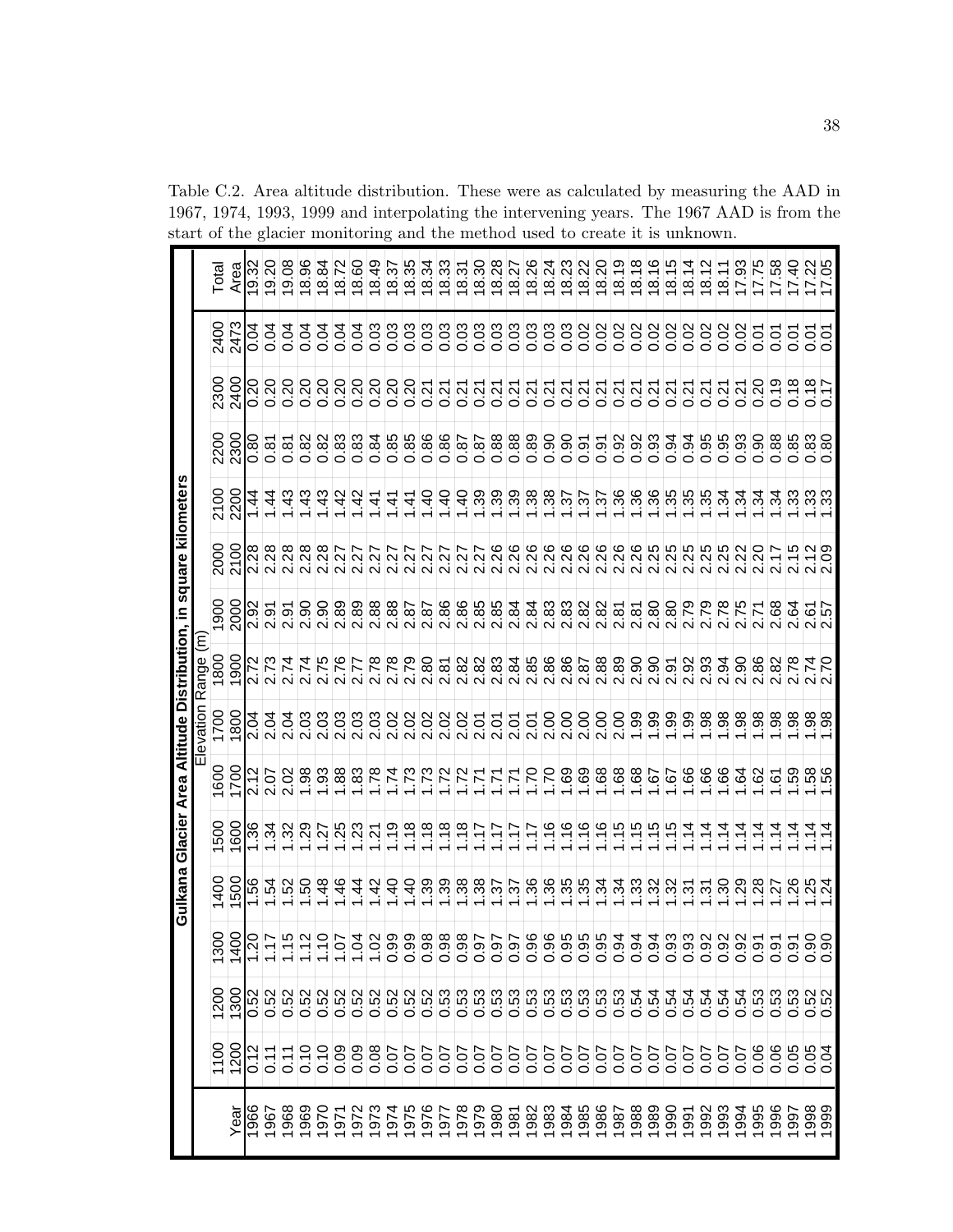Table C.3. Control point locations. The points were surveyed to  $\pm 0.10 \,\mathrm{m}$  with GPS relative to the NAD83 horizontal datum and the NGVD29 vertical datum. These were used to control the DEMs.

|                |             |              | юм чалан анч лю то гр <i>ад т</i> оглом чалан. | T TIODO | - VV UL U<br>- u |
|----------------|-------------|--------------|------------------------------------------------|---------|------------------|
|                |             |              |                                                |         |                  |
| Site           | Easting (m) | Northing (m) | Elevation (m)                                  |         |                  |
| Croakley       | 575941.34   | 7019451.27   | 2238.08                                        |         |                  |
| IGY            | 576371.37   | 7017131.45   | 2001.63                                        |         |                  |
| Pewe           | 576816.78   | 7012770.41   | 1152.70                                        |         |                  |
| Downdraft      | 577688.30   | 7015946.51   | 1600.03                                        |         |                  |
| Yes(L)         | 579330.89   | 7018808.42   | 1757.82                                        |         |                  |
| <b>Blinded</b> | 579589.60   | 7014200.28   | 1676.42                                        |         |                  |
| Pass           | 580387.03   | 7019711.15   | 1909.40                                        |         |                  |
| Slim           | 580403.17   | 7018237.07   | 1910.46                                        |         |                  |
| <b>Bogus</b>   | 581389.55   | 7017035.76   | 2293.50                                        |         |                  |
| Moore          | 581761.29   | 7018815.30   | 2090.36                                        |         |                  |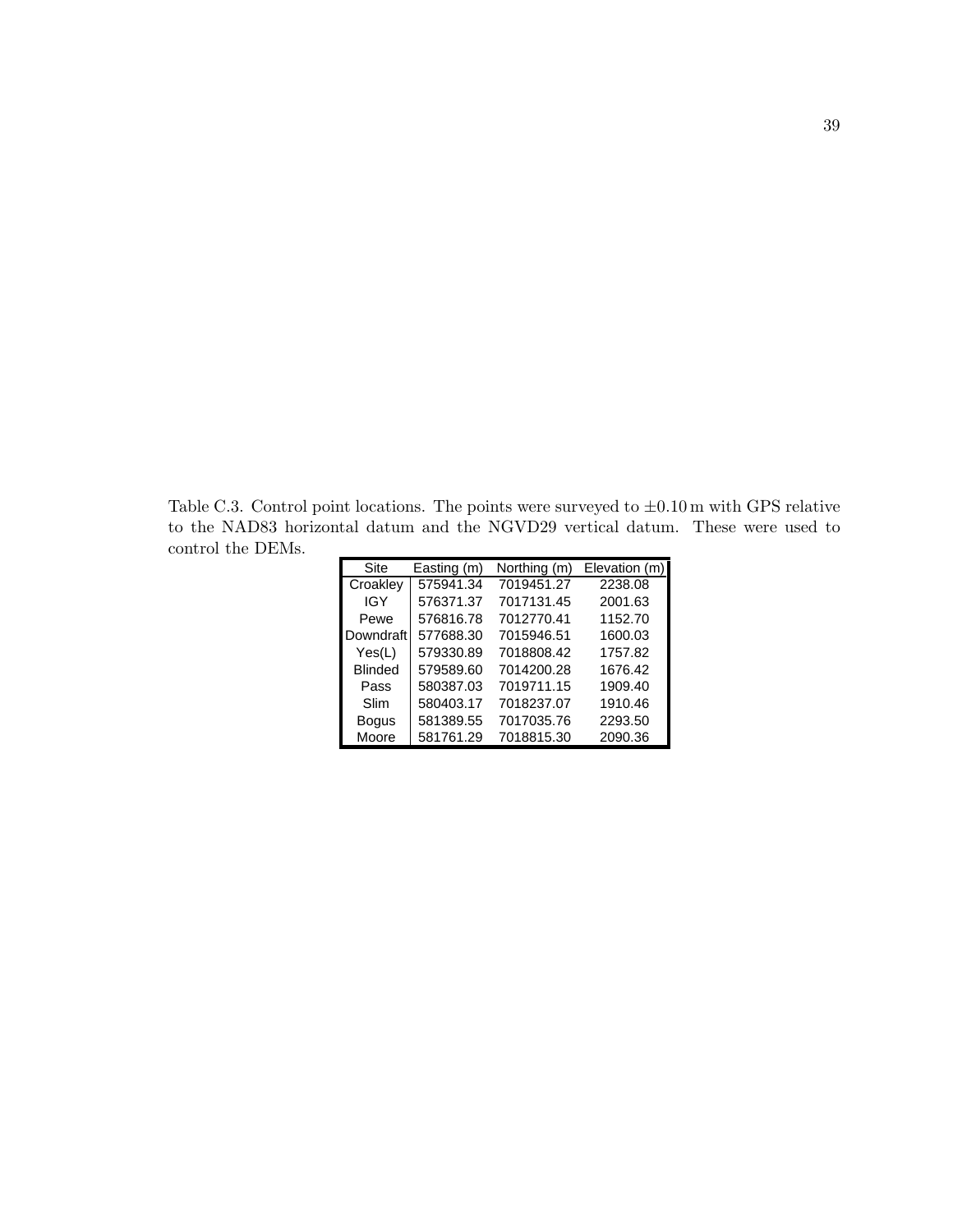| Year | Convetional | 1993      | 1967      |
|------|-------------|-----------|-----------|
|      |             | Reference | Reference |
|      |             | Surface   | Surface   |
|      | (m weq)     | (m weq)   | (m weq)   |
| 1966 | $-0.16$     | $-0.06$   | $-0.16$   |
| 1967 | $-0.12$     | 0.07      | $-0.14$   |
| 1968 | $-0.28$     | 0.02      | $-0.32$   |
| 1969 | $-1.27$     | $-0.89$   | $-1.34$   |
| 1970 | $-0.88$     | $-0.44$   | $-0.99$   |
| 1971 | $-0.60$     | $-0.09$   | $-0.74$   |
| 1972 | $-0.96$     | $-0.40$   | $-1.15$   |
| 1973 | $-0.42$     | 0.19      | $-0.68$   |
| 1974 | $-1.54$     | $-0.90$   | $-1.88$   |
| 1975 | $-1.80$     | $-1.13$   | $-2.20$   |
| 1976 | $-2.75$     | $-2.05$   | $-3.25$   |
| 1977 | $-3.00$     | $-2.26$   | $-3.60$   |
| 1978 | $-3.21$     | $-2.46$   | $-3.91$   |
| 1979 | $-3.77$     | $-2.98$   | $-4.57$   |
| 1980 | $-3.86$     | $-3.05$   | $-4.77$   |
| 1981 | $-3.85$     | $-3.02$   | $-4.83$   |
| 1982 | $-3.99$     | $-3.13$   | $-5.08$   |
| 1983 | $-3.99$     | $-3.10$   | $-5.21$   |
| 1984 | $-4.32$     | $-3.42$   | $-5.64$   |
| 1985 | $-3.66$     | $-2.74$   | $-5.08$   |
| 1986 | $-3.62$     | $-2.68$   | $-5.14$   |
| 1987 | $-3.75$     | $-2.81$   | $-5.39$   |
| 1988 | $-3.98$     | $-3.02$   | $-5.74$   |
| 1989 | -4.69       | $-3.72$   | $-6.59$   |
| 1990 | $-5.39$     | $-4.41$   | $-7.40$   |
| 1991 | $-5.47$     | -4.48     | $-7.59$   |
| 1992 | $-5.71$     | $-4.72$   | $-7.92$   |
| 1993 | $-7.54$     | $-6.39$   | $-9.72$   |
| 1994 | $-8.14$     | $-6.98$   | $-10.43$  |
| 1995 | $-8.86$     | $-7.68$   | $-11.25$  |
| 1996 | $-9.40$     | $-8.20$   | $-11.90$  |
| 1997 | $-11.11$    | $-9.89$   | $-13.72$  |
| 1998 | $-11.77$    | $-10.53$  | $-14.47$  |
| 1999 | $-12.91$    | $-11.65$  | $-15.71$  |

Table C.4. Conventional and reference surface cumulative balances.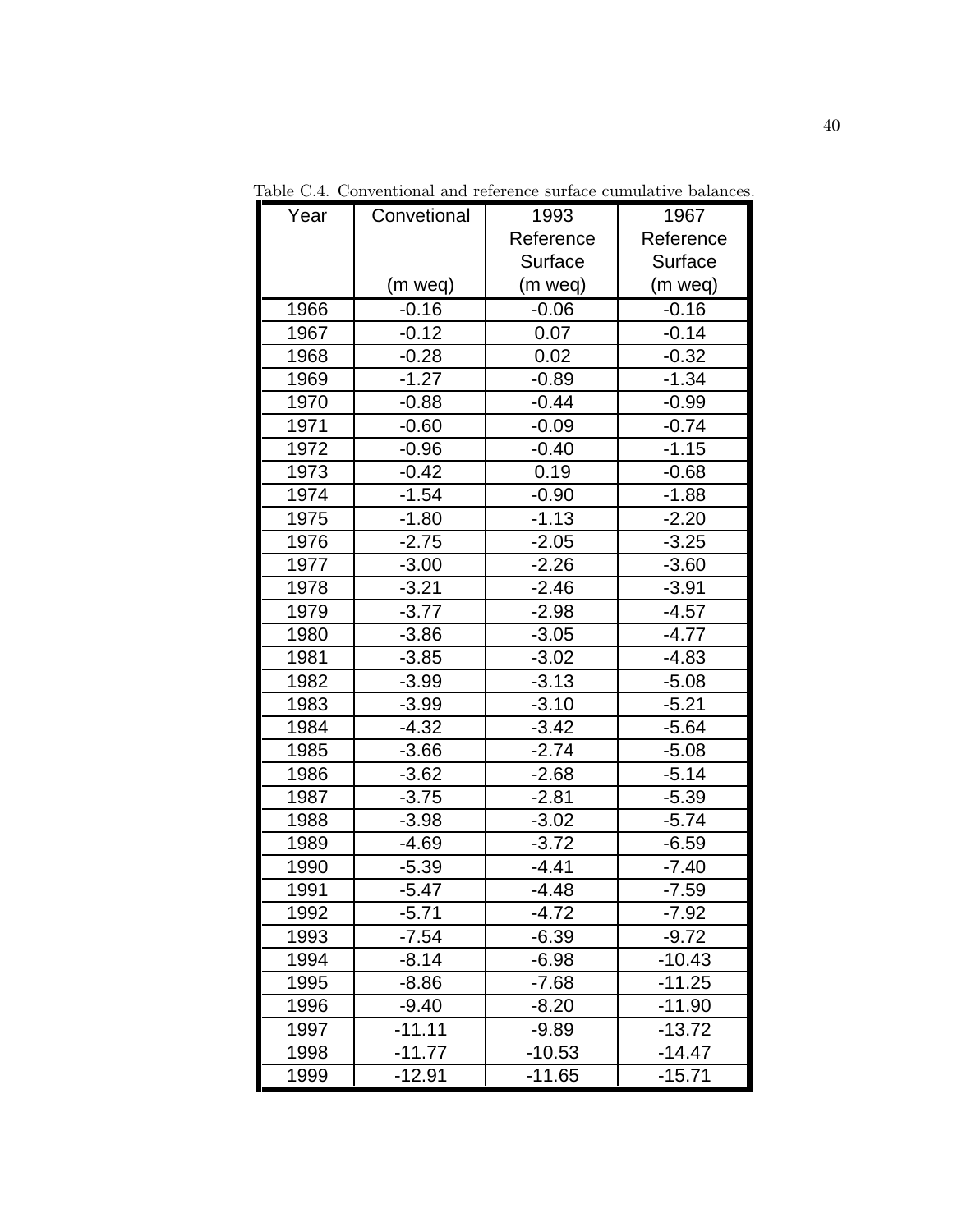# Bibliography

- Andreassen, L. M., Comparing traditional mass balance measurements with long-term volume change extracted from topographical maps: A case study of Storbreen Glacier in Jotunheimen, Norway, for the period 1940-1997, Geografiska Annaler, 81A(4), 467, 1999.
- Arendt, A. A., Mass Balance Modeling of an Arctic Glacier, Masters thesis, University of Alberta, Edmonton, AB, 1997.
- Arendt, A. A., K. A. Echelmeyer, W. D. Harrison, C. S. Lingle, and V. B. Valentine, Rapid wastage of Alaska glaciers and their contribution to rising sea level, *Science*, 297, 382, 2002.
- Bader, H., Sorge's law of densification of snow on high polar glaciers, Journal of Glaciology,  $\mathcal{Q}(15)$ , 319, 1954.
- Braithwaite, R. J., and O. B. Olesen, Detection of climate signal by inter-stake correlations of annual ablation data Qamanârssûp Sermia, West Greenland, Journal of Glaciology, 35(120), 253, 1989.
- Conway, H., L. A. Rasmussen, and H. P. Marshall, Annual mass balance of Blue Glacier, USA: 1955-97, Geografiska Annaler, 81A(4), 509, 1999.
- Dyurgerov, M. B., and M. F. Meier, Year-to-year fluctuations of global mass balance of small glaciers and their contribution to sea-level changes, Arctic and Alpine Research, 29(4), 392, 1997.
- Dyurgerov, M. B., and M. F. Meier, Twentieth century climate change: evidence from small glaciers, PNAS, 97(4), 1406, 2000.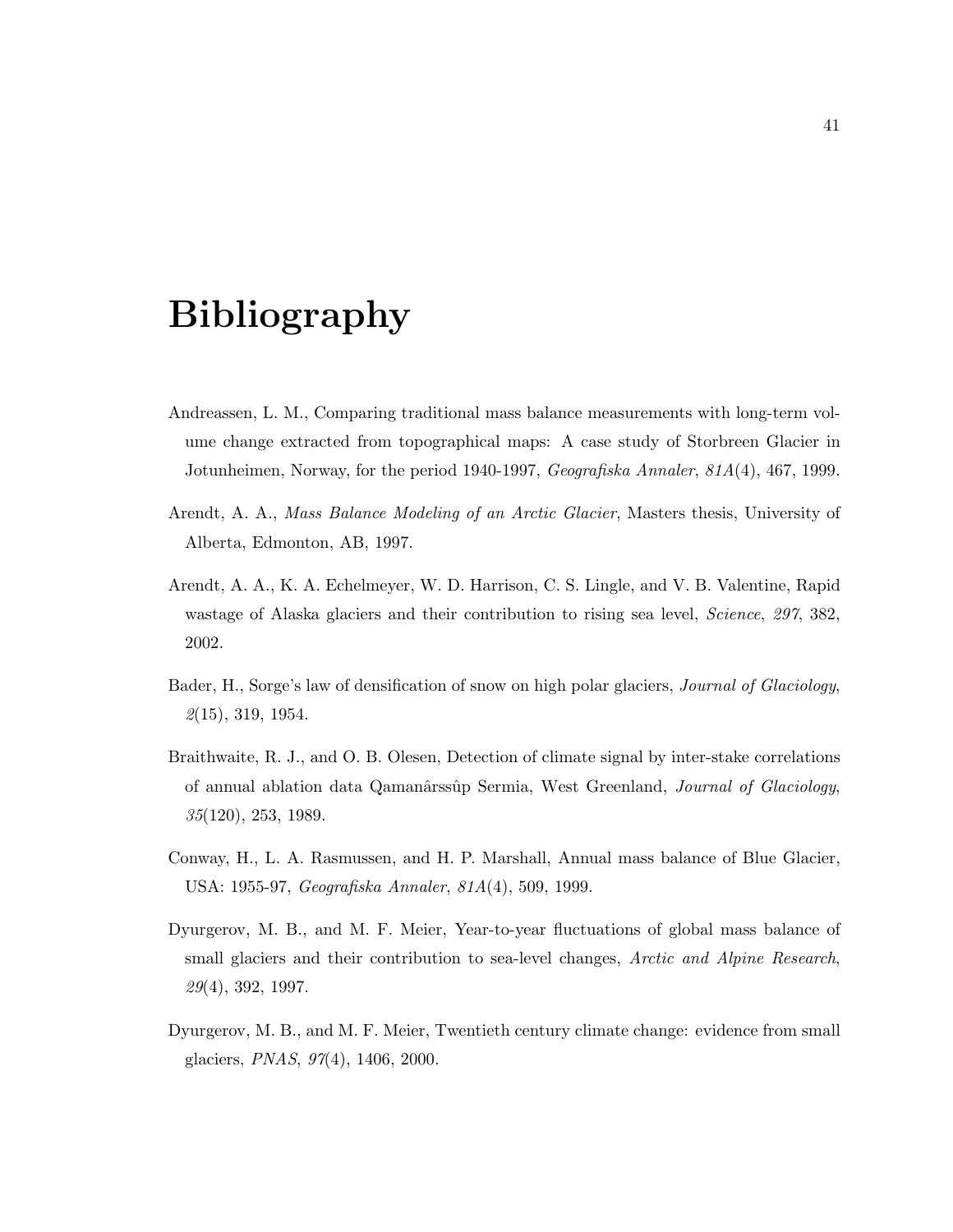- Echelmeyer, K. A., W. D. Harrison, C. F. Larsen, J. Sapiano, J. E. Mitchell, J. Demallie, B. Rabus, G. Adalgeirsdottir, and L. Sombardier, Airborne surface profiling of glaciers: a case-study in Alaska, Journal of Glaciology, 42(142), 538, 1996.
- Elsberg, D. H., W. D. Harrison, K. A. Echelmeyer, and R. M. Krimmel, Quantifying the effects of climate and surface change on glacier mass balance, Journal of Glaciology,  $47(159)$ , 649, 2001.
- Fountain, A. G., and A. Vecchia, How many stakes are required to measure the mass balance of a glacier?, Geografiska Annaler, 81A(4), 563, 1999.
- Fountain, A. G., R. M. Krimmel, and D. C. Trabant, A strategy for monitoring glaciers, U.S. Geological Survey Circular 1132, U. S. Geological Survey, Denver, CO, 1997.
- Haakensen, M., Glacier mapping to confirm results from mass-balance measurement, Annals of Glaciology, 8, 73, 1986.
- Hodge, S. M., D. C. Trabant, R. M. Krimmel, T. A. Heinrichs, R. S. March, and E. G. Josberger, Climate variations and changes in mass of three glaciers in western North America, Journal of Climate, 11(9), 2161, 1998.
- Houghton, J. T., Y. Ding, D. Griggs, M. Noguer, P. van der Linden, X. Dai, K. Maskell, and C. Johnson, *Climate Change 2001: The Scientific Basis*, Cambridge University Press, New York, 2001.
- Kennedy, B. W., L. R. Mayo, D. C. Trabant, and R. S. March, Air temperature and precipitation data, Gulkana Glacier, Alaska, 1968-96, Water-Resources Investigations Report 97-358, U. S. Geological Survey, Fairbanks, AK, 1997.
- Krimmel, R. M., Analysis of difference between direct and geodetic mass balance measurements at South Casade Glacier, Washington, Geografiska Annaler, 81A(4), 653, 1999.
- Letréguilly, A., and L. Reynaud, Spatial patterns of mass-balance fluctuations of North American glaciers, Journal of Glaciology, 35(120), 163, 1989.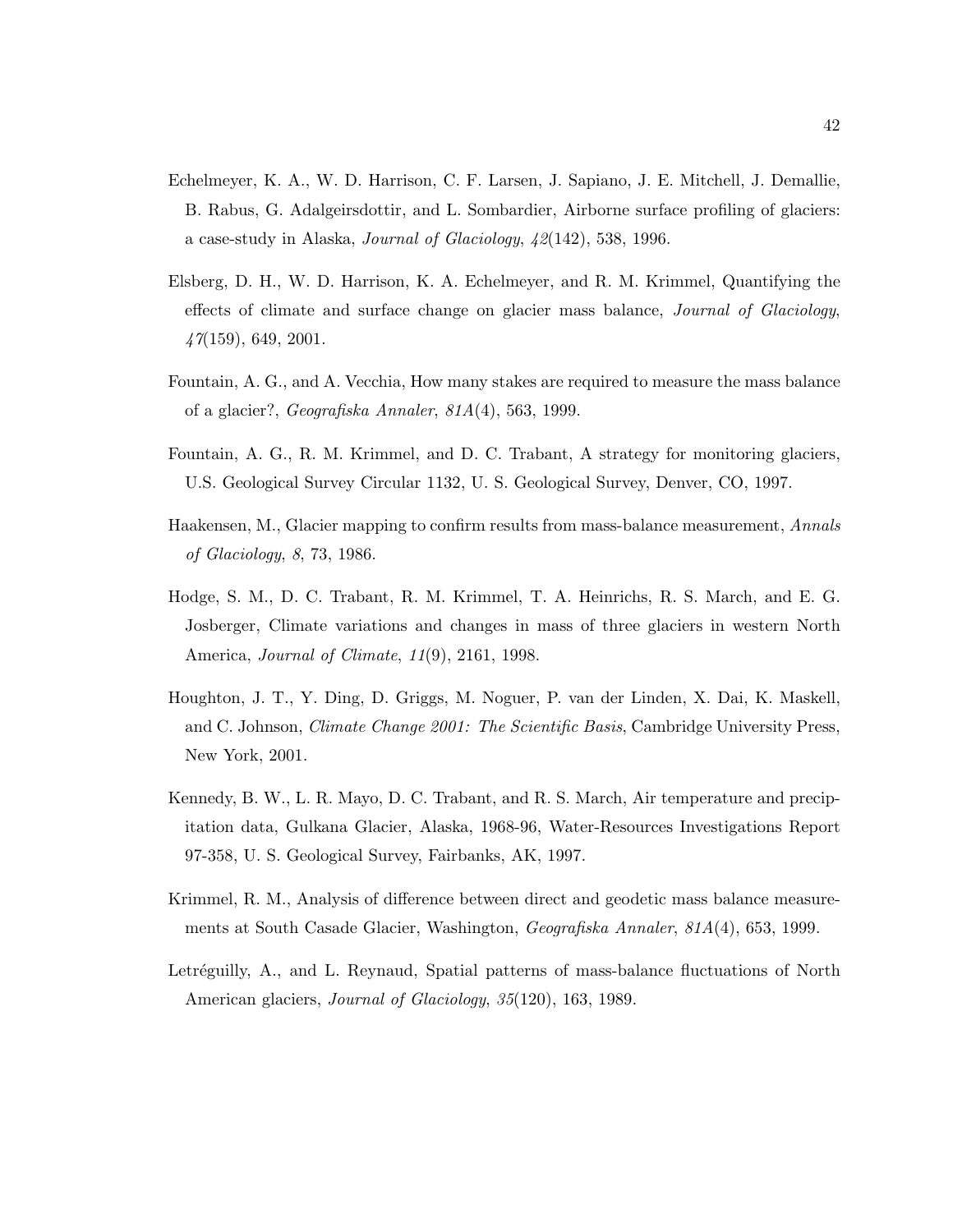- March, R. S., Mass balance, meteorological, ice motion, surface altitude, and runoff data at Gulkana Glacier, Alaska, 1994 balance year, Water-Resources Investigations Report 97-4251, U. S. Geological Survey, Fairbanks, AK, 1998.
- Meier, M. F., Contribution of small glaciers to global sea level, *Science*, 226(4681), 1418, 1984.
- Oerlemans, J., and J. P. F. Fortuin, Sensitivity of glaciers and small ice caps to greenhouse warming, Science, 258(5079), 115, 1992.
- Østrem, G., and M. Brugman, Glacier mass-balance measurements, Science Report 1, National Hydrology Research Institute, 1991.
- Østrem, G., and N. Haakensen, Map comparison or traditional mass-balance measurements: Which method is better?, Geografiska Annaler, 81A(4), 703, 1999.
- Paterson, W. S. B., *The Physics of Glaciers*, third ed., Pergamon, Oxford, 1994.
- PCI, Apex version 7.0 user's manual, PCI Geomatics, Richmond Hill, Ontario, Canada, 2000.
- Péwé, T., and L. Mayo, *Guidebook to permafrost and Quaternary geology along the Richard*son and Glen Highways between Fairbanks and Anchorage, Fourth international conference on on permafrost, vol. 1, chap. Delta River Area, Alaska Range, p. 47. Alaska Division of Geological and Geophysical Surveys, 1983.
- Rabus, B. T., and K. A. Echelmeyer, The mass balance of McCall Glacier, Brooks Range, Alaska, U. S. A.; its regional relevance and implications for climate change in the Arctic, Journal of Glaciology, 44(147), 333, 1998.
- Reeh, N., Parameterization of melt rate and surface temperature on the Greenland Ice Sheet, Polarforschung, 59(3), 113, 1991.
- Sapiano, J. J., W. Harrison, and K. Echelmeyer, Elevation, volume change, and terminus retreat changes of nine glacier in North America, Journal of Glaciology, 44(146), 119, 1998.